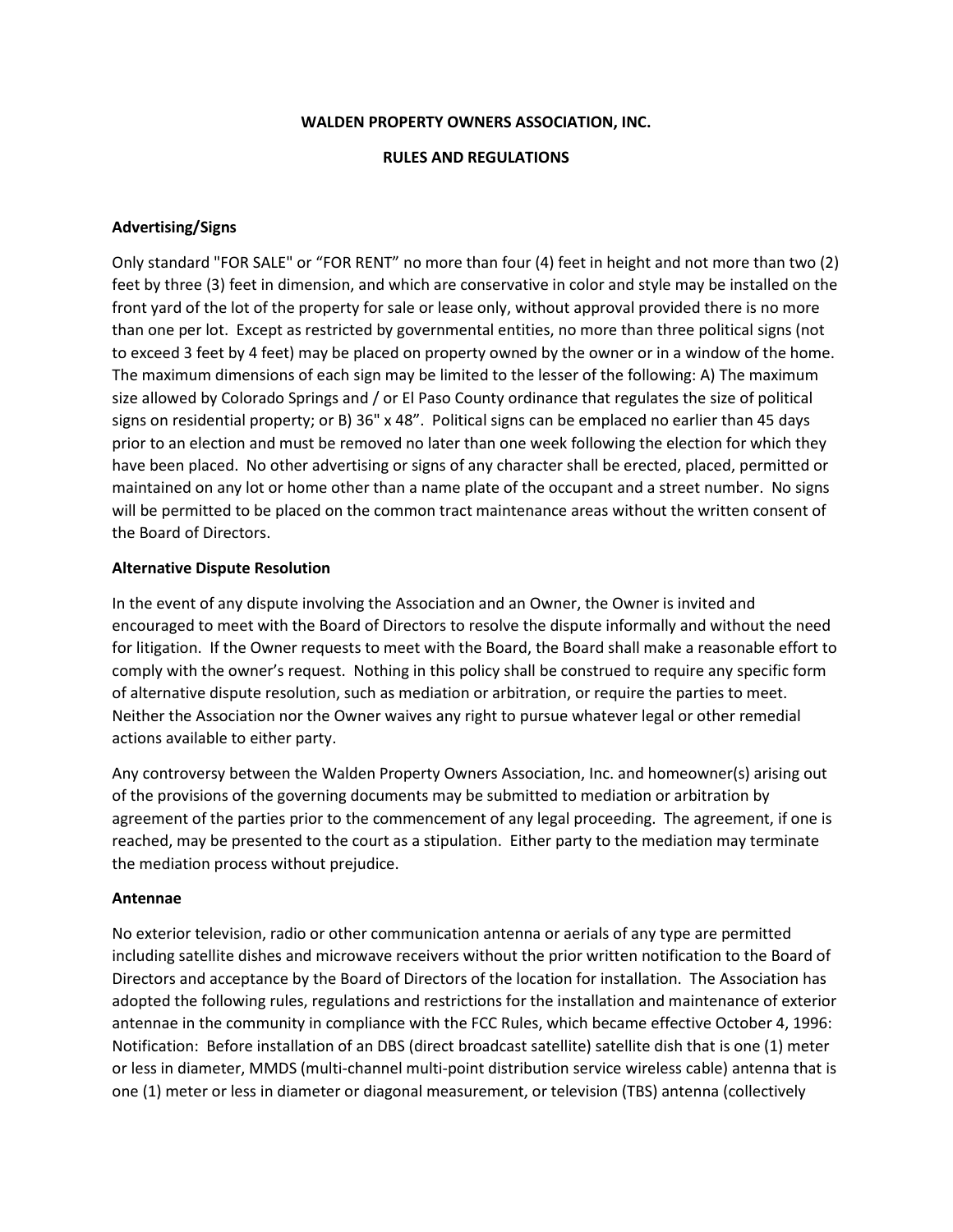referred to an "antenna") is permitted, the Owner of the property where the antenna is being installed must notify the Association in writing. Antenna Location: The primary installation location for a DBS satellite dish and MMDS antenna shall be in a location in the backyard that is shielded from view from the street(s) and adjacent residences, provided such location does not preclude reception of an acceptable quality signal.

**Architectural Control** – this rule applies to any and all Architectural requests after original construction and completion of lot improvements

A. No exterior additions to, alterations of or decoration of buildings, drainage patterns, landscaping nor any changes in fences, hedges, walls or other structures shall be permitted without the prior written approval of the Association's Board of Directors. Requests for architectural approval must be submitted by homeowners to the Architectural Control Committee (ACC) in writing by electronic (EMAIL, fax, etc.) or hardcopy means with sufficient detail to convey the type, scope, location, materials, etc. to be used in the project as well as the timeframe for completion. Simple hand drawn or computer generated sketches should accompany the request to facilitate ACC / Board member understanding. Additionally, the homeowner should include the Architectural Review Fee payment of \$100.00 made payable to Walden Property Owners Association, full contact information to include address, telephone number, EMAIL, etc. Upon submission of a written detailed plan, the Architectural Control Committee shall review and recommend action to the Board of Directors. Homeowners should allow up to 30 days (Walden Preserve Filing 1 and Walden III Filing 7) and 60 days (Walden III filing 2) for ACC review and Board action although the goal will be to complete the process within 2 weeks as long as sufficient detail is provided by the homeowner.

B. Examples of modifications requiring Board of Directors approval are: antennae, flag pole, house number, exterior lighting, alterations in color schemes for home or decks, landscaping; any addition, modification, or change which involves the common tract maintenance areas, lots or homes, screening of balconies, porches or patios, storing of items outside where visible, creation of a dog runs, construction of additional buildings or the addition of additional buildings including sheds or any other improvement, modification, or change which is not of original construction.

C. To assist residents is determining whether an improvement or addition to the home or lot would fall within the guidelines of the Association and if a request would need to be made, Exhibits F – H were created. These Exhibits list common items for improvement or addition to a home or lot but should not be considered all-inclusive. Homeowners with questions about an item not on this list must contact the Architectural Review Committee or a Board Member for further clarification. Some items on this listing have pre-approved guidelines specific to that subject and are outlined in brief. All changes to a home or lot must be submitted through the Architectural Control Committee regardless whether they have a preapproval or not.

D. Flags- (1). The American flag may be displayed on an owner's property or within the window of a home or a balcony adjoining a home, but may not be attached to the exterior of the home in any manner except by a bracket which has been approved by the Association, or a flagpole located in the rear of the home. The flag must be displayed in a manner consistent with Federal Flag Code P. L. 94-344; 90 stat. 810; 4 U.S.C. Secs. 4 to 10. The flag may not be any larger than 3 feet by 4 feet. (2). A Service flag bearing a star denoting the service of the occupant, homeowner or a member of homeowner's immediate family in the active or reserve military service of the United States during war or armed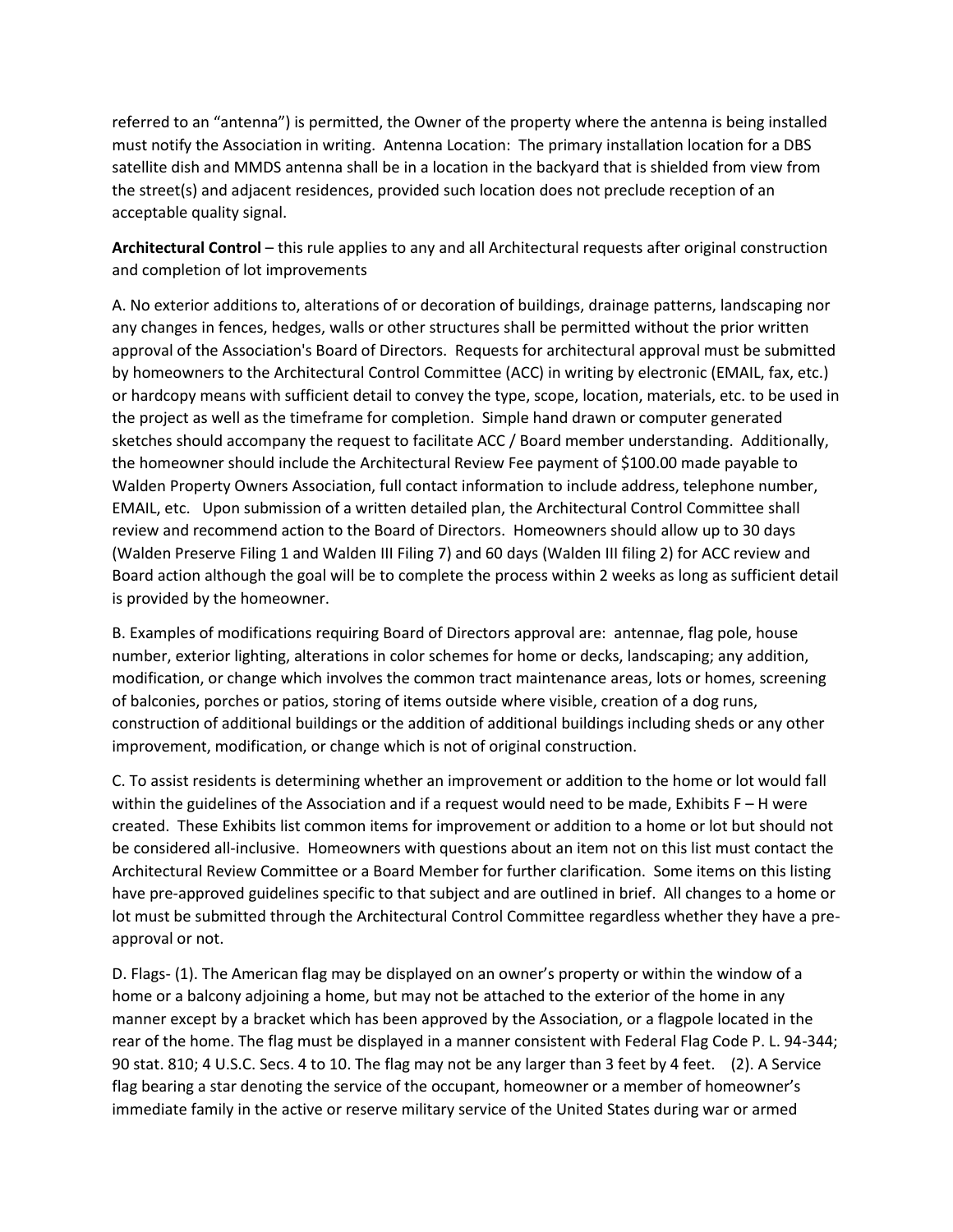conflict may be displayed on the inside of a window or door of the property owner's home. The Service flag may not exceed 3 feet by 4 feet.

# **Attorney Fees Resolution**

The respective homeowner shall be billed for any and all attorney fees incurred by the Association which are directly or indirectly connected to levying of fines as a result of violation of any Covenant, Rule, Regulation or Resolution, and/or when the Board of Directors is required to retain an Attorney as a result of a legal challenge to the fine or other reason through any of the following means:

- The retention of an attorney resulting in correspondence with the Association.
- The filing of a lawsuit against the Association.
- Any other legal method taken against the Association resulting in the need for the Association to seek legal advice.

The costs of the Association attorneys or other legal fees shall immediately be passed on to the owner involved as an attachment to the homeowner's account and shall remain a part of that account until removed by payment thereof or a vote of the Board of Directors.

If as a result of the fact-finding process, it is determined that the homeowner should not be held responsible for the alleged violation, the Association shall not allocate to the homeowner's account with the Association any of the Association's costs or attorney fees incurred in asserting or hearing the claim. Notwithstanding any provision in the declarations, bylaws, or rules and regulations of the Association to the contrary, a homeowner shall be deemed to have consented to pay such costs or fees.

Enforcement Limitation: In any civil action to enforce or defend the provisions of this article or of the declaration, bylaws, articles, or rules and regulations, the court may award attorney fees, costs, and costs of collection to the prevailing party.

# **Business (Household Occupations)**

No business activities of any kind shall be conducted in any building or in any portion of the community without the prior written consent of the Board of Directors. Distribution or warehousing services are strictly prohibited. In-home childcare may be conducted with a limit of no more than 4 children under care that are not resident of the home. Board approval must be sought and all proper licensing and insurance submitted to the board prior to start of business. Work at Home employees are excepted if there is no traffic pattern in/out of the property owner's residence.

### **Clean and Sanitary**

All parts of the community including each home, garage, patio, deck, and lot shall be kept in a clean and sanitary condition. Fences and decks must be kept in good condition/repair at all times. New construction must be painted or stained within six months of installation or by May 1st (the beginning of the next growing season when new construction occurs during colder months and temperatures do not reach a high enough temperature (above 50 degrees F) to apply protective coatings.

### **Energy Efficiency Provisions**

A. Walden Property Owners Association, Inc. does not prohibit the installation or use of energy efficiency measures. Requests for installation of energy efficiency measures (except as noted below)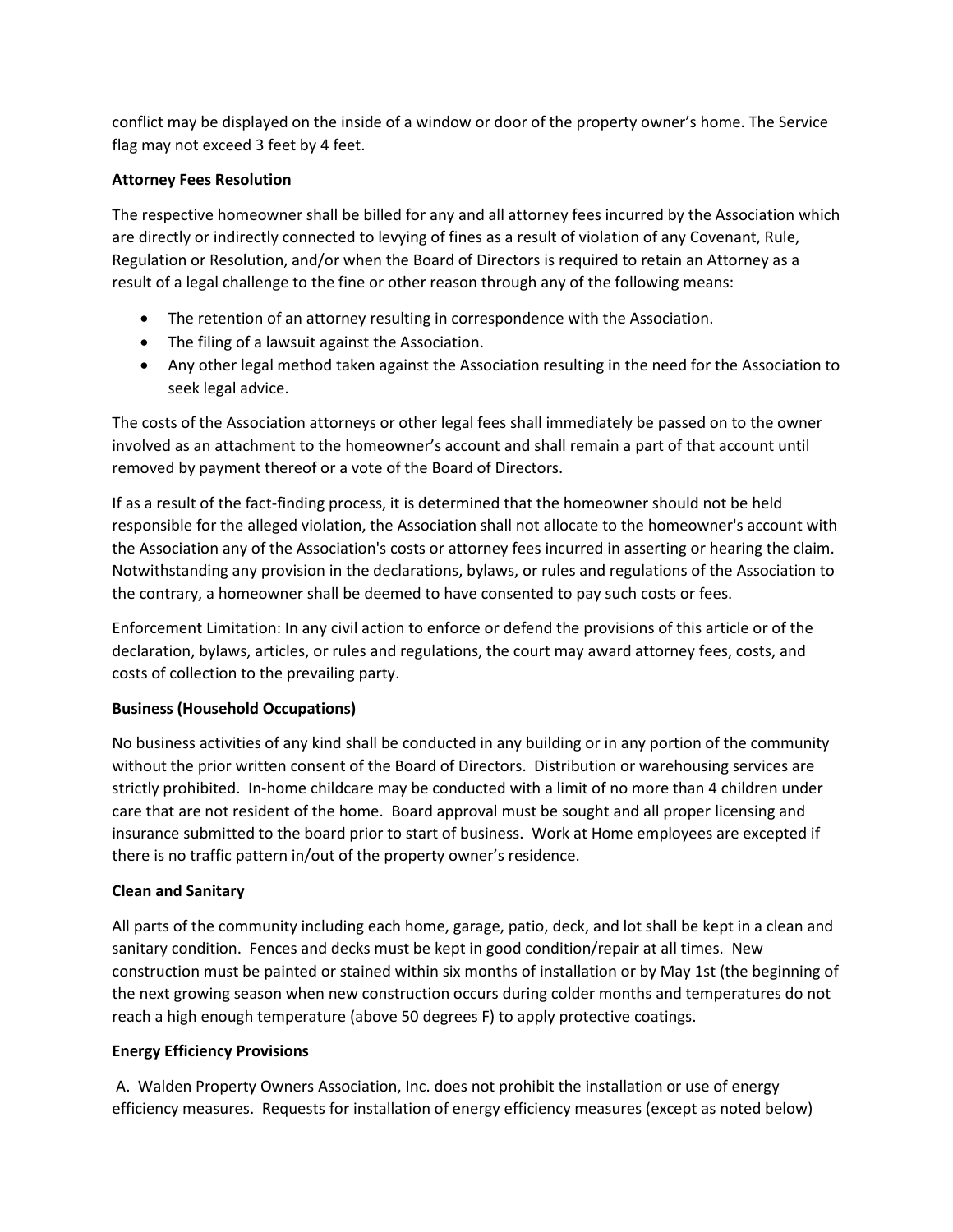must be submitted to the Board for approval through the Architectural Control Committee, Managing Agent or Board members. As used in this section, "energy efficiency measure" means a device or structure that reduces the amount of energy derived from fossil fuels that is consumed by the residents or business located on the real property. "Energy efficiency measure" is further limited to include only the following types of devices or structures:

(1). an awning, shutter, trellis, ramada, honoring or other shade structure that is marketed for the purpose of reducing energy consumption;

(2). a garage or an attic fan and any associated vents or louvers (Board approval not required);

(3). an evaporative cooler;

(4). an energy-efficient, outdoor lighting device, including without limitation, a light fixture containing a coiled or straight fluorescent light bulb, and any solar recharging panel, motion detector, or other equipment connected to the lighting device (Board approval not required);

(5). a retractable clothesline which may only be located in a rear yard and not closer than 40 feet from the side street line and screened from public or other lot's views as approved by the Board;

(6). building / roof mounted solar panels;

B. Reasonable aesthetic provisions govern the dimensions, placement, or an external appearance of an energy efficiency measure. In creating reasonable aesthetic provisions, the Walden Property Owners ACC and Board of Directors will consider:

(1). The impact on the purchase price and operating costs of the energyefficient measure;

(2). The impact on the performance of the energy-efficient measure;

(3). The criteria contained in the Walden Property Owners governing documents;

(4). Bona fide safety requirements, consistent with applicable building code or recognized safety standard, for the protection of persons and property. C. Walden Property Owners Association, Inc. does not prohibit renewable energy generation devices such as solar panels, as defined in section 38 -- 30 -- 168 of the Colorado revised statutes; however, Board approval is required and installation must meet aesthetic standards. The manner of the standards of the standards of the standards. significance of an increase in the cost of a renewable energy generation device, the party that prevails on the issue of the significance of the increase shall be entitled to its reasonable attorney fees and costs incurred in litigating that issue. This shall not be construed to limit or prohibit an award of attorney fees or costs on other grounds or in connection with other issues.

# **Freeze Ups**

It is the owner's responsibility to prevent water pipes from freezing. Thermostats should be maintained at a high enough setting to prevent freezing during times of extremely cold weather. Homes having a bathroom adjacent to an outside wall should leave the sink

It is the owner's responsibility to prevent water pipes from freezing. Thermostats should be maintained at a high enough setting to prevent freezing during times of extremely cold weather. Homes having a bathroom adjacent to an outside wall should leave the sink cabinet doors open so warm air can circulate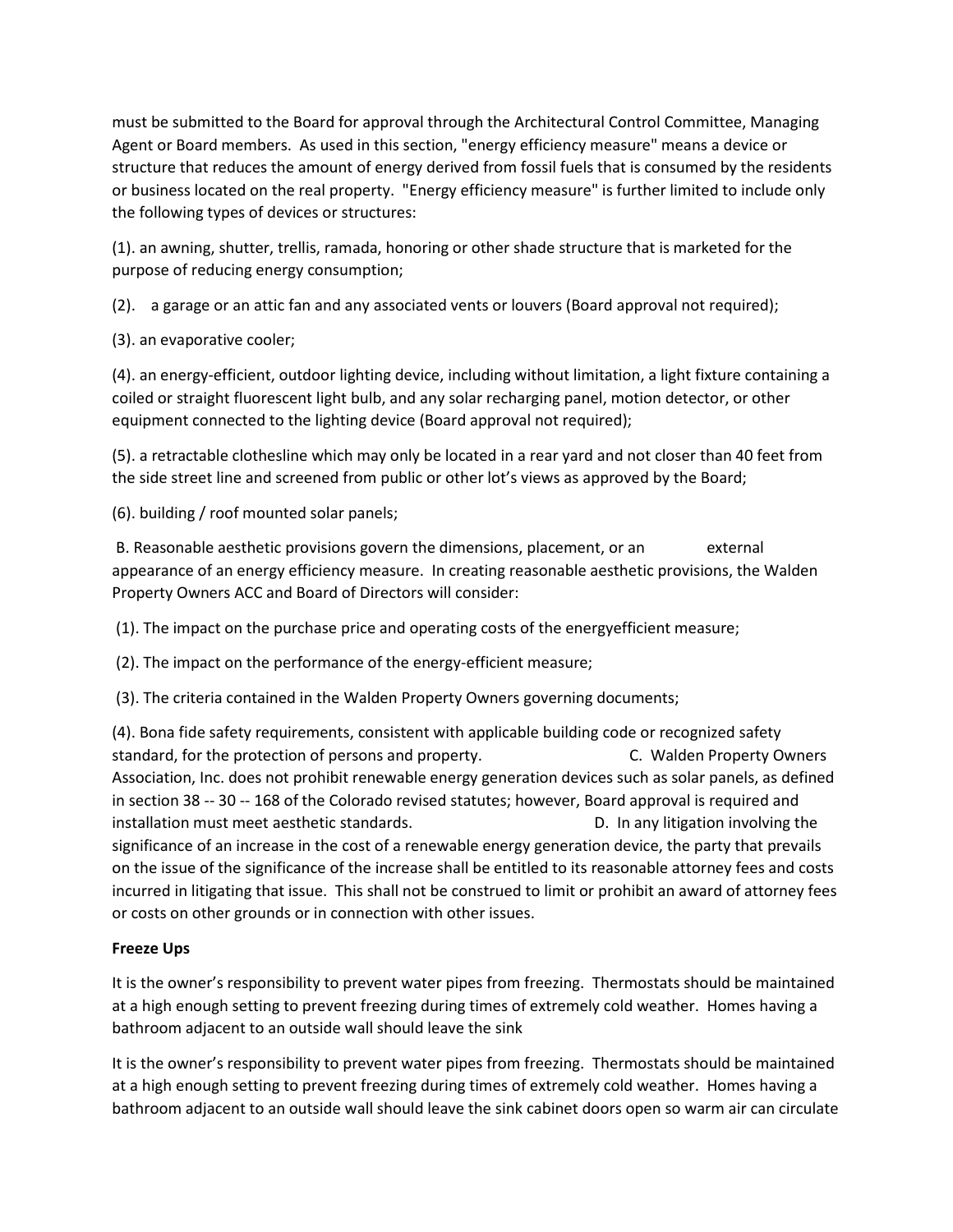around the water supply and drain lines. Any damage determined to be caused by the freezing of water lines shall be the sole responsibility of the Owner and the Association shall require that the Owner pay any damages to common area or common tract maintenance area or adjacent private property.

### **Garage Doors**

Garage doors must be closed at all times except for ingress and egress. Exceptions are understood and approved when conducting garage cleaning, housework, landscaping, etc. and individuals are present. Garage doors may also be open for a recreational activity.

# **Hazardous Activities**

No hazardous or unsafe activities shall be permitted. This includes, but is not limited to: open fires outside of a contained grill or started on the lot or the common tract maintenance area, the discharge of firearms, unsafe storage of flammable materials anywhere within the confines of the property or within the homes, and exceeding the posted speed within the community. The Association will not accept responsibility for damage or injury, which is a direct or indirect result of a guest, tenant, or Owner engaged or allowing any of the activities listed above. Hunting in the community is strictly prohibited. Posted speed limits will also be followed at all times.

# **Insurance Claims Filing Policy**

A. If any owner files a claim against the Association's insurance policies, that Owner shall be responsible for: 1) paying the deductible on that insurance policy or increased premiums as provided by the Association Documents and 2) any costs or loss, as well as any costs of collection and reasonable attorney fees to the Association if the Owner, guest, or tenant of the Owner is responsible for the cause of the loss, or if the loss resulted from any equipment or item located within the Owner's home.

B. Claims submitted to the Association's insurance carrier can have a negative impact on the insurance, including increased premiums or even cancellation of the policy. No property owners may contact the Association's insurance carrier directly to file a claim. All claims submissions must go through either the Management Company or Board members. Prior to filing any claim on the Association's insurance policy, owners shall file claims under their personal insurance policies and those submissions / responses from personal carriers must be submitted to the Association with requests for filing claims. The Board can then determine whether the damage should be paid by the Association directly or the Association's insurance company. The Association shall notify owners within fifteen (15) days of the date of submission regarding the current status of decision-making on filing any claim under the Association's insurance policy.

C. Individual Owners are responsible for obtaining insurance on their own homes to cover the exterior and interior of the home and all personal belongings. In addition, each Owner shall be responsible for obtaining any liability insurance for injuries within that Owner's home and any other insurance desired by the Owner or otherwise required. Owners must consult with their own insurance agents as to appropriate coverage.

### **Landscaping Guidelines**

A. Lots are to be maintained is as natural a state as possible. Less than 2  $\frac{1}{2}$  acre lots may have 2000 square feet of lot around the home dedicated to lawn and plantings. Lots of 2  $\frac{1}{2}$  or more than 2  $\frac{1}{2}$  acres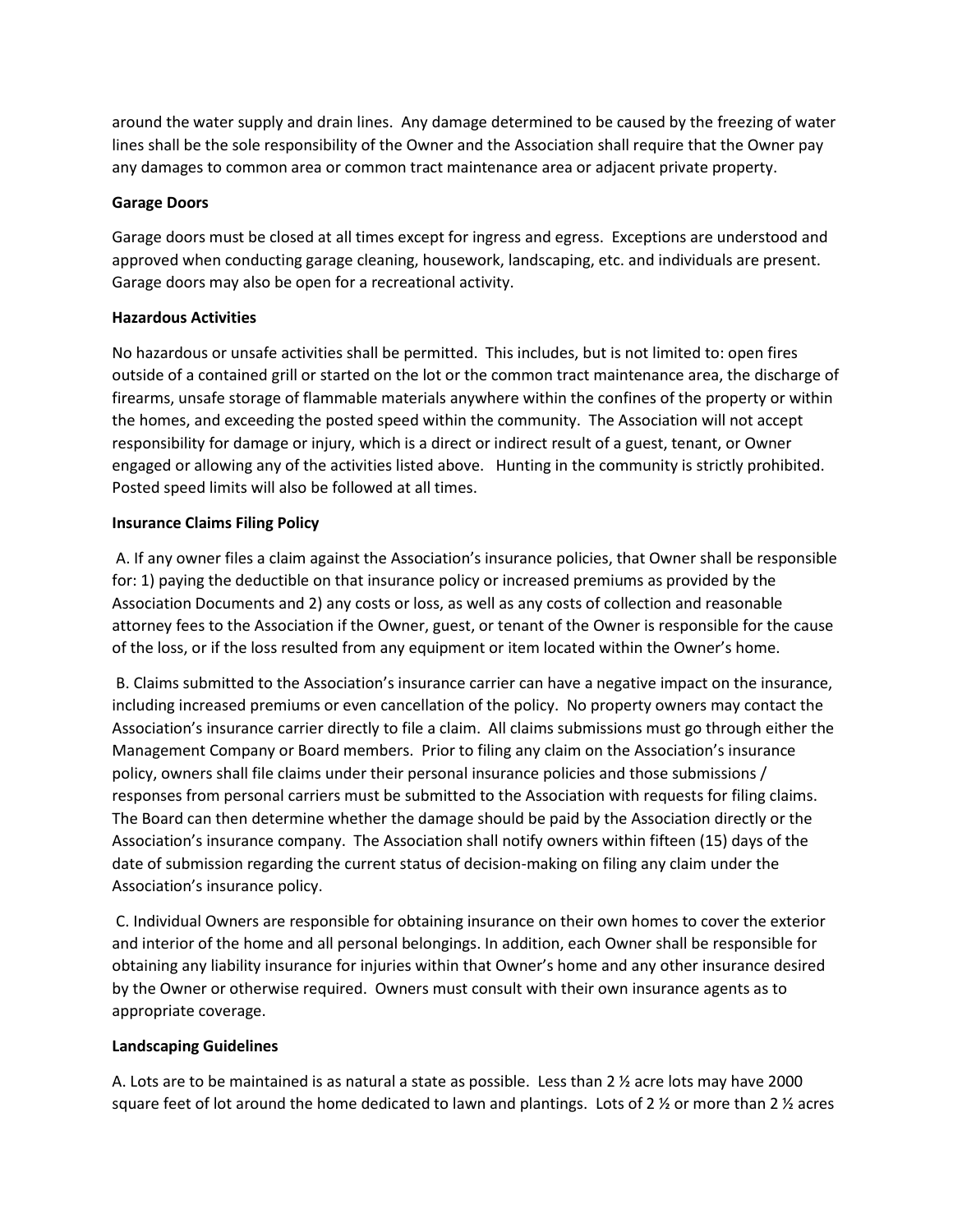may have 3500 square feet of lot around the home dedicated to lawn and plantings (Walden Preserve Filing 1). Lots shall be limited to a maximum of 5000 square feet of lawn or garden in Walden III Filing 2. Lots in Walden III Filing 7 shall be limited to a maximum of 2000 square feet of lawn or garden. Any landscaping that is approved must be completed within 9 months of initiation (Walden Preserve Filing 1) and within 1 year (Walden III Filing 2).

B. Mitigation of dead or diseased trees is mandatory on all lots. Removal of 4-inch diameter trees or smaller does not require approval by the CCC. Removal of any trees larger than 4 inches in diameter which are not dead, diseased or infected must be approved by the WPOA CCC prior to removal. Removal of trees or other landscaping shall include the prompt removal of all cuttings as well as stumps.

C. Mowing: All turf areas should be maintained to an approximate height of no higher than 3 inches each week during the growing season. Mowing frequency should be scheduled to ensure that not more than 1/3 of the grass blade is removed. Equipment best suited to the site should be used and owners should follow correct horticultural guidelines to keep turf in a healthy state. Clippings should be removed when there is an over-abundance such as immediately after a rain. Concrete and asphalt surfaces should be left free of grass clippings.

D. Edging: Vertical edging should be installed as needed during the growing season along all sidewalks and curb junctures. All surfaces should be cleaned of debris. Chemicals can be sprayed along asphalt edges and around trees. Only string trimmers or chemical herbicides should be used along foundation perimeters.

E. Area Clean Up: At the time of mowing, all turf, shrub, rock and garden areas, and curb lines on all streets should be cleaned up and weeded with loose trash and debris removed. Grass clippings should be removed from the walkways.

F. Garden, rock and shrub bed areas should be weeded by hand or by the application of chemicals to prevent the appearance and accumulation of objectionable weed growth. The property should be checked on a regular basis and sprayed to kill weeds in rock, asphalt, concrete cracks and planter beds. Bedding materials such as rock, bark or mulch should be maintained in an aesthetically acceptable manner.

G. Fall Cleanup: Cleanup leaves on the property during Fall.

H. Owners must maintain any drainage easements and drainage structures located on their lots to ensure proper functioning of drainage and may not redirect or impeded drainage flow.

### **Nuisance**

Nuisances or any use / practice which is a source of annoyance or which interferes with the peaceful enjoyment, possession or proper use of the community by its residents shall not be allowed. No electronic or radio transmitter of any kind shall be operated upon the property, with the exception of garage door openers, wireless Internet routers, and other devices which are designed to be nonintrusive to other property owners. No annoying light, sound or odor shall be emitted from any lot, which is noxious or offensive to others. No activity, which causes a noise disturbance, shall be allowed between the hours of 10:00 p.m. and 7:00 a.m. on weekdays and between 11:00 p.m. and 9:00 a.m. on weekends. This includes loud appliances, moving in and out of homes, etc. Holiday lights may be put up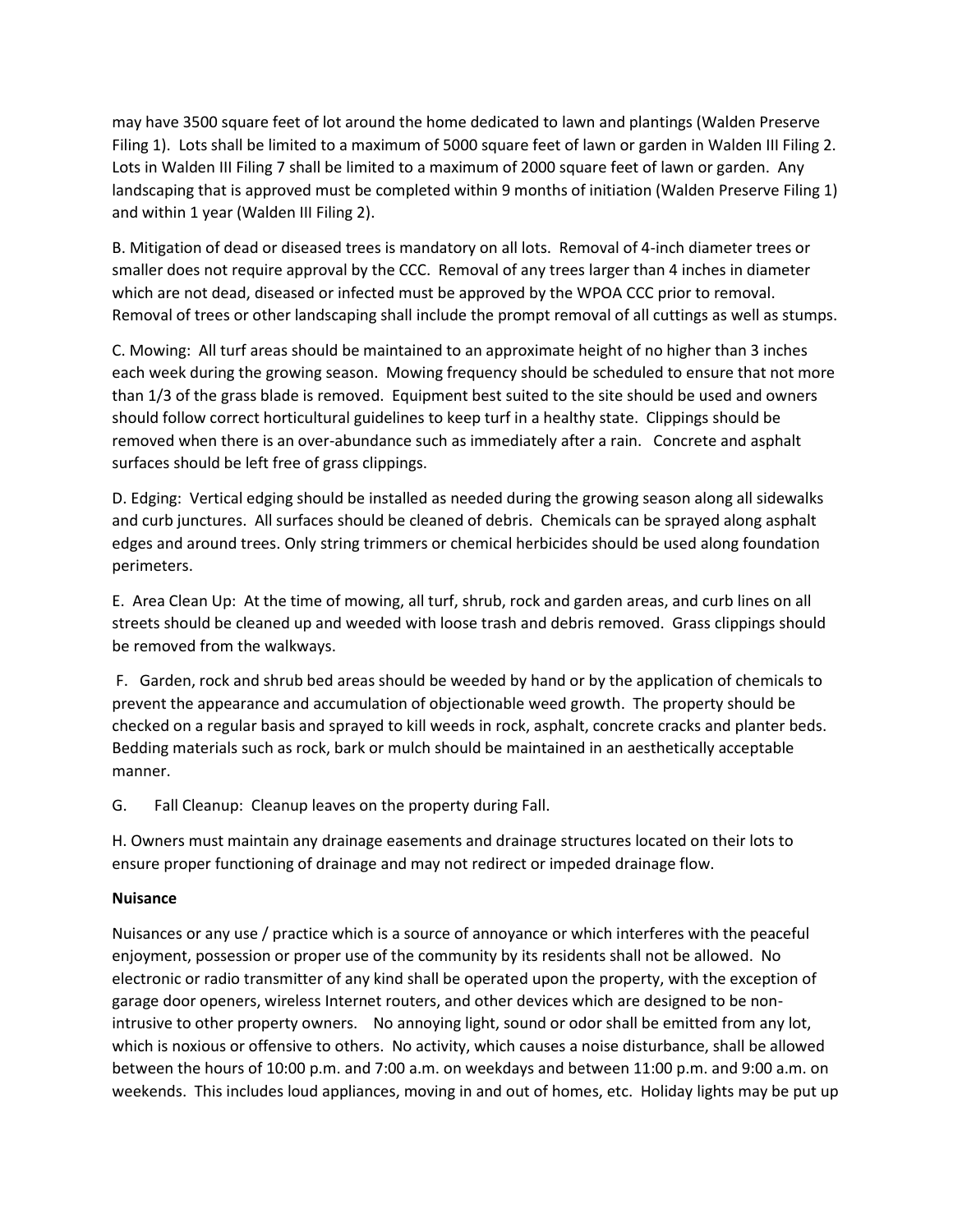30 days prior to the holidays and removed no later than 30 days after the holiday. If not removed, a fine may be imposed until they are removed.

# **Parking/Tow Away/Maintenance**

- A. No vehicle so disabled or deteriorated as to constitute a visual eyesore or obstruction to traffic shall be stored or parked within the community including on any lot without being completely screened from common tract maintenance are, common areas, and nearby lots.
- B. Any vehicle that is parked illegally according to the parking ordinances of the City of Colorado Springs or El Paso County then in effect will be reported to the authorities.
- C. A vehicle that is immobile, not properly licensed or registered for a period of seven (7) days may be deemed abandoned. A notice will be given to the authorities to have it removed.
- D. A vehicle that is driven or parked upon a common tract maintenance area or common area will be towed without further notice.
- E. Owners or residents going on vacation should contact the management office regarding the parking of their vehicle so it will not be considered abandoned.
- F. Any owner, tenant, or guest who has a vehicle removed or towed pursuant to the provisions of these Rules shall be responsible for all costs of removal incurred by the Association. Should any legal action be brought by the Association with respect to a violation of any of the foregoing Rules, the owner, in addition to any other damages incurred by the Association, shall be liable for all reasonable attorney's fees and costs incurred by the Association in such legal action subject to the enforcement limitations listed in article 5 above.
- G. Commercial and Recreational Vehicles: Commercial and recreational vehicles are prohibited from parking within lots, common elements and streets adjacent to any property subject to the Declaration of Covenants except as authorized below:
	- a. Any vehicle that is marked with lettering on any exterior panels is considered to be a commercial vehicle and may only be parked in a closed garage or screened from view from adjacent streets and nearby lots.
	- b. Any vehicle with a ladder rack and / or a tool container is considered to be a commercial vehicle and may only be parked in a closed garage or screened from view from adjacent streets and nearby lots.
	- c. Any vehicle that has construction supplies (wood, landscape material, pipe, duct work, etc.) or business inventory (tanning beds, hot tubs, latrines, trash containers, etc.) visible is considered to be a commercial vehicle and may only be parked in a closed garage or screened from view from adjacent streets and nearby lots.
	- d. Pick-up trucks one ton or less that do not fit in garages strictly due to the size of the vehicle are permitted in driveways and on streets as long as they are not a commercial vehicle and upon written approval of the board for more than 4 consecutive days/nights. The beds of pick-up trucks parked outside garages must be clear of contents unless loading/unloading or if the contents are concealed by a "topper."
	- e. Pickup toppers must be enclosed on all sides and cannot extend above the level of the top of the cab. Pickups with toppers that extend above the cab are considered recreational vehicles. Toppers are acceptable screens for materials or tools kept in the bed of a pickup truck.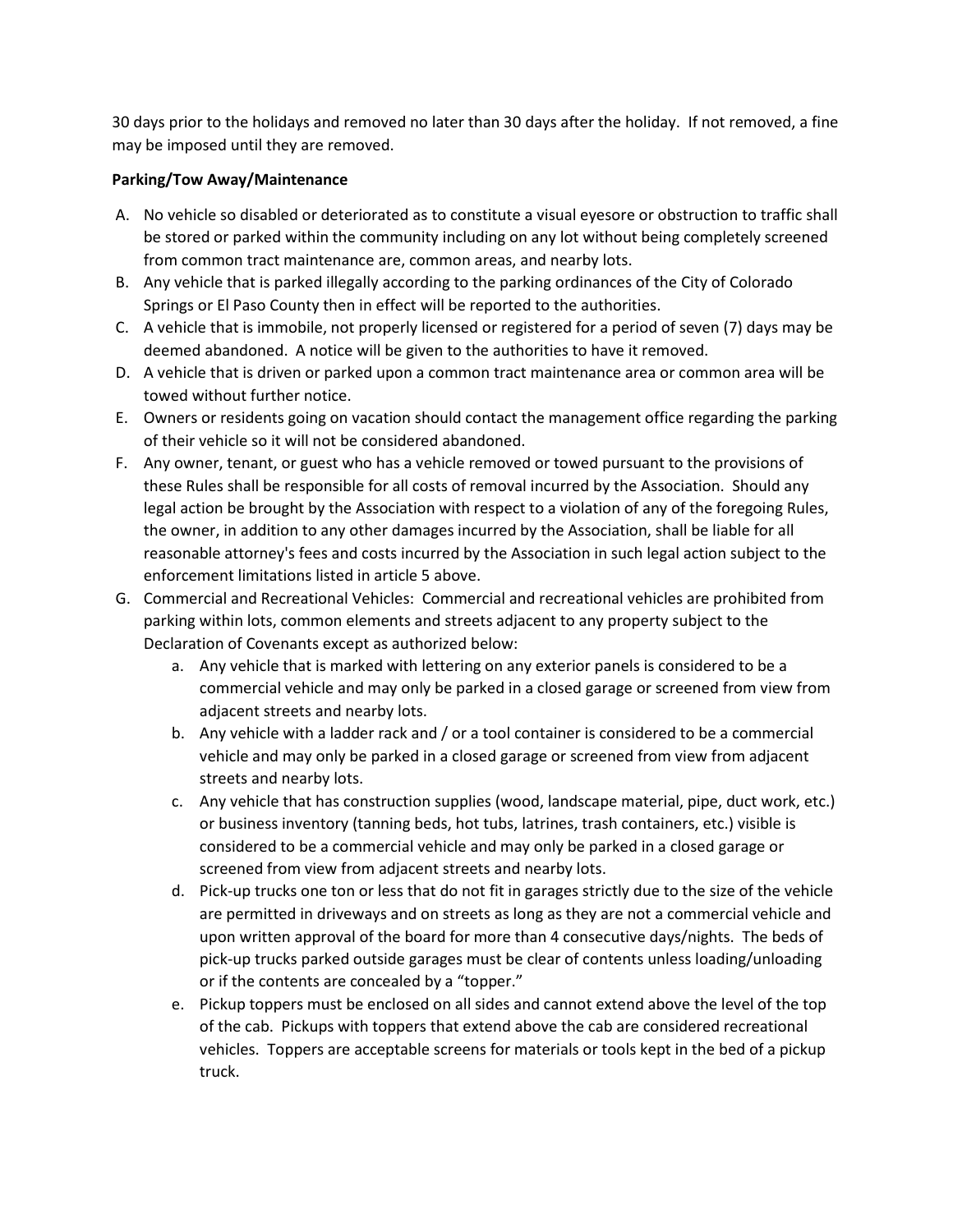- f. No recreational vehicles (RV's, bus, camping trailers, boat trailer, running gear, boat or accessories) or hauling trailers are allowed to be parked in the community unless parked in a closed garage or screened from view from adjacent streets and nearby lots.
- g. Recreational vehicles being used by visitors may be parked outdoors for 10 days without special permission of the Board.
- h. No trail bikes, mini-bikes, ATVs, motorcycles, snow mobiles, vehicles without mufflers or other noise making vehicles shall be allowed to be used within the community except on county roads and to and from homes.
- H. No repair, maintenance, rebuilding, dismantling, repainting or servicing of any kind of vehicles, trailers, boats, or vans may be performed on any lot unless completely screened for sight and sound from the common tract maintenance areas and other homes.
- I. Garage doors shall generally be kept closed.
- J. Recreational vehicles being used by visitors may be parked outdoors for 10 days without special permission of the Board.
- K. Two vehicles driven on a regular basis may be parked in the driveway close to the house or in an approved parking area.
- L. Vehicles that the Board determines to be particularly unsightly may be required to be parked in ACC approved structure.
- M. Notwithstanding the foregoing, emergency motor vehicles are permitted in the homeowner's driveway, in Association's streets, and guest parking spaces if the emergency motor vehicle meets each of the following requirements:
	- a. the emergency motor vehicle is required by the homeowner's employer as a condition of employment;
	- b. the emergency motor vehicle weighs ten thousand pounds or less;
	- c. the homeowner is a member of a volunteer fire department or is employed by an emergency service provider;
	- d. the emergency motor vehicle has some visible emblem or marking designating it as an emergency vehicle; and
	- e. the parked emergency motor vehicle does not block emergency access or prevent other homeowners from using the streets.

For the purpose of this rule, an "emergency service provider" is defined as a primary provider of emergency fire-fighting, law enforcement, ambulance, emergency medical, or other emergency services. The parking of an emergency service vehicle shall not obstruct emergency access or interfere with any reasonable need of other homeowners to use the streets or driveways within the Association, including without limitation extending into such streets, driveways, extending into other parking spaces or to denying other owners use of parking spaces or guest parking.

# **Pets/Animals**

Not more than four (4) dogs and/or cats. El Paso County ordinances permit a maximum of 4 domestic pets in any one household. No animals, livestock or poultry of any kind shall be raised or bred. The right to keep a household pet shall be coupled with the responsibility to pay for any damage caused by an Owner's pet. Every owner of a pet shall maintain strict control over the pet and shall prohibit the pet from making loud, disturbing noises or any other behavior reasonably annoying to other owners. Pets must be leashed and accompanied when outside of an enclosed area. Tethering pets outside, on decks,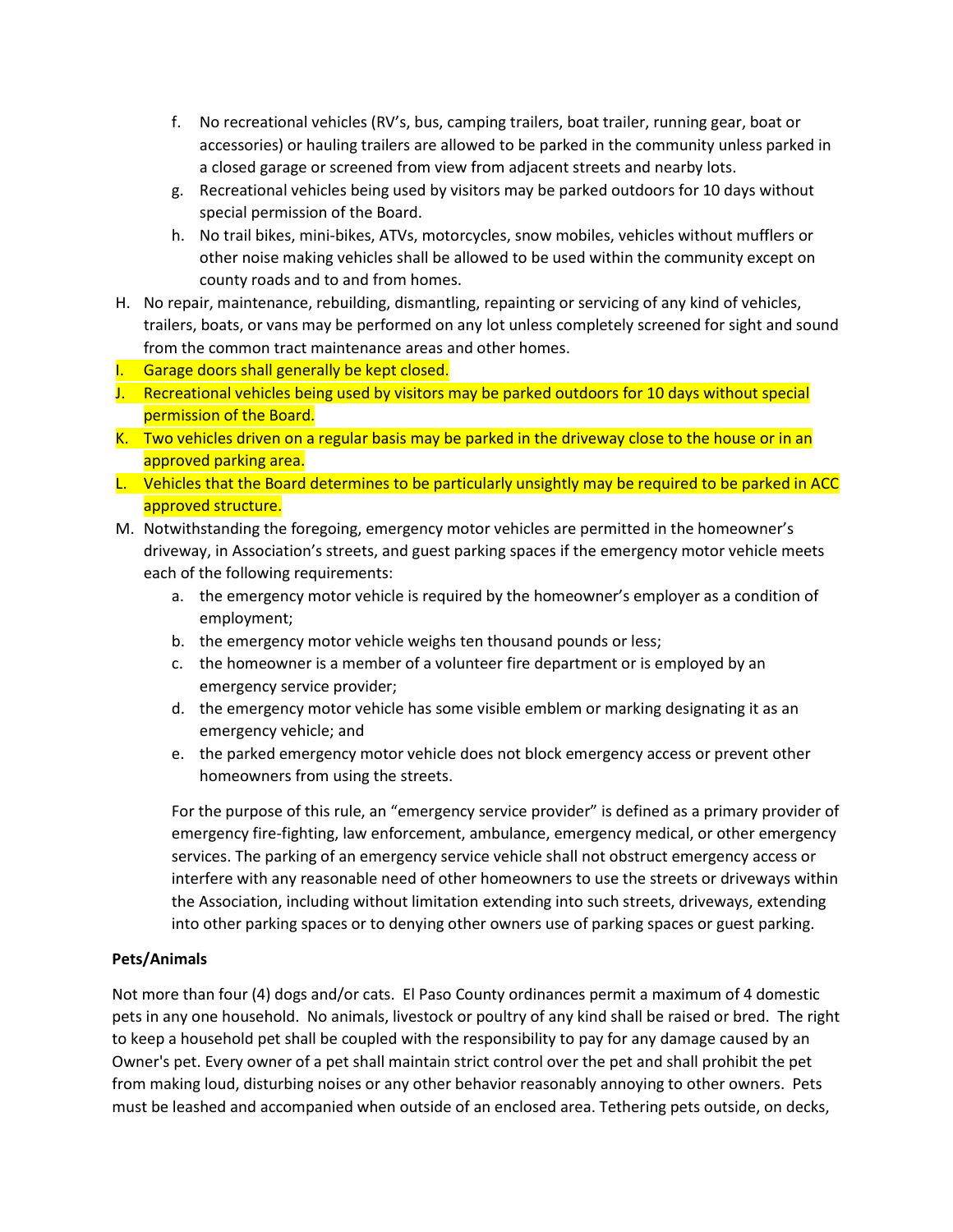patios or porches in the front or the side of a home not surrounded by fencing is not permitted. Pet waste must be removed immediately. If a pet is deemed a nuisance to others by a majority vote of the Board of Directors, after the owner has been given an opportunity to be heard, the animal shall be removed immediately. Pets deemed dangerous may be required to be kept in an enclosure with a height of at least 6 feet and the enclosure located at least 10 feet from any lot line. The Board of Directors may accept requests for variance of this policy on an individual basis.

# **Renters/Leases**

The owner has the right to lease his home providing:

- A. No less than the entire home is rented.
- B. All leases shall be in writing.

C. All leases shall provide that the terms of the lease and the Lessee's occupancy of the home are subject in all respects to the provisions of the Declarations, Article and Bylaws of the Association and shall include a signed copy of the lease addendum which can be obtained from the Association's Managing Agent. Any failure by the Lessee to comply shall be a default under the lease. Every owner is obligated to provide a copy of the lease to the Association's Managing Agent within ten (10) days after signing of such a lease.

D. No owner may lease his home for transient, hotel or time-sharing purposes.

E. No home may be leased or rented for a period of less than thirty (30) days.

F. Owner shall provide the Association's Managing Agent the name and phone numbers of lessee within ten (10) days after signing a lease.

### **Residential Use**

The residential dwellings are restricted to residential use only. The number of individuals living in the home shall be limited to 2 per bedroom/living area or the total number allowed by the Housing Authority per square foot of living space at any given time.

### **Storage of Articles**

No condition shall be permitted within any home, balcony, porch, patio, deck, or lot which is visible from other homes, the street, common area or the common tract maintenance area, which is inconsistent with the design integrity of the community. No objects shall be stored on patios, porches, balconies, or adjacent to the home for more than twenty-four (24) hours. Articles, which are approved, to be placed on decks, porches, and patios without prior approval of the Board of Directors are grills, planters, and outdoor furniture. Wood shall not be stored except in a screened area. The Board of Directors reserves the right to determine what will be considered appropriate furniture or articles that may be placed in view of other homes or the common tract maintenance areas.

### **Temporary Structures**

No structures of a temporary character, trailer, tent, shack, garage, barn or other out building shall be permitted on any part of the community at any time.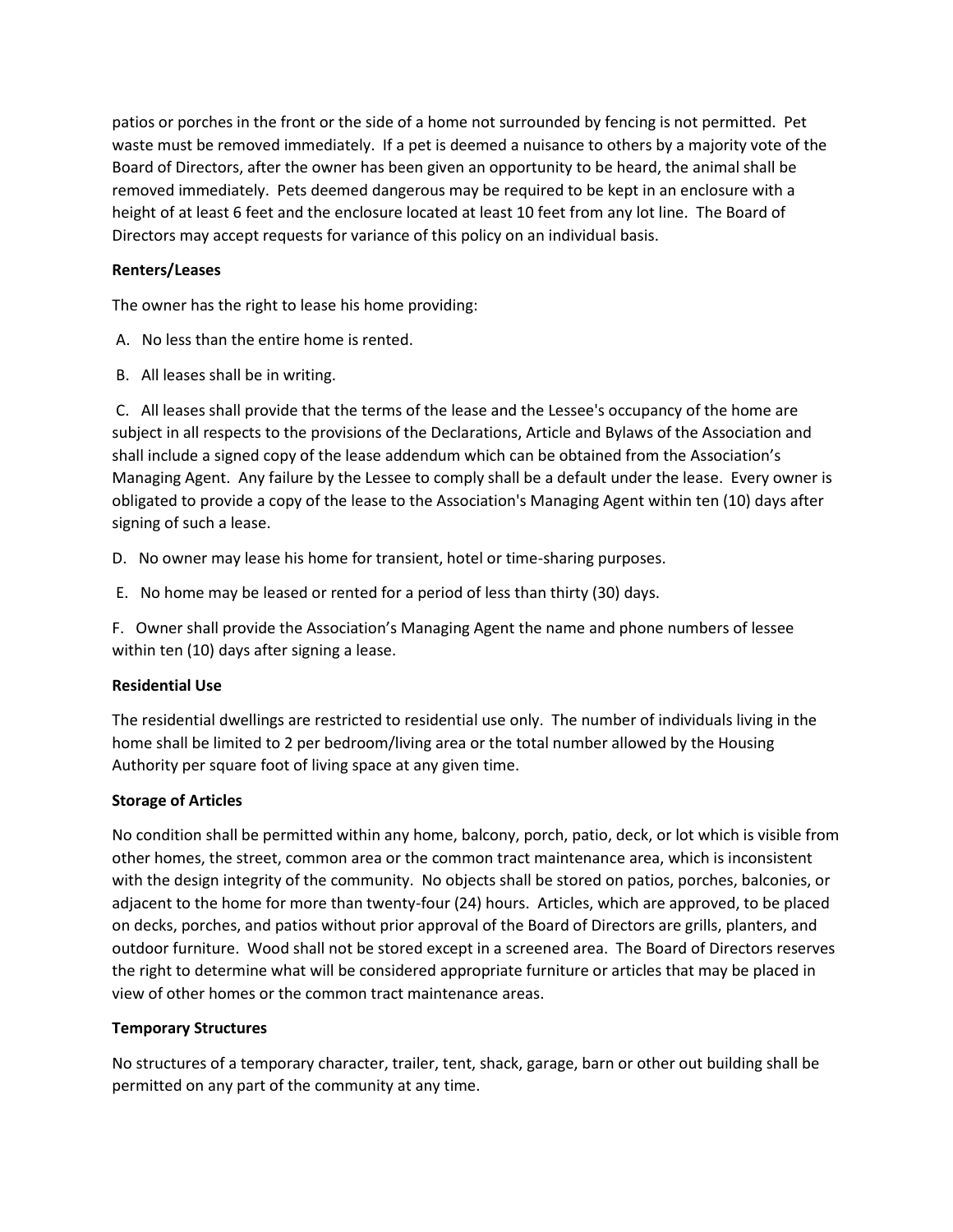# **Trash/Fire Hazard**

No rubbish, refuse or garbage shall be visible from other homes, common area or the common tract maintenance area except when placed out for pickup. Trash containers may be located in the front of lots as long as they are behind the front footprint of the foundation, odor free and completely screened from sight. The board reserves the right to revoke this permission if the area becomes unsightly or creates unpleasant odors. Storing a trash container in a fenced backyard is appropriate screening, but homeowners must ensure that all trash bags are in an appropriate garbage container. The placement of furniture, cabinets, mattresses, Christmas trees, tires, paint cans, etc. at the curb is strictly prohibited unless prior arrangements have been made for pick up on the same or next day. Violations will result in fees assessed by the Board to the responsible parties.

# **Unlawful Use**

No unlawful, immoral, improper or offensive use shall be permitted or made of a home within the community. All laws, ordinances and regulations of the Federal Government, City, County and State shall be observed.

# **Violations, Special Assessments, and Fines**

This Rule shall apply to any alleged violation ("violation") of the Association's Declaration, Articles of Incorporation, Bylaws and Policies, Procedures, Rules and Regulations, except and excluding nonpayment of assessments or other sums.

A. Complaints: Initial complaints of any violation must be presented to the POA in writing unless made orally by an Owner at any Board meeting. Written complaints may be made to the POA or the managing agent via email, letter, the Association's website or other approved means. The POA shall, in its discretion, determine whether or not the complaint shows cause for further proceedings. The POA may refer the complaint to a relevant Committee for its assessment. The POA shall not decide the validity of the complaint without first informally contacting the individual(s) complained against. This will be done by contacting the individual(s) by e-mail, telephone, letter, or a personal visit. If the POA finds cause that the owner or alleged violator has committed or permitted a violation it will attempt to gain the cooperation of the individual(s) to resolve the violation and invite the alleged violator to appear at a Board meeting to discuss the issue. If the issue is resolved, then no further action will be taken. If the issue is not resolved, then a letter will be sent by USPS outlining the complaint, the requested corrective action and a reasonable time to correct the problem. Informal POA communication with the individual(s) may continue as part of the process. If the time expires without resolution or time extensions granted, then a notice of hearing will be sent.

### B. Notice:

Warnings. The Association may send courtesy notices and warnings regarding violations and/or fines. This notice starts the formal violation process and the time frame of the process.

Notice of Hearing. If the POA decides that cause has been shown for a hearing, the POA, or its officers or agents, shall then send a written notice (the "Notice"), by regular mail and certified mail, return receipt requested, to the Owner, and a copy may be sent to the alleged violator (if known) such as a tenant, contractor, guest or family member of the owner. The Notice shall indicate the time and place of the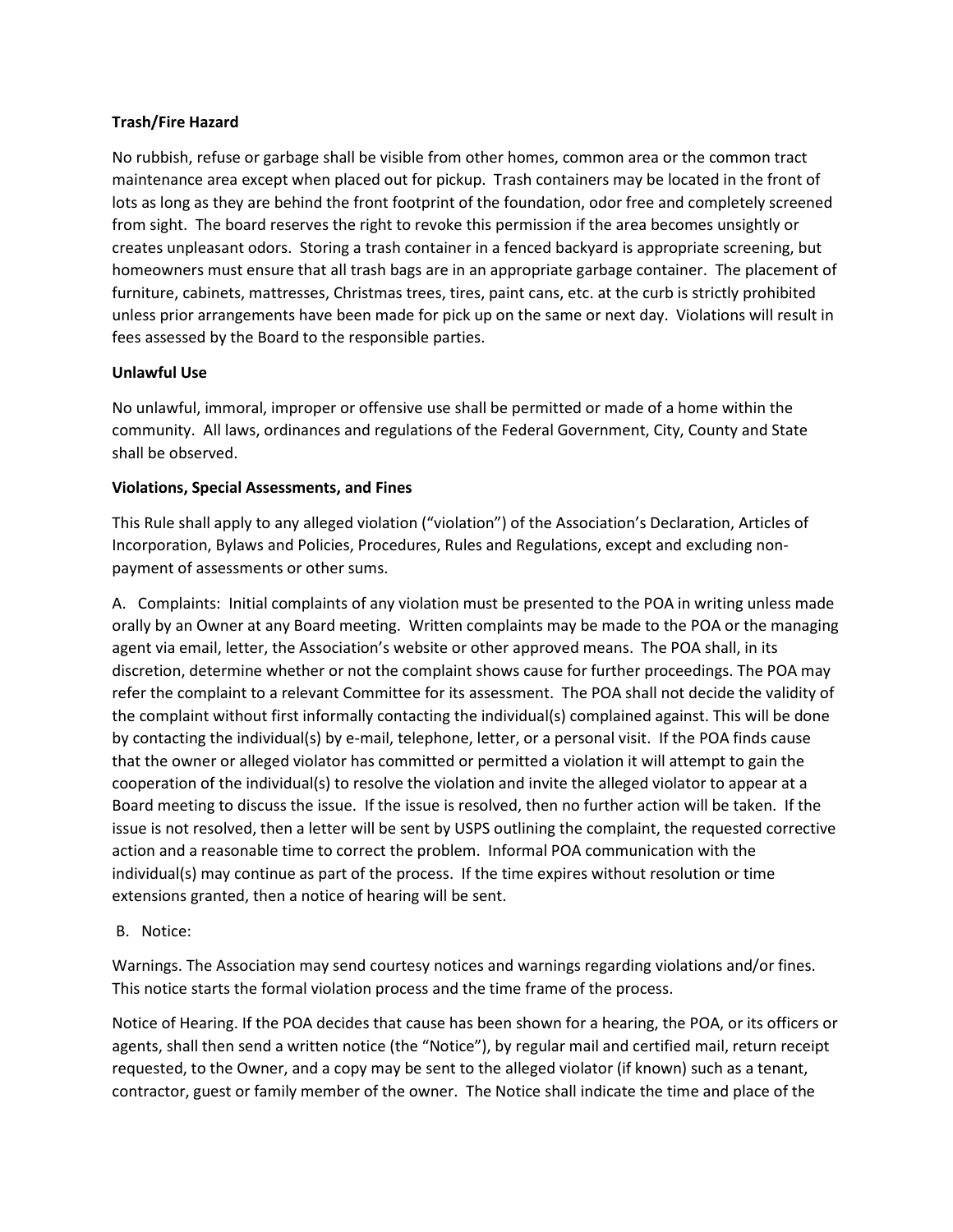hearing, and any other information regarding the violation which the Board deems appropriate in its discretion. The Notice shall be deemed received by the Owner three (3) days after mailing. The Notice may be sent to the home if the Owner has failed to register a current mailing address. The Notice will also be sent to the complaining party. The complaining party must be willing to attend the hearing and present the complaint unless a Board member is willing to carry the complaint. If a Board member elects to carry the complaint that Board member is not allowed to vote on the complaint.

C. Hearings: Hearings shall be held in executive session because they may involve privacy and/or possible litigation issues. The POA may exclude any person other than the Owner or alleged violator and witnesses, when testifying. At the hearing, the POA may consider any written or oral information produced by the Owner, the alleged violator, the complainant, or other interested party. Any legal or statutory rule of evidence or procedure shall not apply to the hearing, and the POA may restrict testimony or proceed in any manner or order which it deems appropriate in its discretion. Generally, any relevant evidence may be admitted if it is the sort of evidence on which responsible persons are accustomed to rely in the conduct of serious affairs, regardless of the existence of any common law or statutory rule which might make improper the admission of such evidence over objection in civil actions. The POA may tape record or otherwise transcribe the hearing. The POA may proceed with the hearing even if the Owner fails to appear or refuses to participate or to submit information. The Owner may be represented by legal counsel so long as said owner gives the Board at least five (5) days prior written notice, in which case the POA's attorney may be present as well. Any participant may question any witnesses and examine any documents presented at the hearing. After hearing any information, witnesses, or documents presented at the hearing, the POA's decision shall be made by majority vote of the Board members present and a brief summary of the decision and the sanction, if any, should be sent by regular mail to the Owner and, if necessary, to the alleged violator.

D. Extent of Violations: Each incident or each day of a continuing violation shall constitute a separate violation for which any maximum fine may be imposed. For example, each day during which a prohibited vehicle is permitted to remain is a separate violation. The POA may in its discretion impose increased fines for repeated or intentional violations.

E. Parties to Violations: Owners shall be responsible for violations committed by their contractors, guests, family members, and tenants; for example, pets kept by tenants or signs placed by real estate agents. The Board may proceed against both the Owner and the alleged violator, simultaneously or separately, and actions against one shall not bar action against the other. The Board may contact the police, any regulatory or licensing authorities or other third parties regarding the alleged violation, but any action or decision by those parties shall not bar the Board from proceeding.

### F. Fines and Sanctions

(1). The Association penalties for violation of the Rules and Regulation of Walden Property Owners Association, Inc. shall be as follows:

- (a). First offense Written Warning
- (b). Second offense Written Warning
- (c). Third Offense \$50.00 fine and a warning 10-days
- (d). Fourth offense \$100.00 fine and a warning 20-days
- (e). Fifth offense \$200.00 45-days fine and eviction of tenant or injunctive relief against Owner.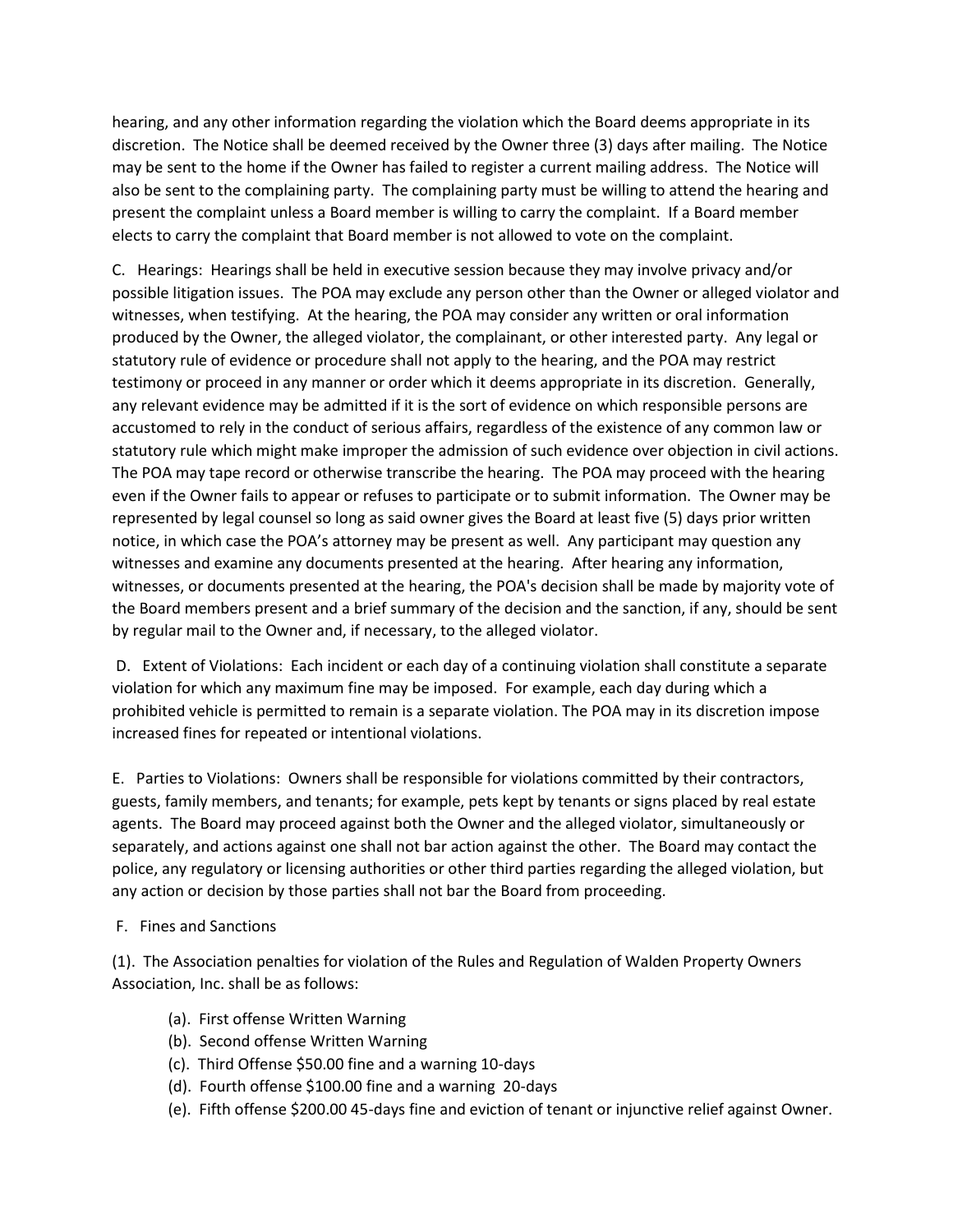(f). Each additional offense \$200.00 fine

(g). Failure to respond in writing within 14 days of the date of the violation will result in the next violation being sent automatically. Responses must be received by a Board Member or the Management Company by the 14th day to avoid the next violation being sent and a possible fine being assessed.

(h). The board reserves the right to back bill each owner the cost of the certified mailing that is issued for any violation that contains a fine.

(2). Any fine shall be both a personal obligation of the Owner or the violator or both, and shall also be an assessment creating a lien which may be recorded against the home and may be foreclosed as provided in the Declaration. The Board may notify any lender and credit agency of such obligation and lien. Additionally, the Board may bring legal action to enforce the violated provision and to recover the fine.

(3). Any violation shall entitle the Board to recover from the Owner or violator or both, its reasonable attorney's fees, court costs, interest, and any other collection expenses, regardless of whether litigation is instituted or is successfully concluded. The Board may seek to recover such fees and costs by all legal remedies, including without limitation, charging such fees and costs to the owner's account with the Association.

(4). The Board, in its discretion, may waive fines, attorney fees, court costs, interest and other collection expenses.

G. Substantial Compliance: Technical irregularities or defects in the complaint, Notice or other compliance with this Rule shall not invalidate the proceedings or any fine or sanction imposed. This Rule shall be liberally construed to accomplish prompt, effective enforcement of the Association's Declaration, Articles of Incorporation, Bylaws and Rules.

# **Well Lots**

Well Lots are subject to the Augmentation Plan and the association is responsible to administer and enforce the provisions of said plan. Well Lots are required to have meters installed to record water usage and report such meter reading to the association by January 15 each year for the preceding calendar year January 1 through December 31. Each well is limited to .47 acre feet per year of Dawson Aquifer groundwater. This is the equivalent of 153,149 gallons for both in-home and irrigation use. Fines for excess use are \$100.00 for every 2500 gallons over the allowed maximum. Fines may also be imposed at a rate of \$100.00 plus \$25.00 per day after January 15 for any lot that has not submitted the annual usage. The association has an easement right to enter int a lot and read the meter for any lot that fails to submit the required documentation timely and to charge a fee of \$100.00 to accomplish this task.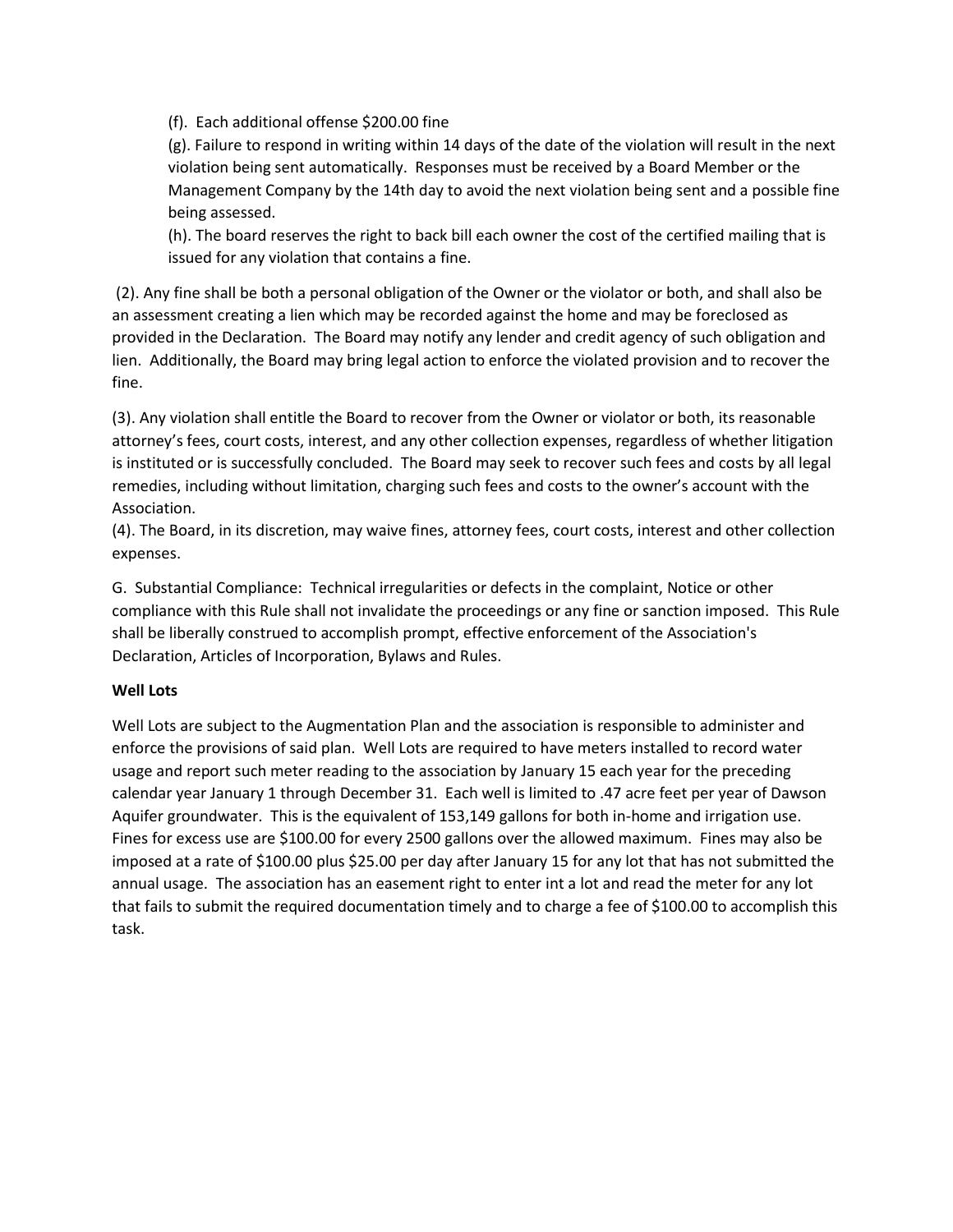### **EXHIBIT A**

### **WALDEN PROPERTY OWNERS ASSOCIATION, INC.**

### **POLICY AND PRACTICES FOR ASSESSMENT COLLECTION**

#### **Payments and Late Charges**

#### **Owner Responsibility.**

(a) Owners are responsible for paying assessments as provided in the Association's Governing Documents. In addition, Owners may have a statutory duty to pay under certain provisions of the Colorado Common Interest Ownership Act (CCIOA) to the extent that statute applies. The term "assessments" includes, as applicable, any and all regular and special assessments and associated fees, charges, late charges, attorney fees, fines and interest.

(b) Owners are responsible for contacting the Association, and for making arrangements for the delivery of all payments to the Association, whether by mail or direct deposits. Owners must notify the Association in writing of any change in their mailing address or status immediately. The Association shall not be liable for any errors or omissions in any billing to the Owner or collection action as a result of a failure to notify the Association in writing of an address change.

(c) Owners are encouraged to use direct deposit of annual assessments to avoid late charges, payment disputes, or other problems.

(d) Checks containing a restrictive endorsement on the back may, at the option of the Association, either (i) be returned to the Owner and the amount tendered shall be considered unpaid, or (ii) be deposited without waiving any of the rights and remedies of the Association to unpaid sums, whether or not the restrictive endorsement is crossed out.

### **Due Date Interest and Late Charges.**

(a) The Association's Annual Common Expense Assessment shall be due and payable as provided in the Association's Governing Documents, and unless otherwise provided, monthly assessments shall be due on the 1st day of each month that assessments are due. The Board may accelerate assessments under certain circumstances, and further, special assessments, fines, fees and other charges shall be due on the date specified in any notice thereof or if not specified on the first day of the following month after the notice.

(b) Any payment, which is not received by the 15th day after such payment is due, shall be considered past due and delinquent, and will be charged a late fee of \$10.00, which fee shall be levied and owed by the Owner for each month during which there is a balance on the account.

(c) In addition to the late fee, the Association shall be entitled to receive any and all costs of collection, attorney's fees, and interest allowed by the Association's Governing Documents or any statute or law. The interest rate for delinquent sums is set forth either in the Association's Governing Documents at 12% percent per annum, or if not set forth therein, it shall be the highest rate allowed by Colorado law. Interest shall be levied each month on the 15th of the month during which that account has a balance owing.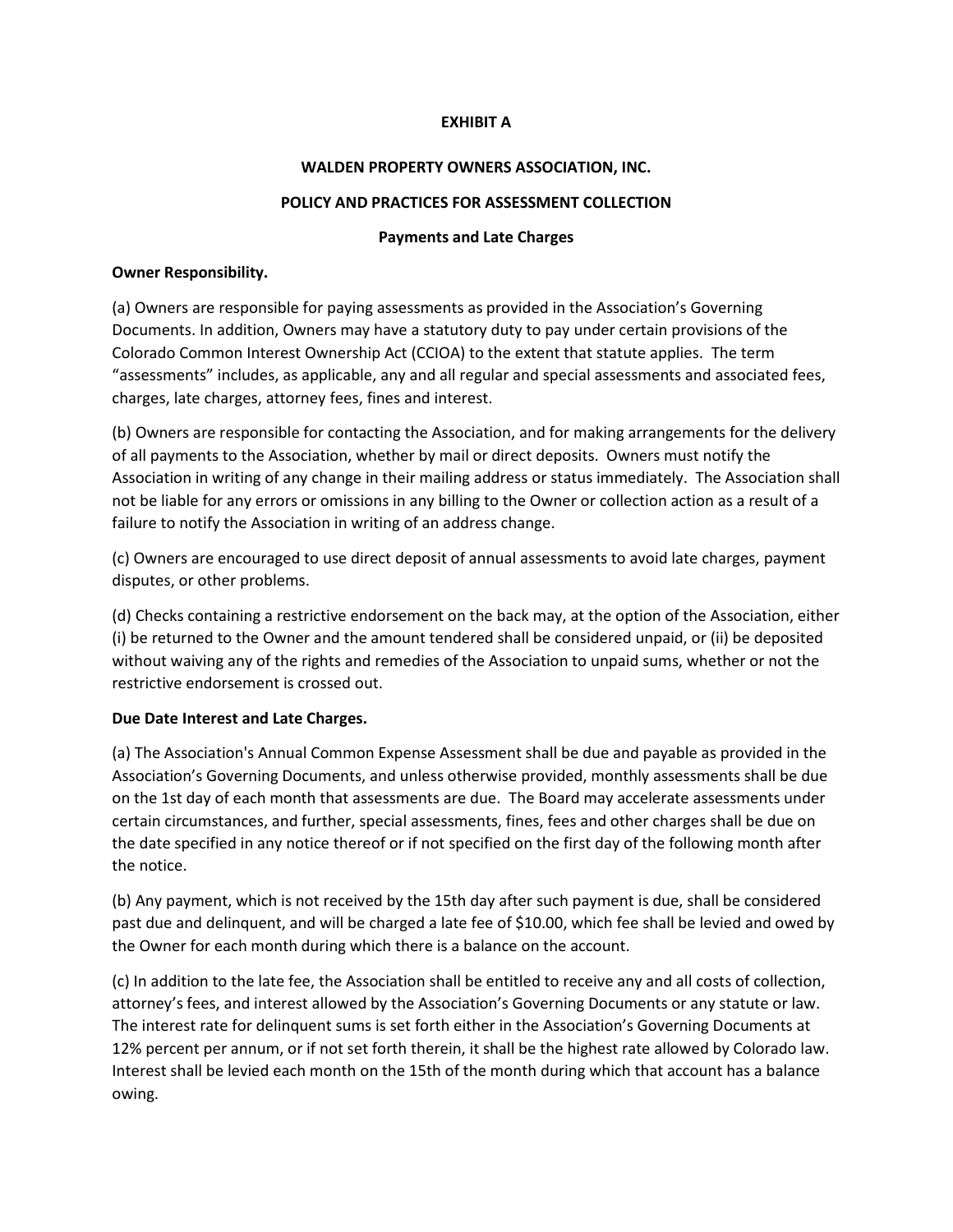# **Returned Checks.**

(a) The Association will impose an administrative fee (currently \$25.00), or other amount deemed appropriate by the Board, for all returned checks, drafts or money orders.

(b) If notice of a returned check, draft, or money order is sent as provided in C.R.S. 13-21-109 and the total amount due as set forth in the notice is not paid within 15 days after such notice is given, the Owner who provided the returned check, draft or money order shall be liable to the Association for collection for three times the face amount of the check, draft or money order, but not less than \$100.00, and any expenses of collecting such sums.

(c) If two or more of an Owner's checks are returned unpaid by the bank within any fiscal year, the Association may require that all of the Owner's future payments, for a period of one year, be made by ACH draft, certified check or money order.

(d) The Association shall not be obligated to process any payment more than once, but in its discretion, it may attempt to process up to three times. Any costs associated with such processing, including charges by the payee's bank, shall be the sole responsibility of the payee.

# **Payment Plan.**

(a) Statutory Payment Plan. Owners may be entitled to a one-time payment plan under Colorado statutes. Such statutory payment plan shall be subject to the following:

Any request for a statutory payment plan must be made by an Owner in writing and delivered to the Association's Registered Agent at the Registered Address. Requests for a payment plan must be submitted not later than when the balance owed is equal to five (5) months of assessments as calculated using the currently approved budget. Any payment plan will be a legally binding contract, and the plan will require the Owner to pay all delinquent sums, including late fees, interest, attorney fees, charges and other costs. The payment plan will require that the Owner keep all monthly payments current and must pay off the entire delinquent amount in payments over a time period agreed by the Board, unless CCIOA requires equal monthly installments over a period of at least six (6) months. No statutory payment plan is available if the Owner does not occupy the Unit, and has acquired the Unit as a result of: (1) a default of a security interest encumbering the Unit, or (2) foreclosure of the Association's lien.

(b) Other Payment Plans. In its sole discretion, the Board may consider any other request for a payment plan, but such request must be in writing, describing the necessity for such plan and its terms.

(c) Remedies. Nothing in this Rule prohibits the Association, or a holder or assignee of the Association's debt from pursuing legal action against an Owner if the Owner fails to comply with the terms of his or her payment plan. An Owner's failure to remit payment of an agreed-upon installment when due, to remain current with regular assessments as they come due during the repayment period, or if any payment is returned for insufficient funds, constitutes a failure to comply with the terms of his or her payment plan.

(d) Complete Discretion. The Association is not obligated to negotiate a payment plan with an Owner who has previously entered into a payment plan. The Board shall have complete discretion as to payment plans, except as otherwise required by Colorado statute.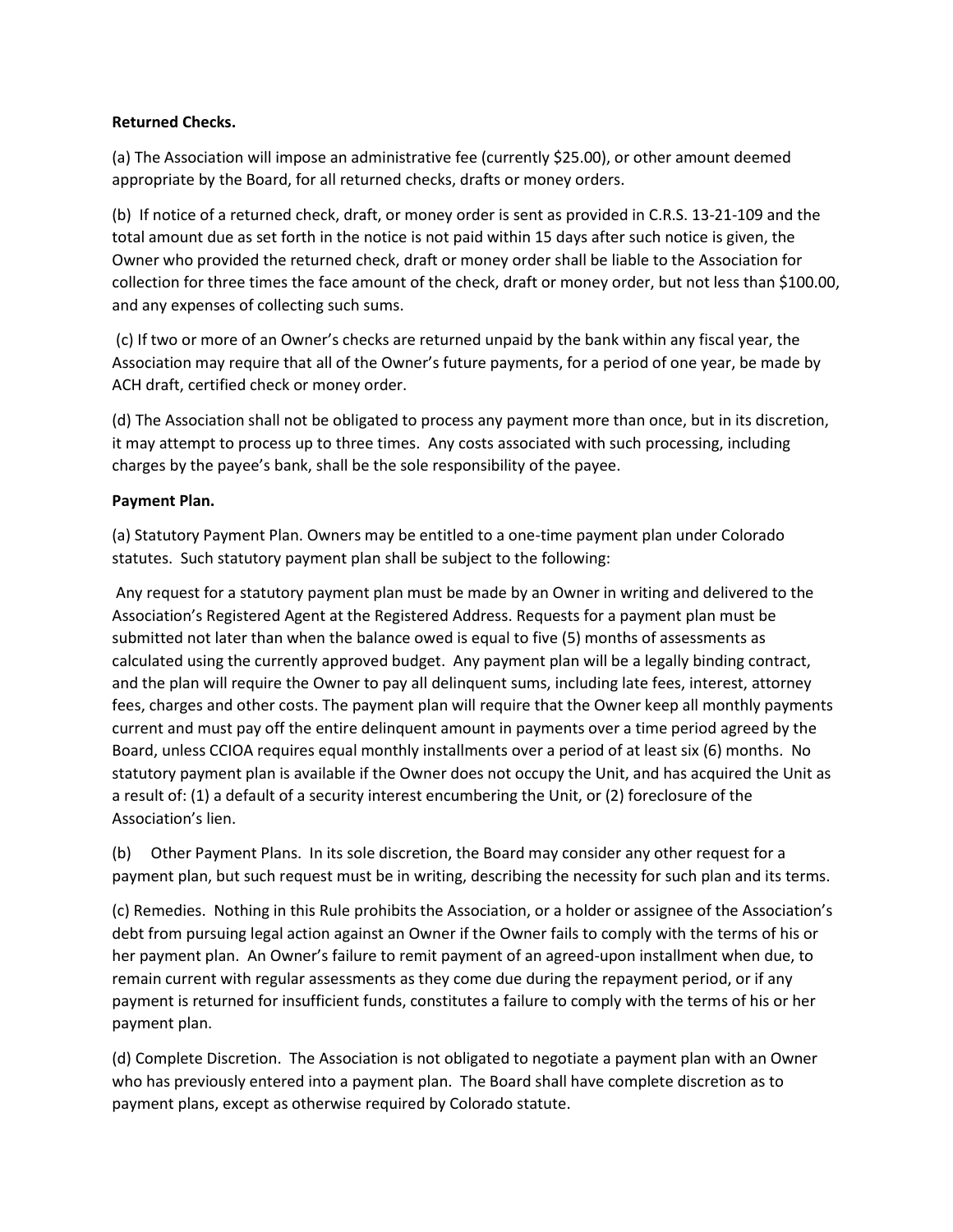### **Notices of Delinquent Assessments.**

(a) The Association may send the Owner various notices of unpaid assessments and may charge for any notices sent to the Owners in connection with such delinquent assessments, but the Owners are responsible for ensuring that their payments are timely and fully made, regardless of whether notice is sent. Assessments are due on the 1st of the month. A grace period may be provided in the association documents prior to the levy of a late fee or interest.

(b) Before the Association turns over a delinquent account of an Owner to a collection agency, or refers it to an attorney for legal action, the Association shall, to the extent required by statute or law, send the Owner a "Notice of Delinquency" specifying:

(i) the total amount due, with an accounting of how the total was determined, which may be shown by enclosing a copy of that Owner's ledger;

(ii) that an opportunity to enter into a payment plan may exist in accordance with Section 4 of this Rule, in which case the Owner (if eligible) must contact the Association's Contact Person in writing at the Contact Address, to request a payment plan within the time frame noted in Section 4.

(iii) that the name ("Contact Person") and contact information ("Contact Address") for the individual whom the Owner may contact to request a copy of the Owner's ledger in order to verify the amount of the debt shall be as set forth in the Notice of Delinquency and; (iv) that action is required to cure the delinquency, and that failure to do so within thirty (30) days may result in the Owner's delinquent account being turned over to a collection agency, a lawsuit being filed against the Owner, the filing and foreclosure of a lien against the Owner's property, or other remedies available under Colorado law.

(c) Only one "Notice of Delinquency" shall be required during any collection process.

### **Payment Priority.**

Regardless of inscriptions or notations on the front or back of the check, all payments shall be applied to outstanding balances in the following order of priority:

(i) late charges; (ii) interest; (iii) attorney fees and costs; (iv) returned check charges; (v) past-due Special Assessments, past-due fines, or other charges, if any; (vi) currently due Special Assessments, or currently due fines, or other charges if any; and (vii) unpaid Assessments beginning with the oldest unpaid assessment.

This method of application of payments may result in the account continuing to be delinquent for current dues if the amount tendered is less than the total resulting in the application of late fees and interest.

### **Remedies for Collection of Delinquent Assessments.**

(a) The Association may exercise any and all rights and remedies available under the Association's Governing Documents, or under Colorado law, including without limitation, the Owner's delinquent account being turned over to a collections agency, a lawsuit being filed against the Owner, the filing and foreclosure of a lien against the Owner's property, or other remedies available under Colorado law.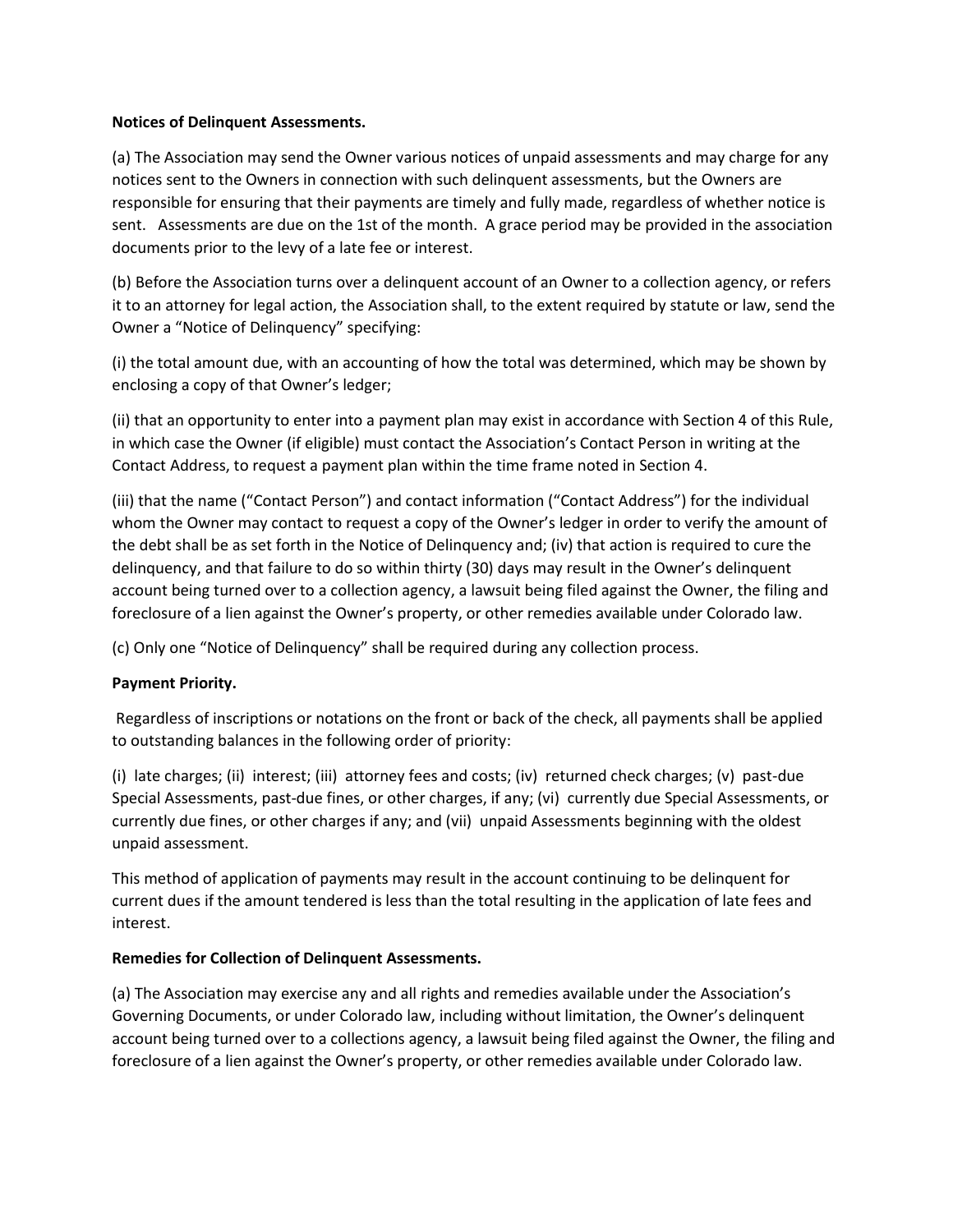(b) In the Board's sole discretion, and to the fullest extent permitted by the Association's Governing Documents and/or Colorado law, in the event at least one (1) installment(s) are past due, the entire Annual Assessment may be accelerated upon at least 30 days written notice to the Owner, so that all monthly installments for the remainder of the Assessment year are immediately due and payable.

(c) To the fullest extent permitted by the Association's Governing Documents and/or Colorado statutes, the Association may also deny rights to use Association facilities, voting rights, or other rights in the Association (including but not limited to inspection of records) until all assessments and other sums are paid in full. In order to be a "Owner in good standing" for purposes of this Rule, and to obtain a release of liens, restoration of voting or other rights, or to terminate litigation, the delinquent Owner must make payment in full of all assessments and other sums, including sums which arise after the collection process or after the Owner delivers a payment to the Association. The Association shall not be liable for any errors or omissions in any billing address or payment statement to the Owner.

(d) To the fullest extent permitted by the Association's Governing Documents and/or Colorado statutes, the Association may (but shall not be required) proceed by filing litigation against any Owner who has not paid his assessment and, without affecting that remedy, may also file a lien against the delinquent Unit, which may be foreclosed as provided in the Association's Governing Documents and/or the CCIOA.

(e) To the fullest extent permitted by the Association's Governing Documents and/or Colorado statutes, the tenant in any rental Unit in the Association shall, upon written notice from the Association which may be included with the Notice of Delinquency described in Section 5(b), pay any delinquent annual or special assessment owed by the Owner of the rental Unit to the Association, and all payments made by the tenant to the Association shall reduce the tenant's obligation to make monthly rental payments to the Owner under the lease by the same amount. Despite such payments, the Association shall not be obligated to perform or incur any obligation under the lease. If the tenant fails to comply with the Association's written notice and to make the payments required, the Owner and tenant shall be subject to all rights and remedies described the Association's Governing Documents, and/or the CCIOA, including the right to request that a court appoint a receiver to manage the Unit.

(f) To the fullest extent permitted by the Association's Governing Documents and/or Colorado statutes, the Association may also assign its assessment lien and/or collection rights against the delinquent property and/or delinquent Owner to a third-party assignee, without recourse or warranty of any kind. The assignee shall assume all responsibility for the enforcement of the assigned lien, and the Association shall not be liable for any actions of said assignee. Unless the Board otherwise agrees assignments shall apply only to assessment as described above that are owed to the Association prior to the assignment, and shall not assign, release or supersede any claims or lien the Association may have for assessments accruing after said date. If an assignee does not pay any assessments levied after the assignment, the assigned assessment lien shall be subordinate to any future assessment by the Association, and the assignee may not take any actions that would hinder the Association's right or ability to collect those unpaid future assessments. Any assignment shall automatically include the above terms without the necessity of any recital therein.

### **Association's Collection Action through its Attorneys.**

(a) After a delinquent account has been referred to the Association's attorney, the Association may require that all communication with the delinquent Owner shall be handled through the Association's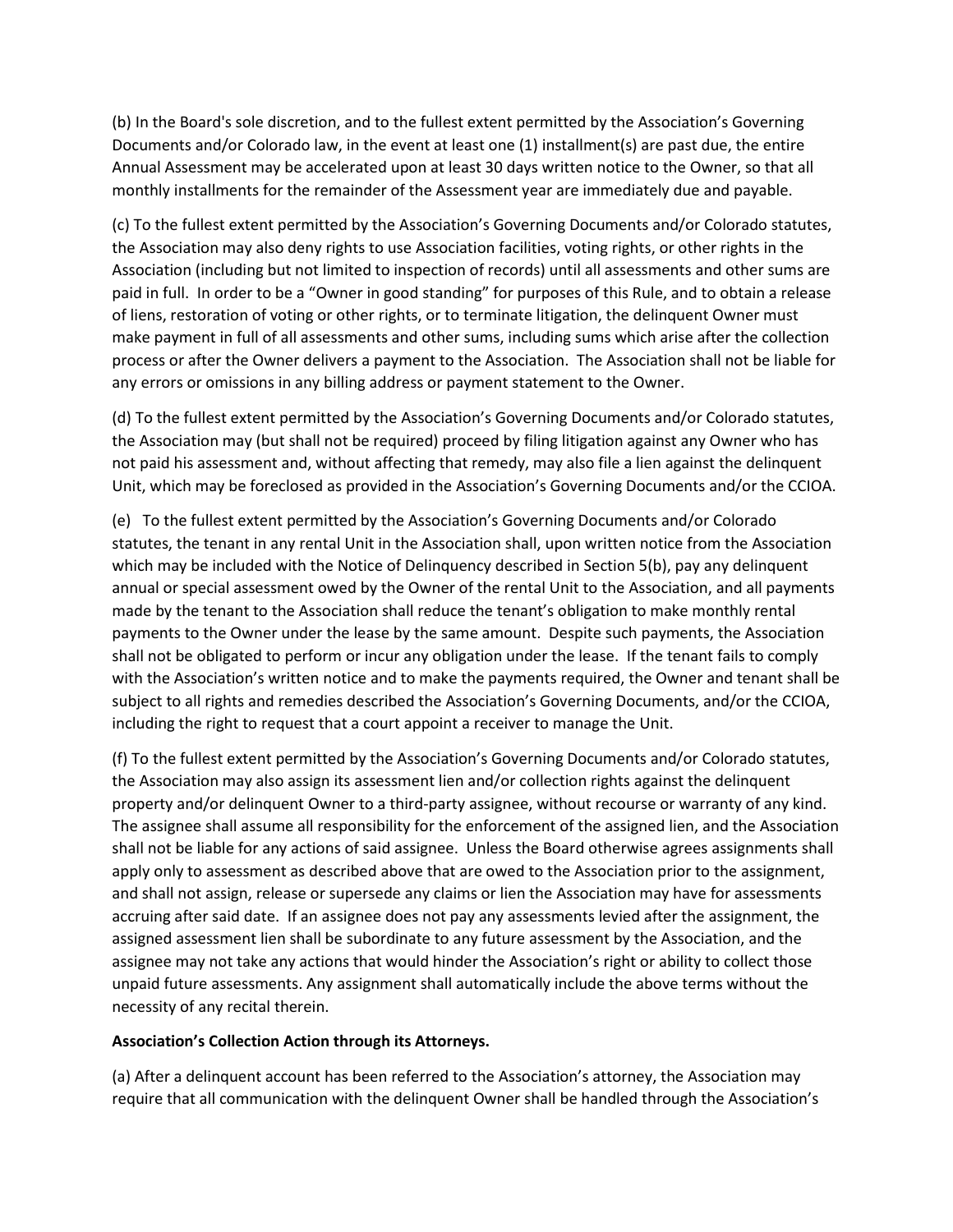attorney. At the discretion of the Association, neither the manager, if any, nor any member of the Board of Directors have any authority to discuss the collection of the account directly with an Owner after it has been turned over to the Association's attorney unless the attorney is present or has consented to the contact. However, the Association has the option and right to continue to evaluate each delinquency on a case by case basis.

(b) Once accounts are turned over to the Association's attorney, Owners shall make payment to the Association at the address of the Association's attorney, and the Association shall be entitled to collect interest at the rate set forth in this Rule, from the due date of such payments, as well as reasonable attorney fees, court costs, and all other expenses of collection on said delinquent payment. The reasonable attorney fees incurred by the Association shall be due and payable from the delinquent Owner on the date(s) when such expense(s) are incurred by the Association. Payments made to the Association directly may not stop the legal process and may not pay the account current.

### **Foreclosure of Liens.**

(a) Liens under CRS 38-33.3-316. The Association may, have rights and remedies to collect assessments under the CCIOA, including liens. Any sums expended by the Association for repairs or other actions needed to preserve or protect any abandoned Unit within the Association during a foreclosure against said Unit shall be additional indebtedness secured by the priority lien claim described in CRS 3833.316(2)(b)(i) and 38-33.3-316(c). The Association, or holder, or assignee, of the Association's lien under CRS 38-33.3-316, whether the holder or assignee of the Association's lien is an entity or a natural person, may only foreclose on the lien if:

(i) the balance of the assessments and charges secured by its lien, as defined in Subsection (2) of CRS 38-33.3-316, equals or exceeds six months of common expense assessments based on a periodic budget adopted by the Association; and

(ii) the Board has formally resolved, by a recorded vote, to authorize the filing of a legal action against the specific unit on an individual basis. The Board may not delegate its duty to act under this Subparagraph to any attorney, insurer, manager, or other person and any legal action filed without evidence of the recorded vote authorizing the action must be dismissed.

(b) Lien under Association's Governing Documents. In addition to the lien under CRS 38-33.3-316, the Association, or its assign, may exercise its rights and remedies under the Association's Governing Documents in accordance with Colorado law, including the filing and foreclosure of liens. The lien and other rights of the Association under the Association's Governing Documents shall not be affected or impaired by any restrictions or provisions set forth elsewhere in this Rule.

# **Bankruptcy of Owner.**

(a) The filing of a bankruptcy action does not terminate the Association's right to collect assessments, because:

(i) the Association has an Assessment lien claim against the Unit for all past assessments as described above, and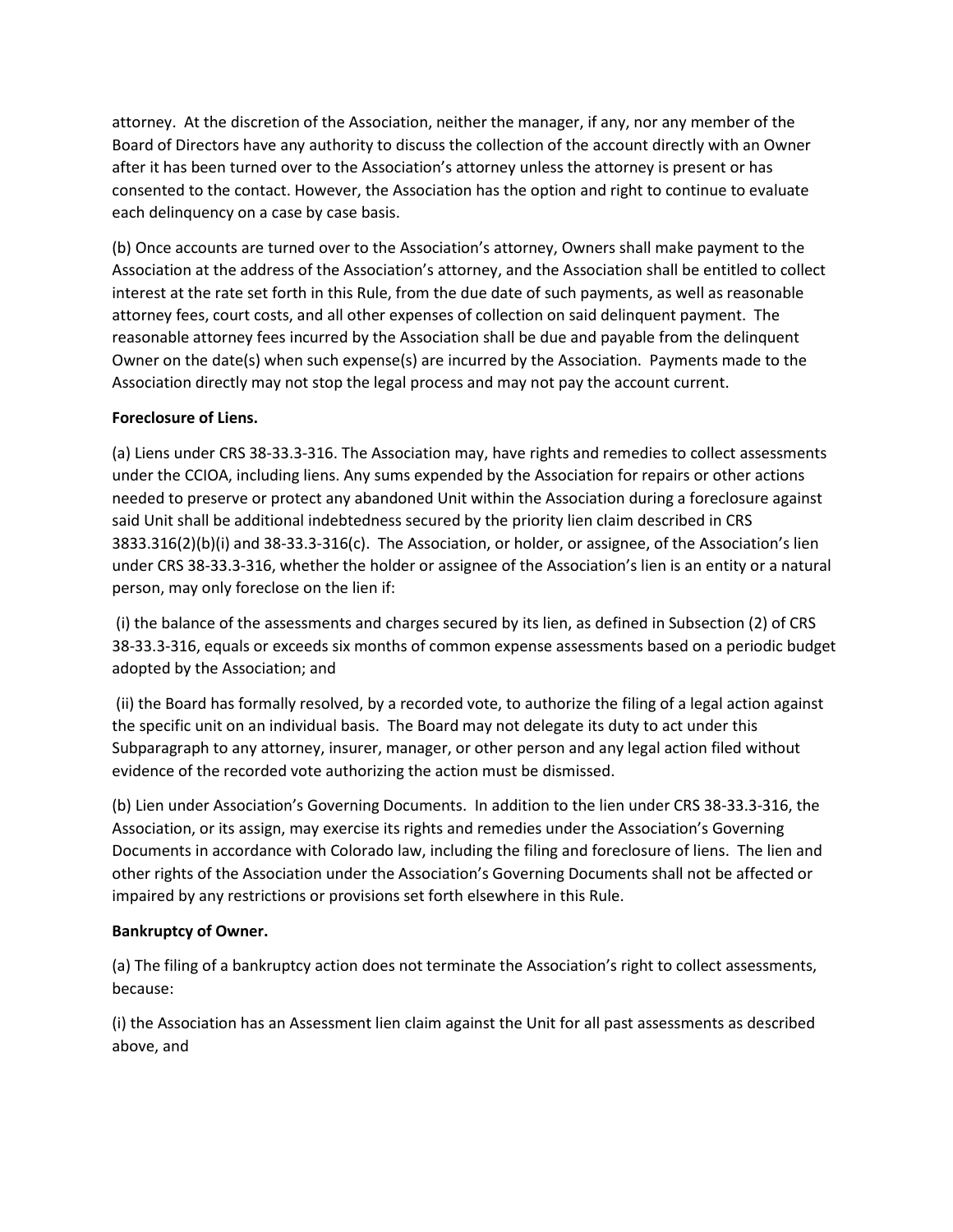(ii) the Owner will remain personally liable for all post-bankruptcy filing assessments so long as they retain title to the Unit. A notice of an intent to surrender the property is not the same as the transfer of title.

(b) Based on the above, when the Association learns that a bankruptcy action has been filed, the accounting for that Unit shall thereafter be based upon the filing date of that bankruptcy action (the "Petition Date"), and the Association should create two separate ledgers for the Unit showing assessments owed prior to the Petition Date and after the Petition Date.

# **Proof of Payments.**

(a) Since the records of the Association are kept in the ordinary course of business and the Association relies upon same on the behalf of all Owners, there is a presumption that those records are correct and that the Assessment is valid if there is no written dispute received by the Association within thirty (30) days after the mailing of a billing statement or other account status.

(b) An Owner who wishes to dispute the amount or the validity of any Assessment charged to his/her Unit must submit a statement within thirty (30) days after the mailing of a billing statement or other account status that describes all disputed payments and can request information from (or request a hearing before) the Board, but must put that request in writing in accordance with this Rule.

(c) The Board may require that the Owner deliver documentation, such as cancelled checks or bank statements, to support the Owner's claims.

(d) All payments made to settle a dispute and ALL correspondence regarding payment disputes must be sent by certified mail to the Association's Registered Agent at the Registered Address. If payment or correspondence is delivered by any other method, the Owner using that non-authorized method assumes the risk that the payment and any communication was not received by the Association. 12. Certificate of Status of Assessments.

Upon receipt of the written request described below, and the advance payment of the fee described below, the Association should furnish to an Owner or such Owner's designee a written statement setting forth the amount of unpaid assessments currently levied against the Owner's Unit. Such request must be delivered personally or by certified mail, first-class postage prepaid, return receipt, to the Association's Registered Agent at the address shown on the records of the Colorado Secretary of State. The statement should be delivered within 14 calendar days after actual receipt of the request. The request must include payment of the Association's fee for such statements. Failure to pay any delinquent assessments or sums (including the fee), or to comply with any conditions stated in the statement will render the statement null and void. Any such statement shall be without warranty or liability to the Association. Despite the above, the Association, in its sole discretion, may accept other types of requests and other payment arrangements for such requests.

# **General.**

(a) Nothing in this Rule requires the Board to take specific actions at a specific time. The Board has the option and right to continue to evaluate each delinquency on a case-by-case basis. The Board may modify the procedures contained herein as the Board shall determine appropriate under the particular circumstances.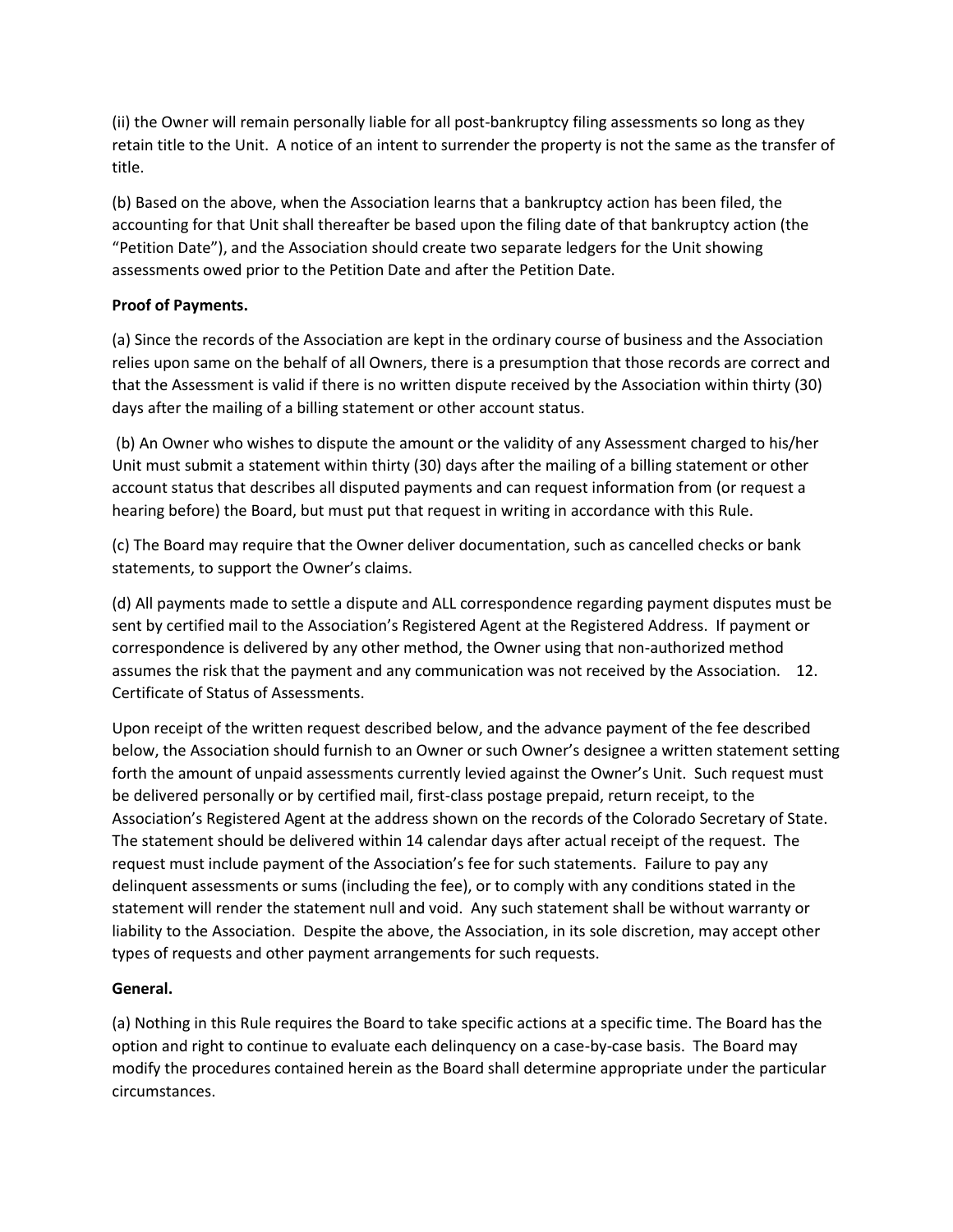(b) Failure of the Association to strictly comply with any provision of this Rule shall not be deemed a waiver of the Association's right to require strict compliance by the Owner and shall not be deemed a defense to payment of assessments, fees or other charges, late charges, return check charges, attorney fees and/or costs as described and imposed by this Rule nor be asserted as a claim against the Association.

(c) This Rule shall be effective as provided in the Association's Governing Documents, at which time it shall replace and supersede any prior rule or policy regarding assessments, collections, liens and legal remedies, provided however, that the Board may in its discretion suspend the effective date of any provision of this Rule for any collection actions filed or taken prior to January 2, 2014. This Rule may be amended by the Board in the future.

(d) If any portion or provision of this Rule is found to be invalid, the remaining provisions shall continue in full force and effect.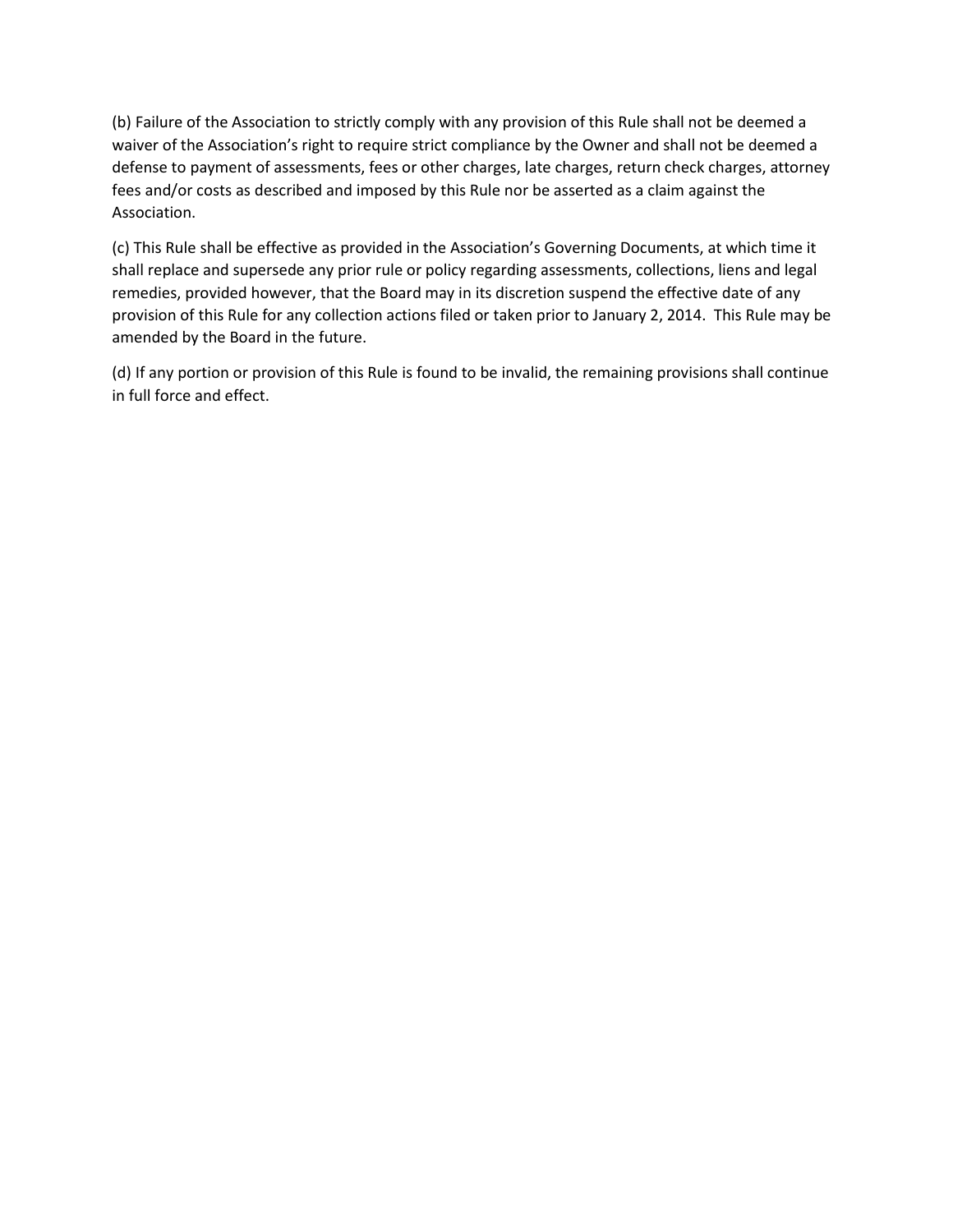### **EXHIBIT B**

#### **WALDEN PROPERTY OWNERS ASSOCIATION, INC.**

#### **MEETINGS**

### **Conducting Meetings**

(a). Association meetings shall be conducted in accordance with the Association Documents, especially the Association Bylaws, and in accordance with the Colorado Common Interest Ownership Act and the Colorado Revised Nonprofit Corporation Act. In addition, all meetings shall be conducted in accordance with the most recent version of Robert's Rules of Order.

(b). At all meetings, Members are expected to maintain proper behavior and decorum, which requires that Members shall: (i). Be respectful to others present and to the meeting process; (ii). Refrain from name-calling, use of foul language, and other aggressive behavior; (iii). Differentiate statements of opinion from statements of fact; and (iv). Speak only when acknowledged by the Chair.

If a member fails to observe the above standard, demonstrating inappropriate behavior which negatively impacts the Association's meeting(s), the Chair shall issue one warning to the Member. If inappropriate behavior continues, the Member may be asked to leave the meeting. If the Member refuses to comply, the meeting may be adjourned at that time, even though there are agenda items not yet heard, or the Chair may take other action, at the sole discretion of the Chair, including request for police assistance.

### **Owner Participation at Board Meetings**

(a). All meetings of the Board of Directors, except the Executive Session, are open to attendance by any Owner or any person designated in writing by that Owner as the Owner's Representative.

(b). All Owners or designated representatives so desiring shall be permitted to attend, listen, and speak at an appropriate time during the deliberations and proceedings of the Board. The Board shall designate an appropriate time at the beginning of the meeting for all Owners or their representatives to speak on any matter shown on the agenda, but such period shall not exceed a total of 20 minutes. Owners who wish to discuss a certain issue, complaint, or requests shall submit such in writing at least five days prior to the Board meeting. A reasonable number of persons may speak on each side of any issue. All or any Owners or designated representatives wishing to speak shall sign a sheet with the Secretary prior to the meeting and the Board's President shall allocate the time permitted among the various Owners or designated representatives who wish to speak. After the designated time, Owners who are not board members shall not participate in any deliberation or discussion of the Board unless expressly authorized by a vote of a majority of a quorum of the Board so present.

### **Owner Participation at Annual and Special Meetings of Owners**

(a). Any Owner or designated representative of Owner may speak at the designated time in the agenda upon any issue requiring a vote of the Owners.

(b). The total length of any time for Owners or designated representatives speaking on a single issue of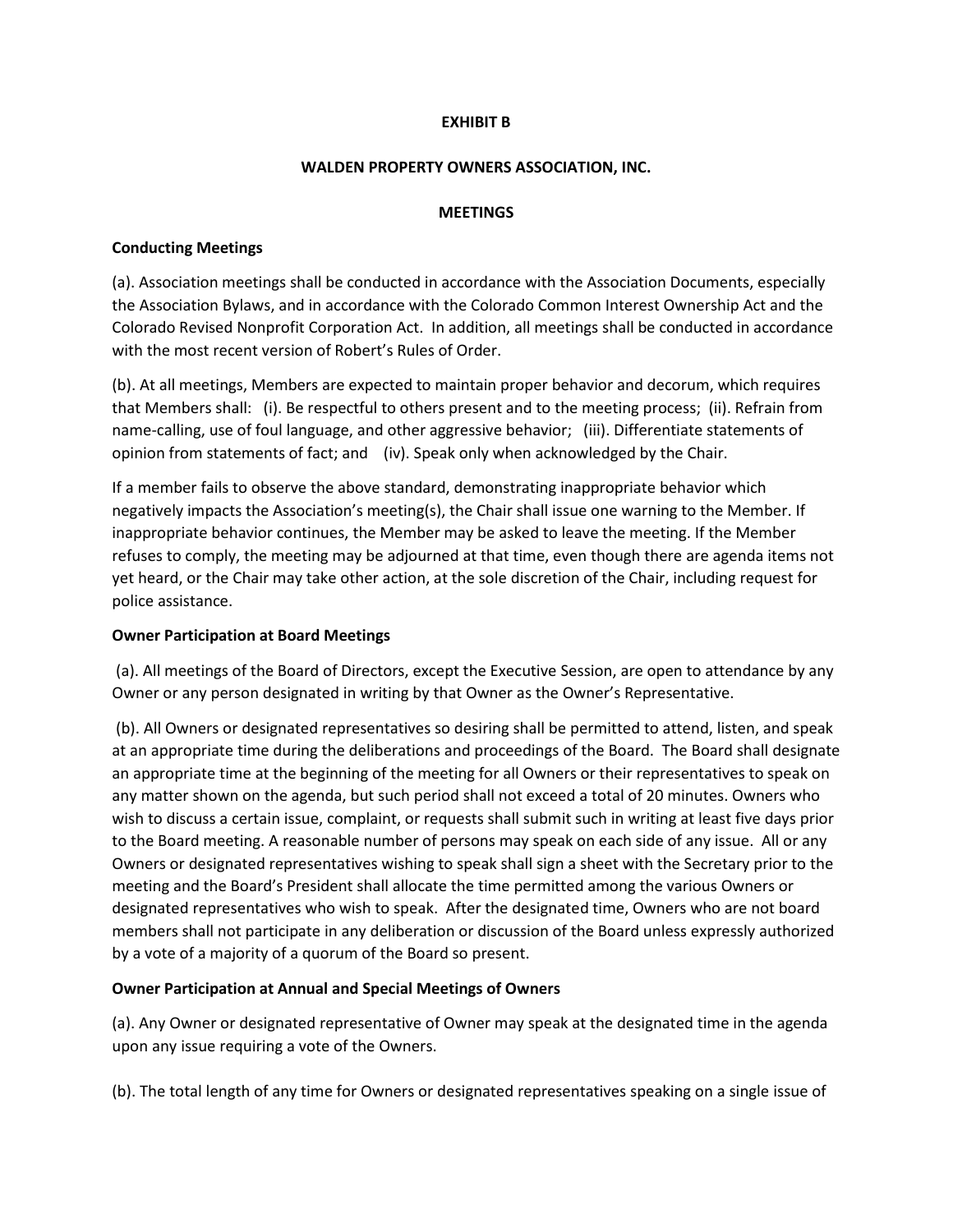any meeting of the Owners shall not exceed the time set forth by the president at the beginning, but not exceeding a time limit of 20 minutes per issue raised, and the President shall pro-rate that time among the various Owners who speak on the issue.

(c). All issues, complaints, and requests shall be submitted to the Board in writing five days prior to the annual meeting.

# **Notice of Meetings**

(a). Board Meetings: Notice of Board Meetings shall be given in accordance with the Association Documents.

(b). Homeowners Meetings: Notice of Homeowners Meetings shall also be given in accordance with the Association Documents, but in addition, notice of such may be physically posted in a conspicuous place to the extent such posting is feasible and practical and may be given by electronic posting or electronic mail notices pursuant to CRS § 38-33.3-308.

# **Secret Ballots**

The Managing Agent shall be in charge of providing secret ballots which protect the voters' privacy but also provide for the security of the election if said election is contested or there are more candidates than positions to be filled. A neutral third party shall count the ballots. For the purpose of counting the ballots, the Managing Agent shall constitute a neutral third party monitor, together with the assistance of two home owners who volunteer and are not candidates, related to any candidates and who are not serving on the Board and who are selected at random if more than two volunteer. For elections that are uncontested or where the number of candidates equals the number of positions to be elected the vote may be taken by hand, acclamation, voice or ballot. At the request of 20% of the Owners who are present at the meeting or represented by proxy elections or other votes by the members affecting the community shall be by secret ballot.

### **Executive Sessions**

The Association's Board may meet in executive closed sessions to discuss matters pertaining to employees, the Managing Agent's contract, consultation with legal counsel, investigative proceedings concerning possible or actual criminal misconduct, matters which are subject to specific constitution and statutory or judicially imposed requirements protecting the proceedings, any matter of disclosure which would constitute an unwarranted invasion of individual privacy, and a review and/or discussion relating to any written or oral communication from legal counsel. The Association Board Members and other members shall preserve attorney-client privilege regarding consultation and communications from legal counsel.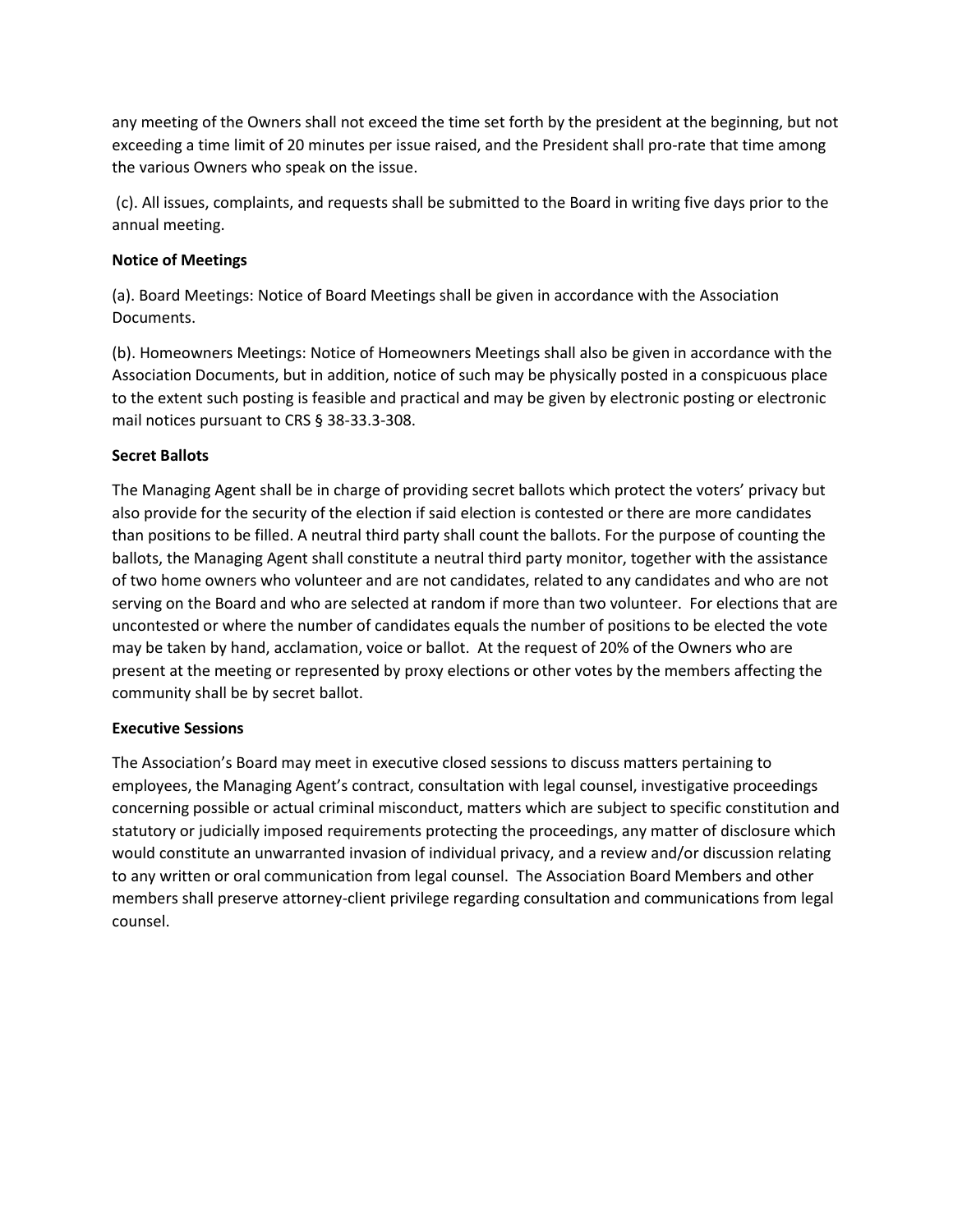#### **EXHIBIT C**

#### **WALDEN PROPERTY OWNERS ASSOCIATION, INC.**

#### **INVESTMENT OF RESERVE FUNDS**

As a general rule, the investment of reserve funds will be effected by the Board, using the collective reasonable business judgment of the Board members and the advice of the Association Manager and investment advisor, if any. The officers and members of the Board of Directors shall make investment decisions in good faith, with the care an ordinarily prudent person in a like position would exercise under similar circumstances, and in a manner the Director or officer reasonably believes to be in the best interests of the Association in accordance with the Colorado Revised Nonprofit Corporation Act. However, the following guidelines should be observed:

(a). No funds should be invested in stocks, bonds, or real estate or in any other venture that is in any way speculative.

(b). Funds should be invested at financial institutions, in certificates of deposit, money market accounts, and other financial instruments that do not risk any principal or added amount, and/or savings accounts that are fully insured by the U.S. Government agency (e.g. FDIC, FSLIC) and that offer reasonably competitive interest rates.

(c). Investments should be scheduled in such a way that maturity dates are staggered to facilitate liquidity at any given period not to exceed 12 months; to the extent it is feasible to do so, without incurring withdrawal penalties.

(d). Sufficient funds should be retained in cash/money market account (s) to enable the funding of reasonably foreseeable expenses during the periods between investment maturity dates. To this end, maturing C/D's should not be automatically reinvested, but will be the subject of Board decisions as to the amount, term and banking institution of placement.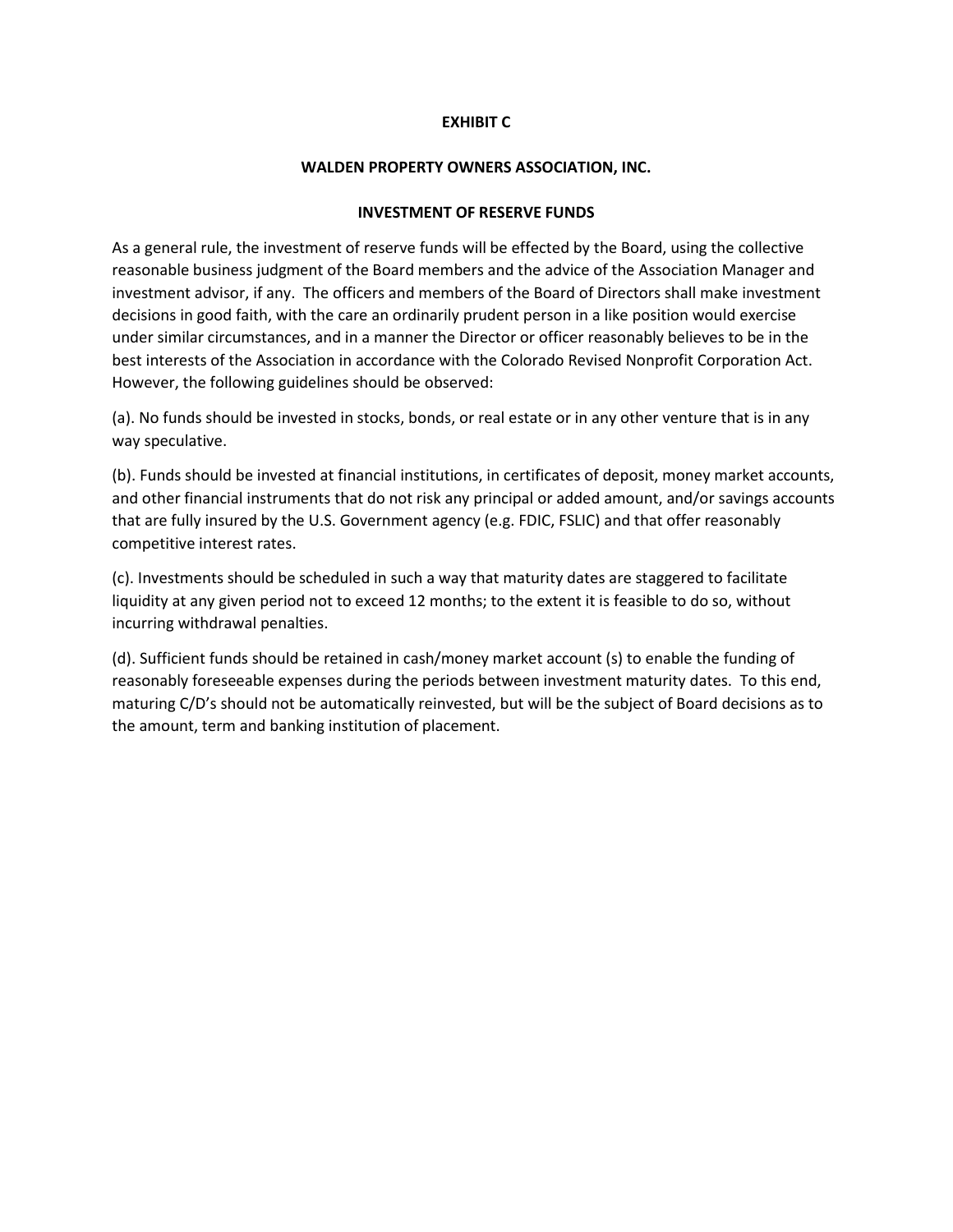### **EXHIBIT D**

#### **WALDEN PROPERTY OWNERS ASSOCIATION, INC.**

#### **RECORDS RULE**

#### **Association Records Policy.**

(a) The Association shall retain and produce to Owners the records required by C.R.S. 38-33.3-317 and 38-33.3-209.4 as well as any other records specifically set forth in the Association's Declaration or Bylaws. The Association's Board of Directors, ("Board"), may adopt, in its discretion, a List of Association Records setting forth the records which may be available for inspection.

(b) Owners of the Association may inspect those records as provided by the Statutory Records Law so long as the Owner is in good standing. For the purposes of this rule "good standing" of a Owner requires that the Owner has paid all assessments, and other sums, due to the Association and is not in violation in any of the Association's documents.

(c) The Association's records shall not include personal emails of officers and directors unless such persons authorize their use for Association's purpose.

#### **Examination Procedure.**

(a) The Association requires that the Owner submit a written request (in the form of the attached "Document Request Form") describing with reasonable particularity the records sought; such form must be received at least ten (10) days prior to inspection or production of the documents. The Association may limit examination and copying times to the normal business hours of its manager, if applicable, or the next regularly scheduled Board meeting if the meeting occurs within thirty (30) days after the submission of the written request. Owners who desire to examine Association records must make a mutually acceptable appointment with the records custodian and designate the estimated amount of time requested for records examination.

(b) If possible, the Association shall make an appointment with the Owner at a place and a time convenient to both parties, to conduct the inspection. However, if the request requires the participation of a Board member, or property manager, the time, place and length of inspections will be based upon the schedule of Board member or property manager, if applicable. All appointments for inspection will be limited to one (1) hour unless otherwise agreed by the Board member or manager if applicable; if additional time is needed, additional appointments will be made.

(c) At the discretion of the Board or the management company, if applicable, records will be inspected only in the presence of a Board member, management company employee or other person designated by the Board.

(d) The Owner shall not remove any document from the Association's records, nor shall the Owner remove records from the Association's place of business. Certain records may be copied, at the Owner's expense. During an inspection, the Owner may designate such records for copying by use of tab, clip, or Post-It note upon the pages desired, but may not otherwise alter the records (for example, no folding,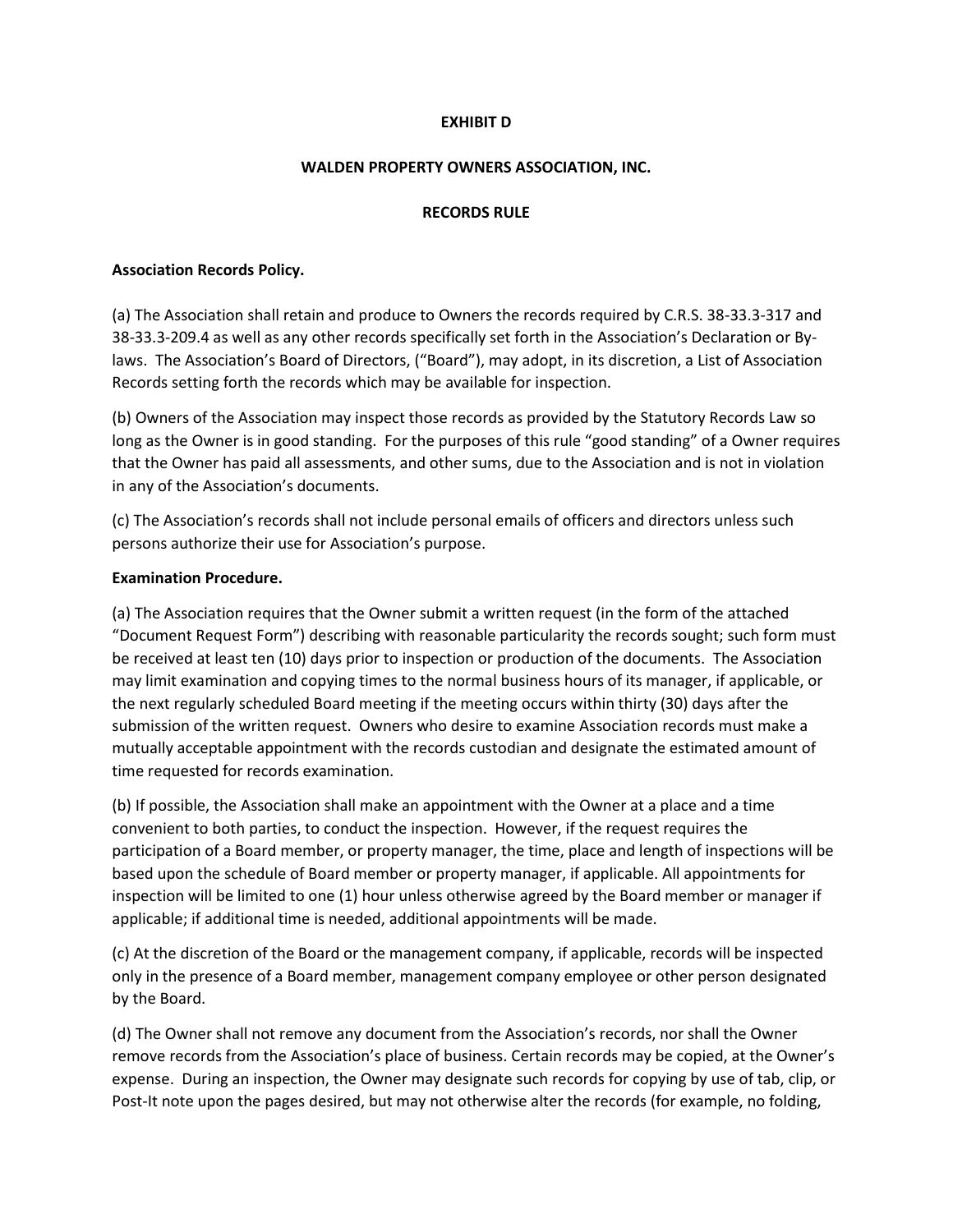pencil or pen marks, etc.). The Association's records custodian, on behalf of the Association, will make the copies.

(e) The Association shall impose a reasonable charge, which shall be collected in advance and may cover the costs of labor, including labor to use, retrieve, observe, copy and deliver records, and the cost of material for copies of Association records. Maintaining Association information is an important function of the Association. Therefore, in order to ensure that records are not tampered with, removed, or destroyed, an agent of the Association or a staff member of the management company may remain present to observe Owners while they examine Association records and the Association may charge for any labor of such agent or staff member.

(f) Copies should be available within ten (10) working days of receipt of the request, unless the condition or voluminous nature of the records makes this time frame impractical. In such cases, the copies should be made available as soon as is practical.

(g) Depending on the number of pages requested, the records custodian may request that the Owner return at a later date to pick up the requested copies, in order to allow personnel to set aside time to reproduce the documentation requested.

(h) A right to copy records under this Rule includes the right to receive copies by photocopying or other means, including the receipt of copies through an electronic transmission if available, upon request by the Owner. Any applicable charges shall be collected in advance.

(i) All persons inspecting or requesting copies of records shall conduct themselves in a businesslike manner and shall not interfere with the operation of the Association's location where the inspection or copying is taking place.

(j) The Association is not obligated to compile or synthesize any information.

# **Exclusions.**

Records maintained by the Association may be withheld from inspection and copying to the extent that they concern any of the following: (a) Architectural drawings, plans, and design, unless released upon the written consent of the legal owner of the drawings, plans, or designs;

(b) Contracts, leases, bids, or records related to transactions to purchase or provide goods or services that are currently in or under negotiations; (c) Communications with legal counsel that are otherwise protected by the attorney-client privilege or the attorney work product doctrine;

- (d) Disclosure of information in violation of law;
- (e) Records of an executive session of the Board; or
- (f) Individual units other than those of the requesting Owner.

### **Other Confidential Records.**

Records maintained by the Association are not subject to inspection and copying and must be withheld to the extent that they are of concern to the following: (a) Personnel, salary or medical records relating to specific individuals; or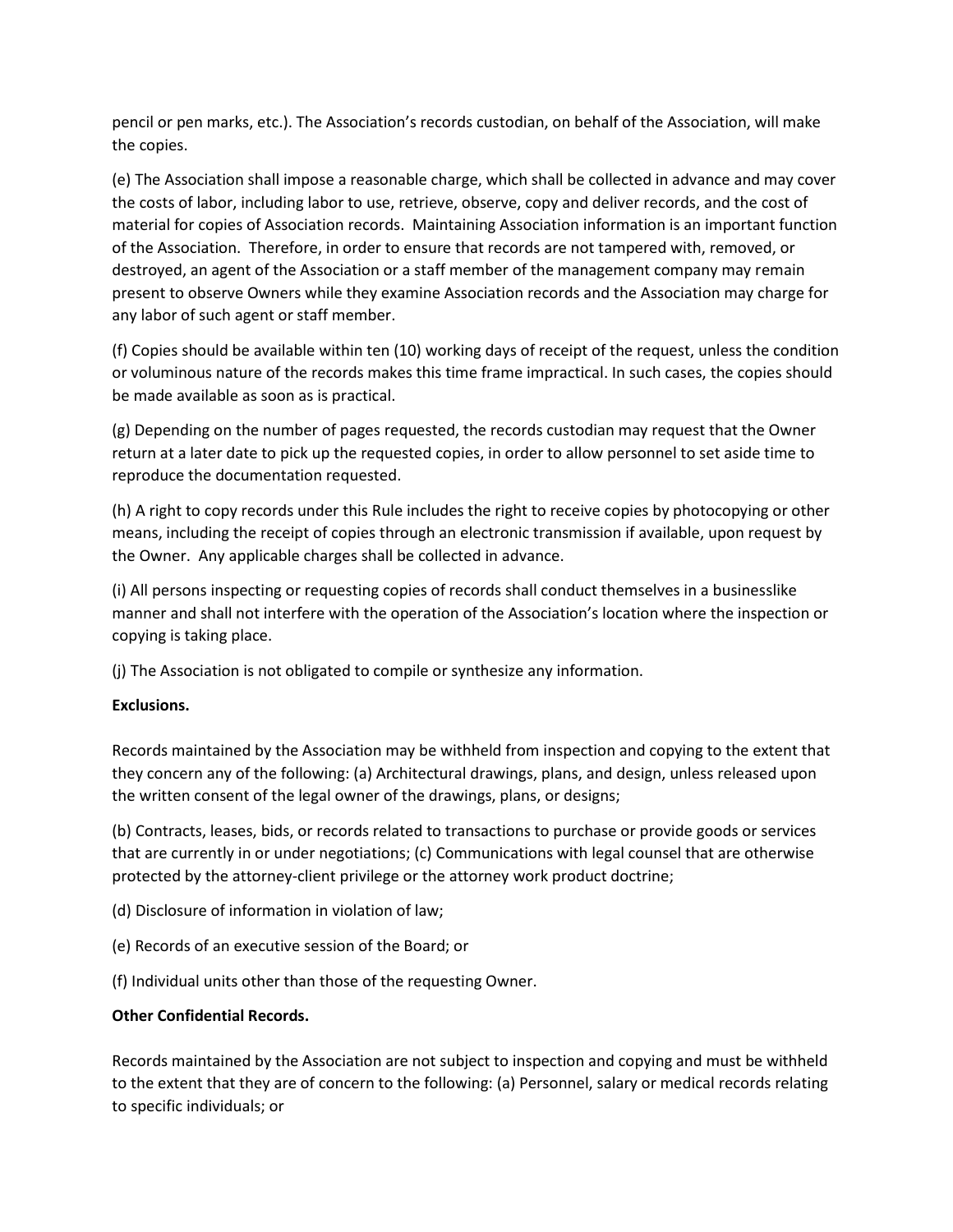(b) Personal identification and account information of Owners, including bank account information, telephone numbers, electronic mail addresses, driver's license numbers and social security numbers.

5. Prohibition of Illegal or Commercial Use. Any records of the Association, including without limitation, any membership list, or any part thereof may not be obtained or used by any person for any purpose unrelated to a Owner's interest as a unit owner and shall not be used for any purpose which violates any law or this Rule, including without limitation, any use which constitutes harassment, invasion of privacy, or bullying of any person. Without limiting the generality of the above, without the consent of the Board, any record of the Association, including without limitation, any membership list, or any part thereof, may not be: (a) used to solicit money or property unless such money or property will be used solely to solicit the votes of the Owners in an election to be held by the Association;

- (b) used for any commercial purpose; or
- (c) sold to or purchased by any person.

# **Seller Disclosures.**

(a) Upon written request complying with this Rule, an Owner who is selling his/her unit shall either provide to the buyer or authorize the Association to provide to the buyer, upon payment in advance of the Association's usual fee pursuant to C.R.S. 38-33.3-317(4), all of the Association's governing documents and financial documents, required by the most recent available version of the Contract to Buy and Sell Real Estate promulgated by the Colorado Real Estate Commission as of the date of the contract.

(b) To request written copies of the above records, the Owner or the Owner's agent must follow the rules and procedures listed under Section 2 above, and must pay in advance the copying charges described in Section 2(e) above. If records are available on a website, the Owner or Owner's agent should use that website to obtain the records.

(c) Furthermore, the Owner has the responsibility to obtain from the buyer a signed acknowledgement of receipt of the required information and disclosure statement. The Owner is then responsible for delivering the signed acknowledgement to the Association as soon as possible after it is acquired. The Association uses reasonable efforts to provide copies, but shall have no liability for the information provided, nor for compliance with any deadlines or other contractual requirements.

7. Enforcement of Rule. (a) Any violation of this Rule shall cause the immediate suspension of the inspection or copying until the violator agrees in writing to comply with this Rule, as well as other remedies such as fines. The Association's Board or its representatives may take any available legal action to enforce this Rule.

(b) The Association will not honor any requests for inspection or copying that do not comply with this Rule, but the Association may send a written notice to the person who made the request indicating the nature of any noncompliance. Any Association representative who receives an oral request for inspection or copying shall refer the person making the request to this Rule, and the Association or its representatives will have no further obligation to respond until it receives a written request on the Document Request Form.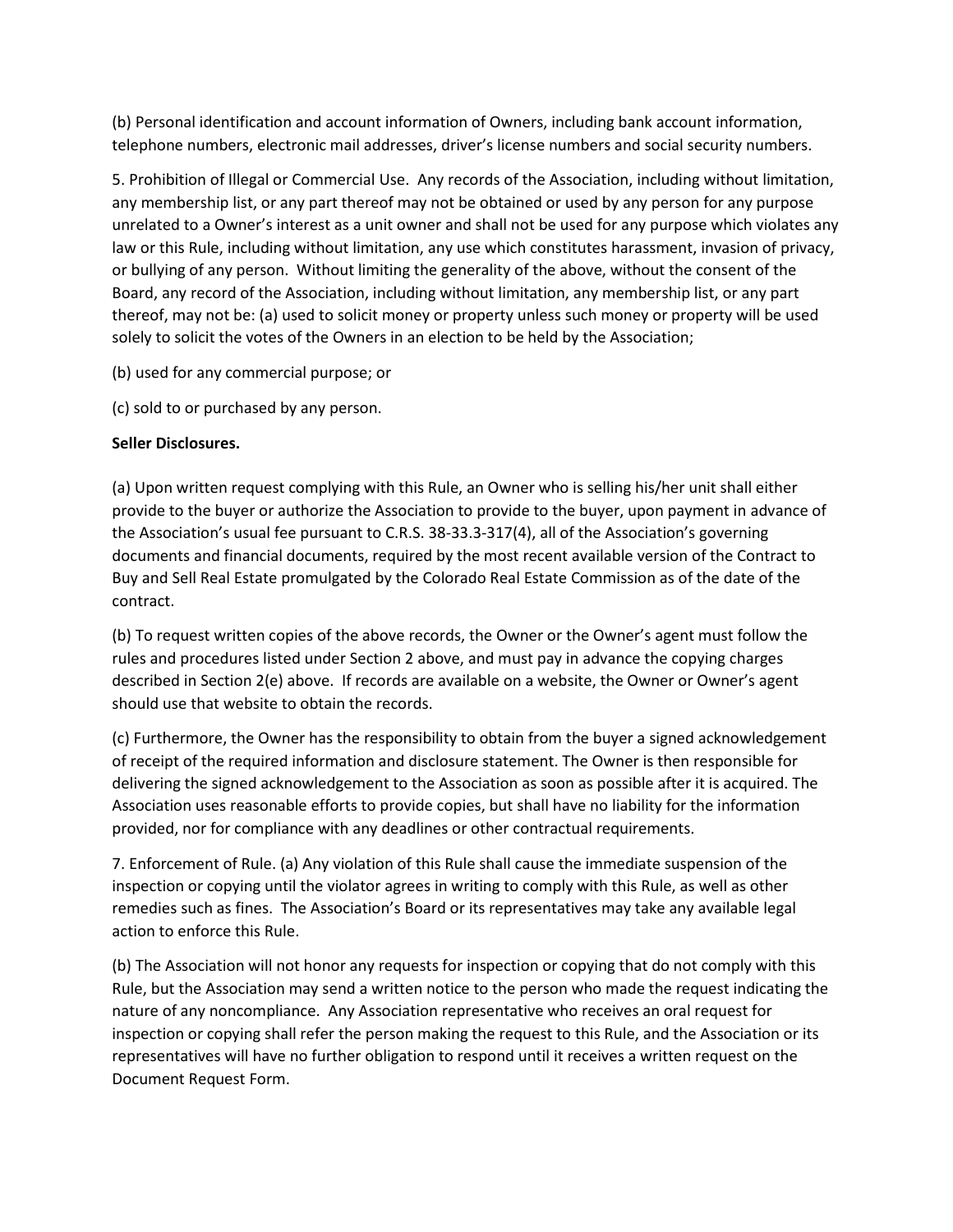(c) The Association's Board shall be entitled to resolve any dispute regarding the Association's records based upon the Board's reasonable business judgment.

(d) It is the obligation of every Owner to hold all information in appropriate confidentiality so that information is not released to other parties or misused by others. The Association shall not be liable for the disclosure or copying of any records which are required to be provided by statute or judicial proceeding. The Association does not warrant or represent the accuracy, completeness, or any other matter in the records provided. The requesting Owner shall release and indemnify the Association from any and all claims and liability related to the requested records and any disclosure and/or use of such records.

(e) The Board may in its discretion, adopt a records retention and/or deletion procedure for any and all records, except as otherwise restricted by law.

# **LIST of ASSOCIATION RECORDS FOR POSSIBLE EXAMINATION AND COPYING**

The following Association records may be available for examination and copying to the extent in existence and control by the Association, and in compliance with the Association's Records Rule:

1. Declaration of Covenants, Conditions and Restrictions of the Association (the "Declaration"); (this shall include the recording date and recording number of the Declaration);

2. Articles of Incorporation;

3. Bylaws;

4. Policies, Procedures, Rules and Regulations, and Resolutions adopted by the Association under C.R.S. 38-33.3-209.5 and other Rules or Policies, relating to the characteristics, qualifications, rights, limitations, and obligations of Members.

5. Detailed records of receipts and expenditures affecting the operation and administration of the Association;

6. Records of claims for construction defects and amounts received pursuant to settlement of those claims;

7. Minutes of all meetings of its Owners and the Board, a record of all actions taken by the Owners or the Board without a meeting, and a record of all actions taken by any committee of the Board;

8. Written communications among, and the votes cast by, Board Members that are directly related to an action taken by the Board without a meeting pursuant to Section 7-128-202, C.R.S. or directly related to an action taken by the Board without a meeting pursuant to the Association's Bylaws;

9. The names of the Owners in a form that permits preparation of a list of the names of all Owners and the physical mailing addresses at which the Association communicates with them, showing the number of votes each Owner is entitled to vote;

10. Financial statements as described in Section 7-136-106, C.R.S., for the current and past three fiscal years and tax returns of the Association for the past seven years, to the extent available;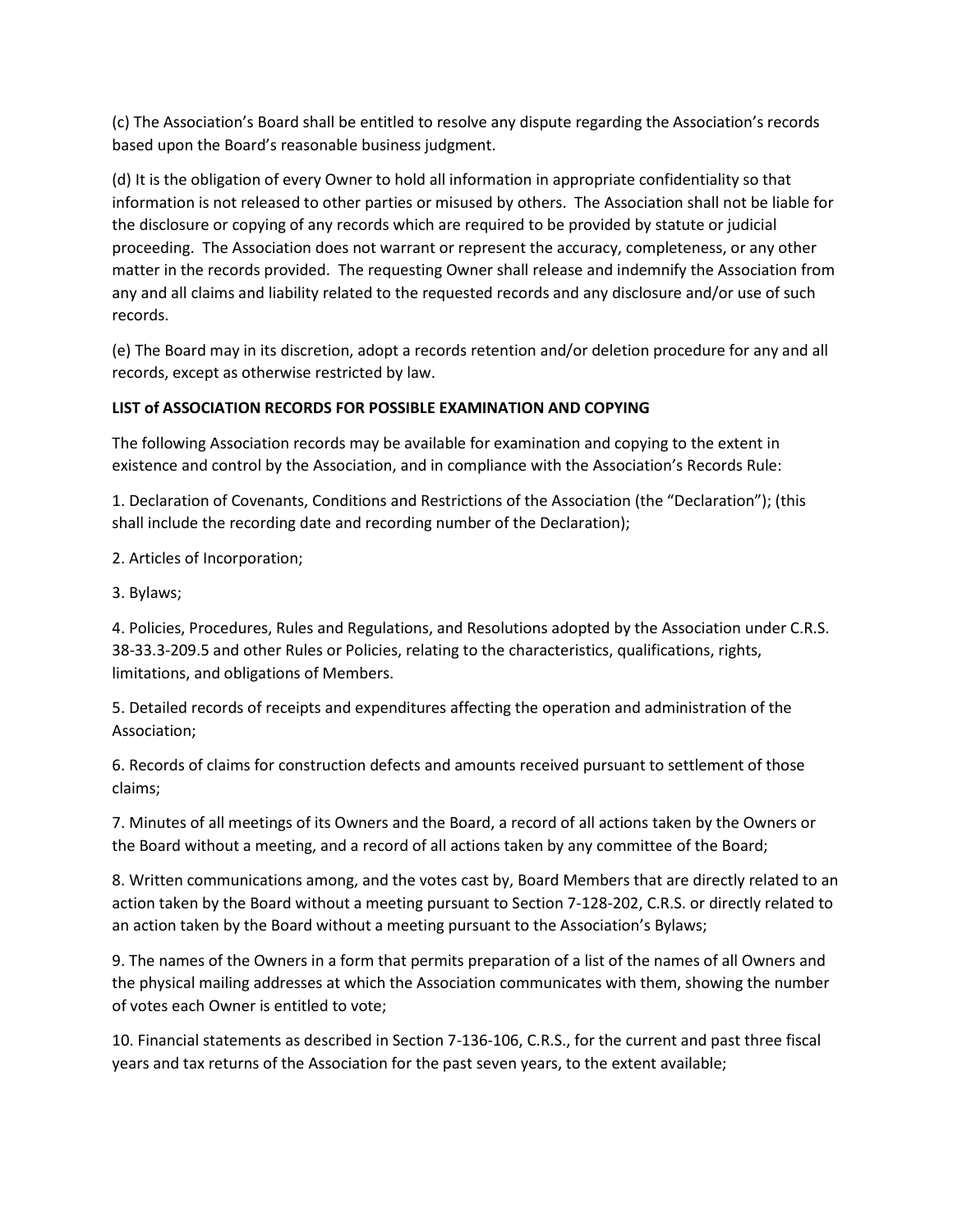11. A list of the names, electronic mail addresses, and physical mailing addresses of its current Board Members and Officers;

12. Association's most recent annual report delivered to the Secretary of State, if any; 13. Financial records sufficiently detailed to enable the Association to comply with Section 38-33.3-316 (8) concerning statements of unpaid assessments;

14. The Association's most recent reserve study, if any;

15. Current written contracts to which the Association is a party and contracts for work performed for the Association within the immediately preceding two years;

16. Records of Board or committee actions to approve or deny any requests for design or architectural approval from Owners;

17. Ballots, proxies, and other records related to voting by Owners for a minimum of one year after the election, action, or vote to which they relate;

18. Resolutions adopted by its Board relating to the characteristics, qualifications, rights limitations, and obligations of members or any class or category of members;

19. All written communications within the past three years to all Owners generally as Owners;

- 20. The date of the Associations' fiscal year;
- 21. The Association's operating budget for the current fiscal year;
- 22. A list (organized by unit type) of the Association's current regular and special assessments;
- 23. The results of any financial audit or review for the immediately preceding fiscal year;
- 24. A list of all Association insurance policies;
- 25. The name, address and phone number of the Association and its managing agent, if any.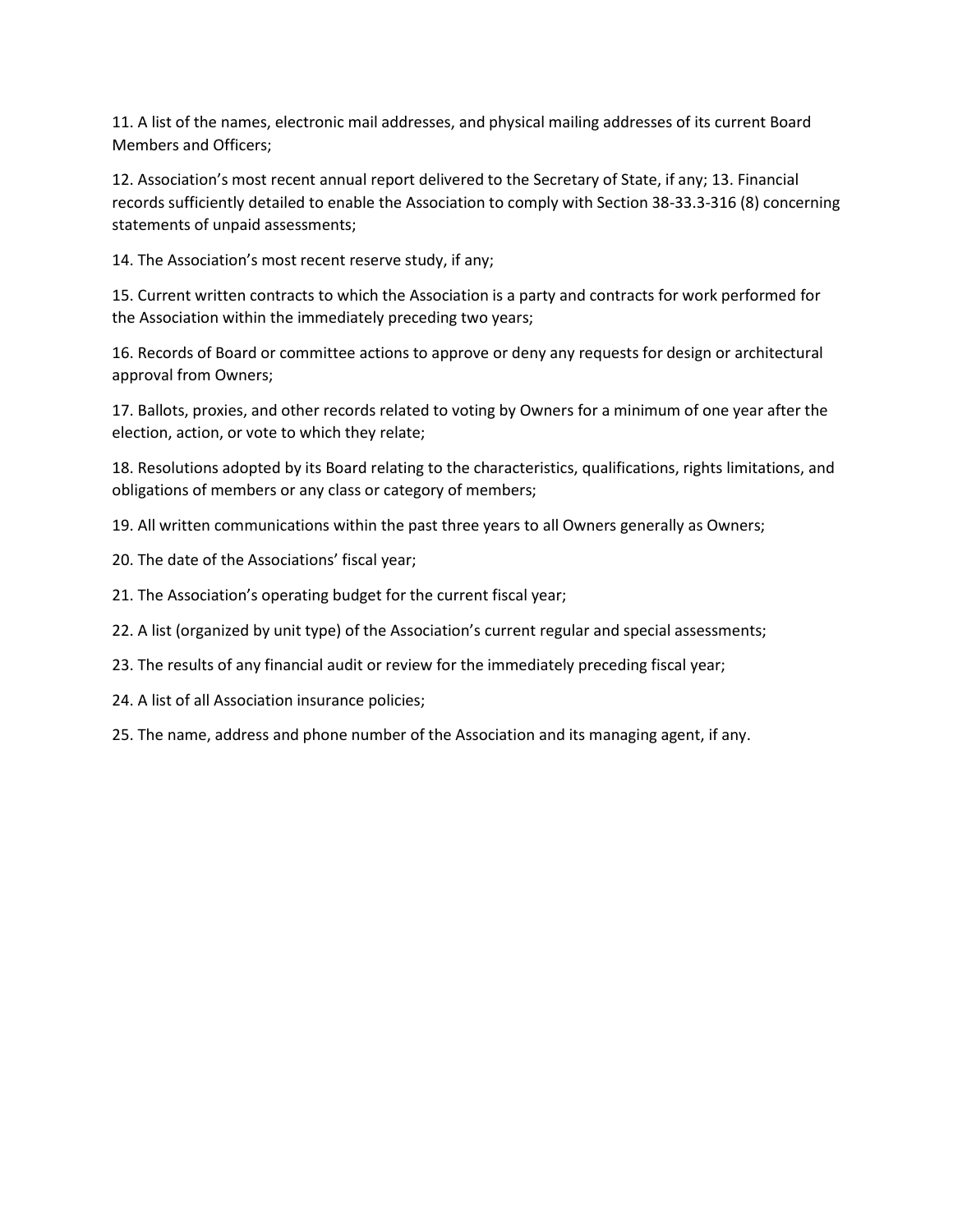#### **EXHIBIT E**

#### **WALDEN PROPERTY OWNERS ASSOCIATION, INC.**

#### **CONFLICT OF INTEREST**

1. The Board of Directors shall comply with all of Colorado's statutory provisions against conflict of interest as found in the Colorado Revised Non-profit Corporation Act and the Colorado Common Interest Ownership Act. A "conflict of interest" is defined by the Colorado statutes, but generally means any contract, transaction, or other financial relationship between the Association and a Director, or between the Association and a party related to a Director, or between the Association and an entity in which a Director of the Association is a director or officer or has a financial interest. Director means a member of the Association's Board of Directors. A party related to a Director means a spouse, a descendent, an ancestor, a sibling, the spouse or descendant of a sibling, an estate or trust in which the Director or a party related to a Director has a beneficial interest, or an entity in which a party related to a Director is a director or officer or has a financial interest. No loans shall be made by the Association to its Directors or officers. Any Director or officer who assents to or participates in the making of any such loan shall be liable to the Association for the amount of the loan until it is repaid.

2. Each Board member is obligated by law to disclose, in an open Board meeting, any existing conflict of interest prior to any discussion or action on that issue, and the Board member shall not vote on such issue.

3. If a Board member is uncertain as to whether a conflict of interest exists, the member must assume that it does in fact exist and proceed accordingly.

4. The above notwithstanding, at any Board meeting, a Board member with a conflict of interest may be counted "present" for the purpose of determining whether a quorum exists.

5. Any Board member who violates this rule, or any other Association Document, may be removed from the Board, in addition to any other legal penalty or remedy.

6. No conflicting interest transaction shall be voidable by an Owner or on behalf of the Association if the facts about the conflicting interest transaction are disclosed to the Board, and a majority of the disinterested Directors, even if less than a quorum, in good faith approves the conflicting interest transaction; the facts are disclosed to the Owners entitled to vote on the matter and they vote to authorize the transaction; or the conflicting interest transaction is fair to the Association.

7. The Association may require that all Board members sign a copy of this rule to acknowledge that they have read and understand it and will comply fully with it.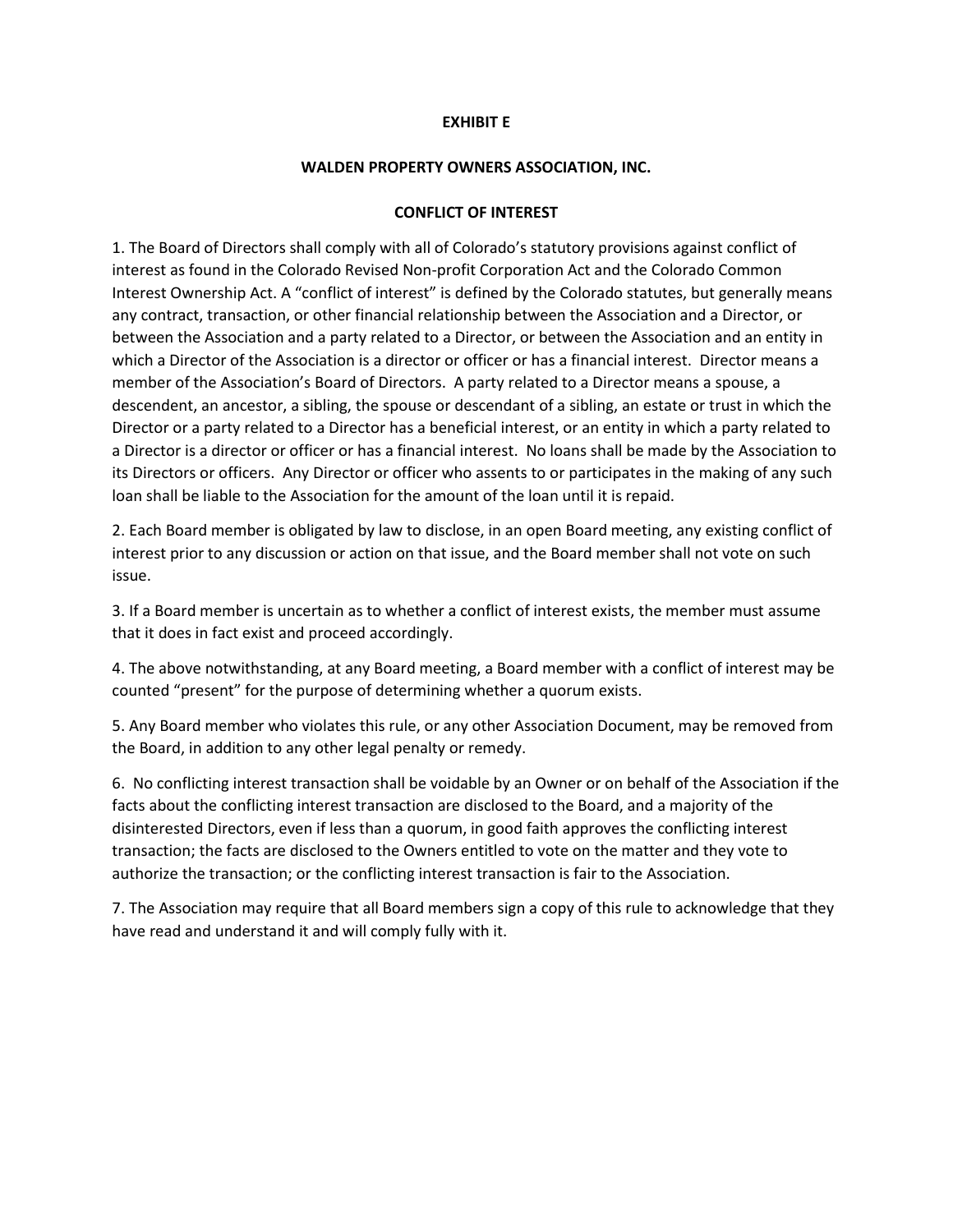#### **EXHIBIT F**

#### **WALDEN PROPERTY OWNERS ASSOCIATION, INC.**

#### **SPECIFIC TYPES OF IMPROVEMENTS/GUIDELINES**

General Accessory Building Additions and Expansions Address Numbers Advertising Air Conditioning Equipment Antennae Awnings Balconies Barbeque/Gas Grills Basketball Backboards Birdbaths Carports Clothes Lines and Hangers Cloth and Canvas Overhangs Compost Decks Dog House, Dog Runs and Kennels Doors Driveways Evaporative Coolers Exterior Lighting Fences Firewood Storage Garbage Containers and Storage Areas Gardens-Flower or Vegetable Gazebos Grading and Grade Changes Greenhouses Hanging of Clothes Hot Tubs and Jacuzzis Irrigation Systems Jacuzzis Landscaping Latticework Lights and Lighting Microwave Dishes Overhangs/Awnings-Cloth or Canvas Painting Patio Covers Patio-Enclosed or Patio-Open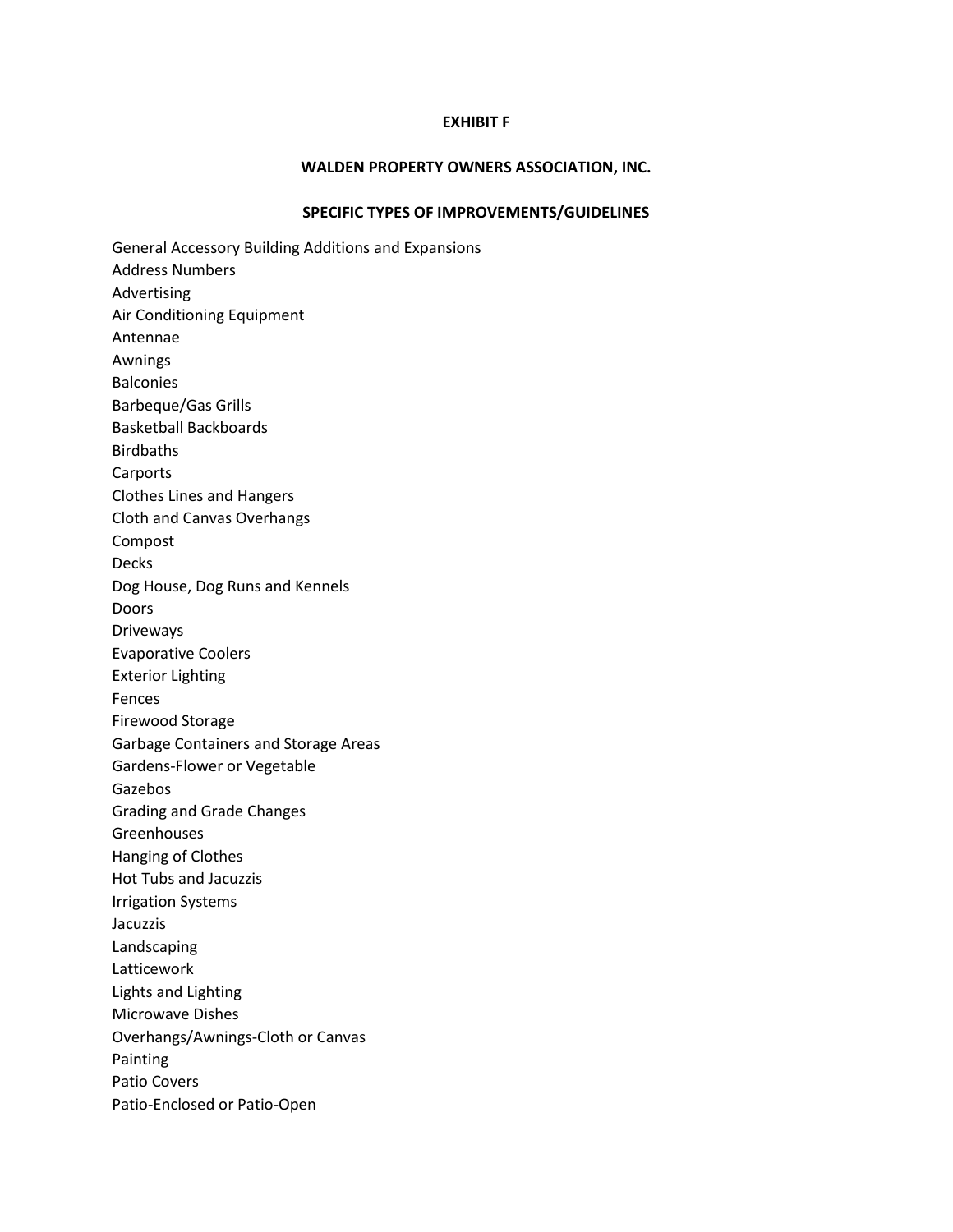Paving Pipes Play Structures Playhouses Poles Pools Radio Antennae Rooftop Equipment or Roofing Materials Satellite Dishes Saunas Screen Doors Seasonal Decorations Sewage Disposal Systems Sheds Exterior Shutters Siding Signs Skylights Solar Energy Devices Spas Sprinkler Systems Statues and Fountains Storage Sheds Sunshades Swamp Coolers Swing Sets Television Antenna Temporary Structures Trash Containers, Enclosures, and Pickup Tree Houses Underground Installations Utility Equipment Vents Walls Walls-Retaining Weather Vanes or Directional Vanes Wood Storage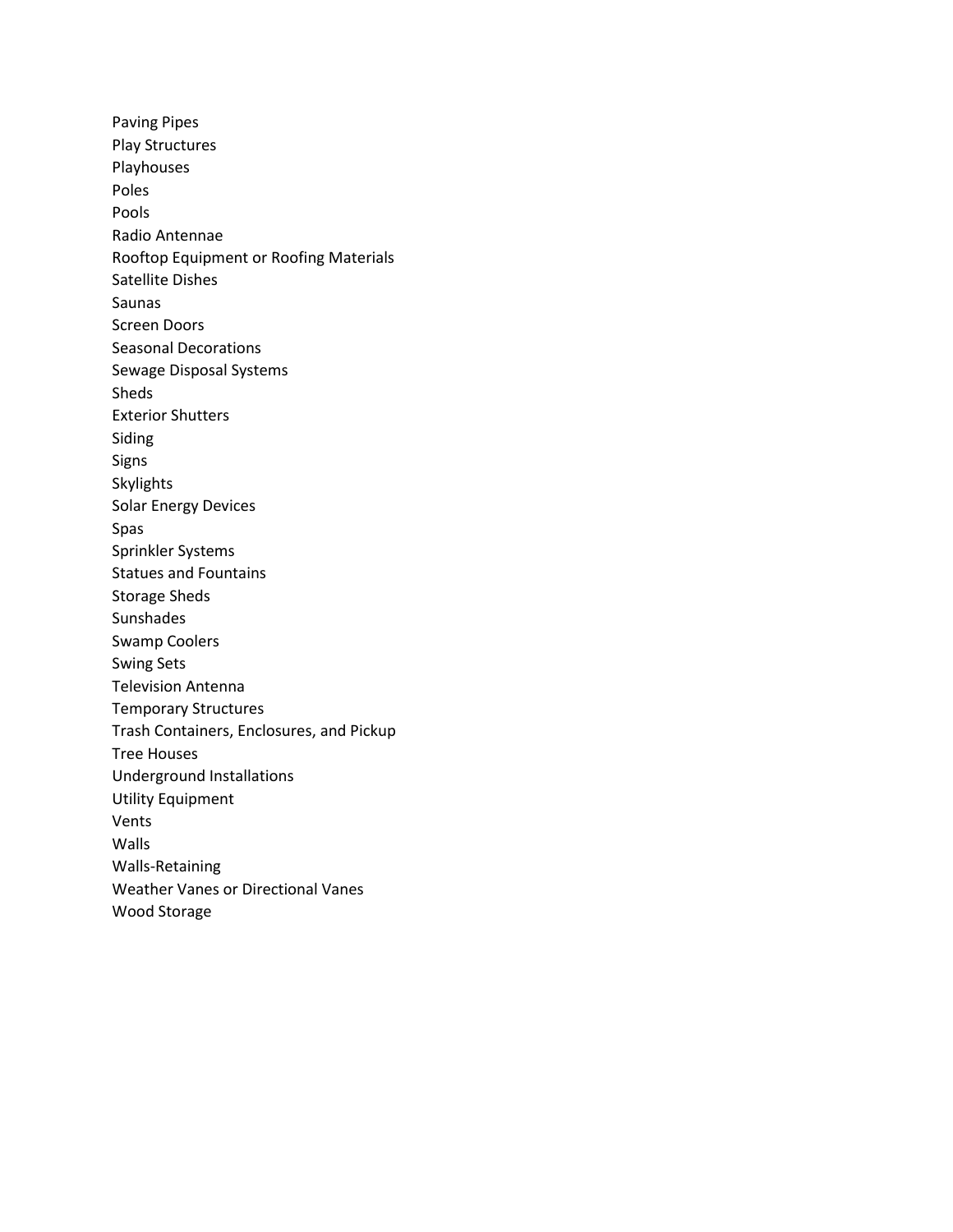### **EXHIBIT G**

#### **WALDEN PROPERTY OWNERS ASSOCIATION, INC.**

#### **PRE-APPROVED IMPROVEMENT(S) RESTRICTIONS - GENERAL**

In some cases, where specifically stated, a homeowner may proceed with improvements without advance approval if the homeowner follows the stated guidelines. In some cases, where specifically stated, some types of improvements are prohibited.

A. Barbeque/Gas Grills. All barbeque grills, smokers, etc. must be maintained in the rear yard or within an enclosed structure, not visible from the front of the home.

B. Basketball Backboards. No basketball backboards shall be attached to the garage. Only portable basketball backboards shall be allowed and do not require approval if the following guidelines are met: 1) portable hoops cannot be placed in the public right of ways, streets, or sidewalks; 2) location must be at least half of the length of the driveway away from the street and in an upright position or stored out of sight; 3) goal, backboard, and net must be in operable and good condition.

C. Birdbaths. Approval is not required if placed in the "rear" yard and if finished height is not greater than five (5) feet including any pedestal. Placement in "front" or "side" yard is not allowed.

D. Birdhouses and Bird Feeders. Approval is not required if installed in the rear yard and the size if limited to one foot by two feet. No more than three in number shall be installed on any lot. A birdhouse or bird feeder, which is mounted on a pole, may not exceed six (6) feet in height.

E. Carports. Will not be permitted.

F. Decks. Approval is required. Current deck standard is Trex and or other material similar to the material of the residence and a similar or complimentary color to the exterior of the residence. It must be located so as not to obstruct or greatly diminish the view or create an unreasonable level of noise for adjacent property owners. Construction shall not occur over easements and must be set back a minimum of five (5) feet from the property line.

G. Dog Houses. Approval is required. Doghouses are restricted to ten (10) square feet and must be located in a fenced back yard or dog run. Doghouses must be installed at ground level, and must not be visible above the fence. Must match exterior of home (wood, brick, stone, etc.) Limit of one doghouse per household.

H. Dog Runs. Approval is required. Dog Runs must be located in the rear or side yard, abutting the home and substantially screened from view by planting fastgrowing or mature trees or shrubs. Dog runs will be limited to 250 square feet and cannot be higher than 4 feet. Fencing materials for dog runs shall match the standard fencing options in the guidelines. The dog run may be painted to match the house, or left natural if sealed to prevent weathering. In some cases, written consent from adjacent neighbors may be requested. Tarpaulins and chain-link will not be permitted.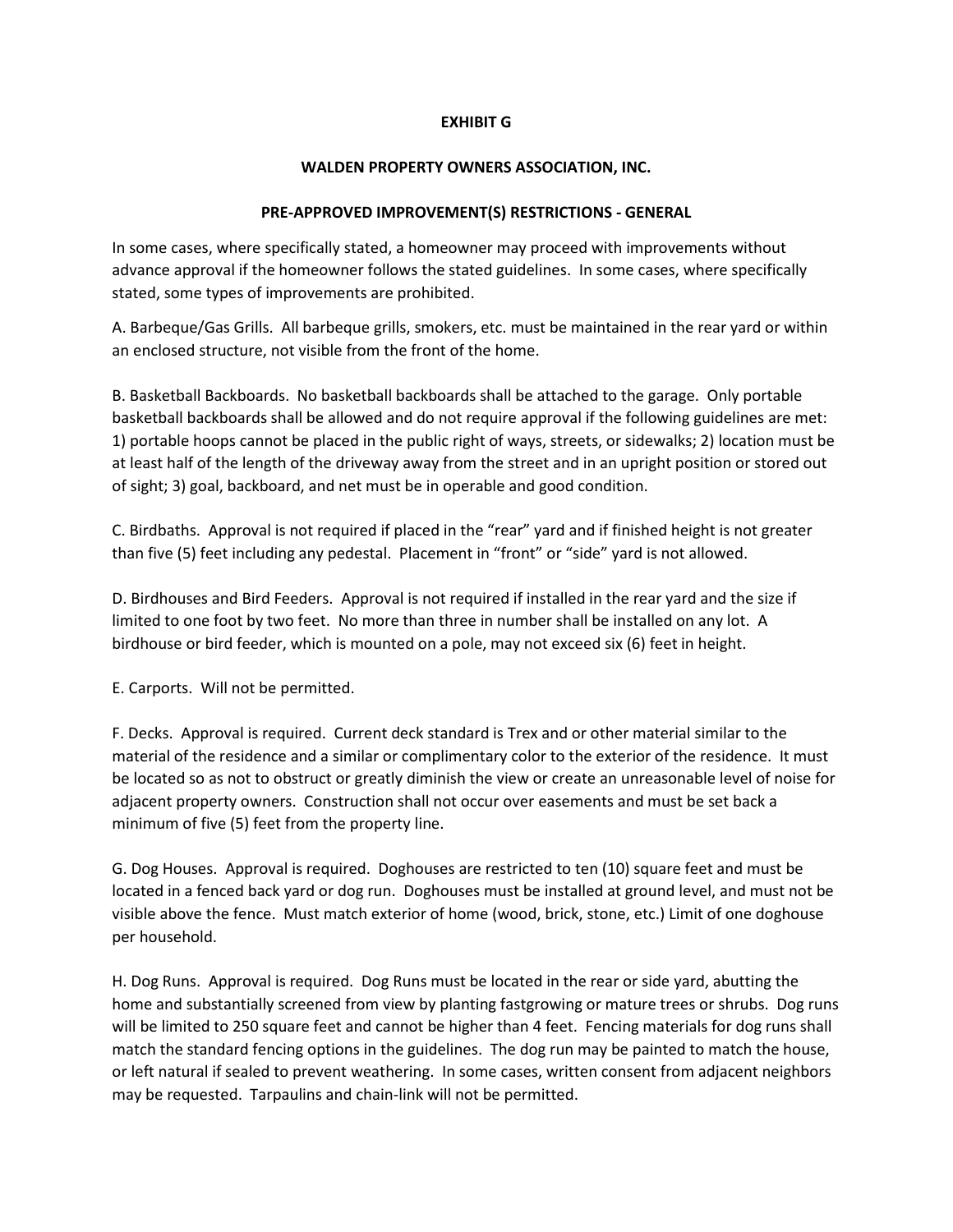I. Doors. Approval is not required for an already existing main entrance door to a home or an accessory building if the material matches or is similar to existing doors on the house and if the color is generally accepted as a complimentary color to that of existing doors on the house. Complementary colors would be the body color of the house or white. Security Doors and Windows. All security or security-type doors and windows must be approved prior to installation.

J. Driveway. Changes/Alterations will not be permitted; this includes a pull-off area to the side of the driveway.

K. Evaporative Coolers. Approval is required.

L. Fences No fences are permitted in the front yards or lots. Prior to installing any fence on the backyard of a lot, the homeowner must first submit plans for such fence to obtain approval and must comply with the specific fence detail for the community. The Board of Directors may issue, from time to time, design guidelines, which address fencing requirements, including without limitation, approved types, heights, materials, locations, and other criteria governing fencing. Fences must be constructed of six-foot cedar dog eared pickets. Submission of a plan for a fence does not guarantee that a homeowner will obtain approval of such fence. If fence is approved conditions may be imposed upon such approval relating to the design, location or other matters. All fencing shall be located on the property line between two lots unless the neighboring property owner has signed off on the location of the fence.

M. Gardens – Flower or Vegetable. Approval is not required for flower or vegetable gardens. All gardens must be weeded, cared for and maintained. Vegetable gardens should be located in the rear or side yard.

N. Greenhouses. Will not be permitted.

O. Irrigation Systems. Underground automatic irrigation systems will not require approval. All homes must have an underground automatic irrigation system installed with the landscape.

P. Painting. Approval is not required if color and/or color combinations are identical to the original color established on the home. Any changes to the color scheme or color changes must be submitted for approval and must conform to the general scheme of the community. If you choose to use a different color on your home, you will need to submit the Architectural Request Form with your color samples painted on a hard surface at least 12" X 12", with a general description the colors of the house on either side of your home to the Architectural Advisory Committee.

Q. Paving. Asphalt, Stone and Concrete are acceptable paving materials.

R. Play Structures and Sports Equipment. Approval is required. Consideration will be given to adjacent properties (a 5-foot setback from the property line, is recommended for trampolines, swing sets, for tort structures, etc.) so as not to create an undue disturbance. In some instances, additional plant material, around the equipment, may be required for screening. Wood structures should be constructed of pressure treated or other weather resistant materials. All play and sports equipment must be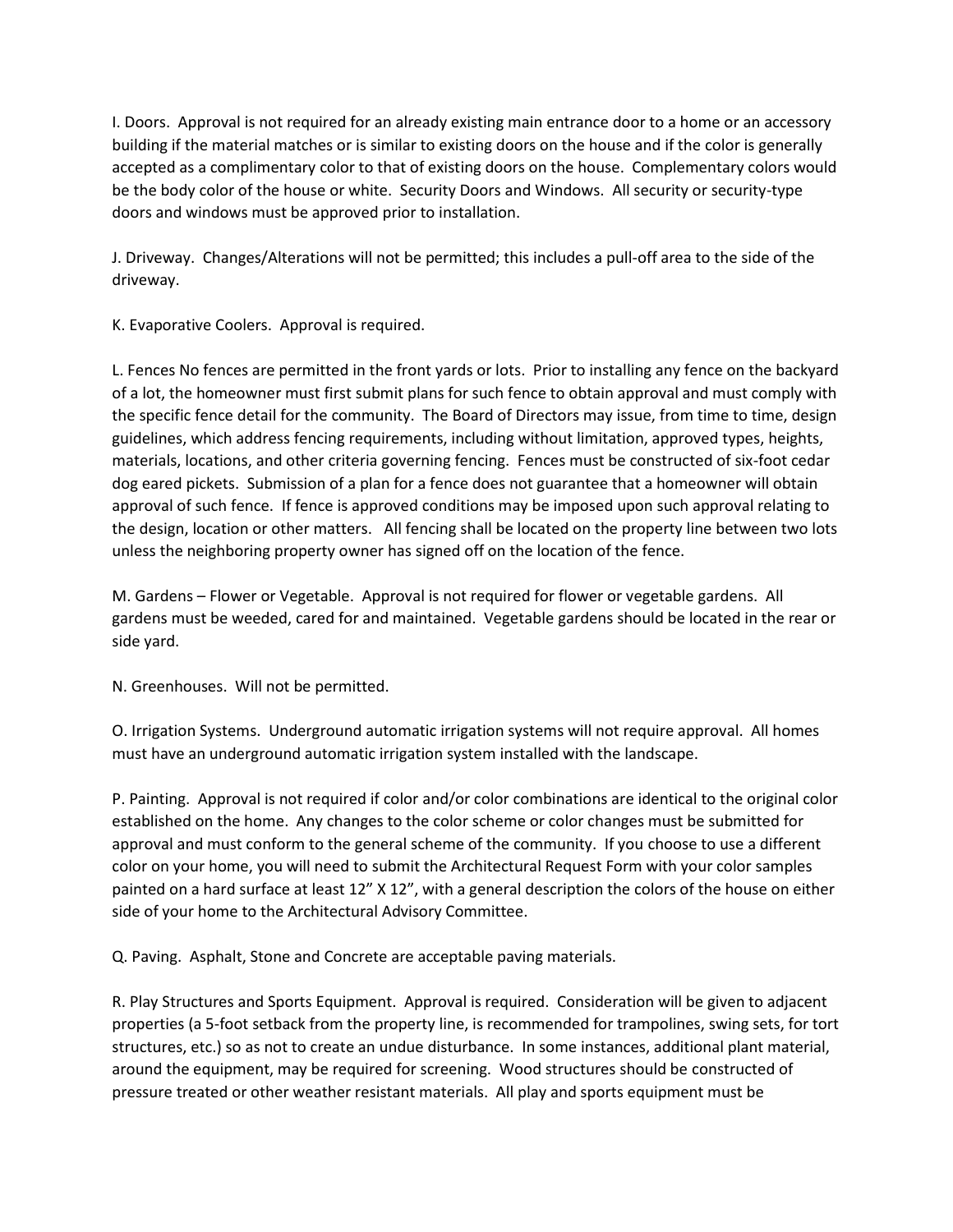maintained in a good and sightly manner. The use of multi-rainbow colored cloth/canvas tarps is discouraged.

S. Playhouses. Committee approval is required if a structure is more than 24 square feet and/or over six feet high.

T. Seasonal Decorations. Approval is not required if installed on a lot provided that one is keeping with the Community standards and that the decorations are removed within thirty (30) days of the holiday and erected no more than thirty (30) days prior to the holiday.

U. Storage or garden sheds. Any storage shed proposed for a lot shall be less than 120 square feet in floor area. The structures should be placed on the lot in such a way as to not block a view of a neighbor or be obtrusive in any way. Care should be taken not to locate a shed within five (5) feet of any existing structure due to violation of local building and fire codes. The building should be installed in a manner that would not block water drainage patterns on the lot. The maximum height for a storage shed is eight (8) feet above the finished grade, measured from the lowest point of the proposed location. Colors / shingles for any storage sheds should be closely matched to the residence. Sheds are not preapproved with this section; homeowners must go through the architectural control process and submit the required paperwork.

V. Statues or Fountains. Approval is not required if they are installed in the rear yard and are a height not greater than five (5) feet, including any pedestal. If the statue or fountain is proposed for the front yard approval is required, and the statue or fountain location should be close to the front or main entrance of the house.

W. Tree Houses. Will not be permitted.

X. Portable "Potties" – If an owner has a contractor wishing to have a "Port-A-Potty" delivered while working on a project for the owner, this must be included in the Architectural Request. Port-a-potties may not be left on-site for more than three (3) weeks. The Board reserves the right to determine location and clean out schedule. Y. Installation of Devices used to Receive; Direct Broadcast Satellite (DBS), Television Broadcast and Multiple Distribution Service (MDS) (Broadband Internet).

### 1. Definitions

 (a). Antenna – any device used for the receipt of video programming or broadband internet services, including direct broadcast satellite (DBS), television broadcast, and multipoint distribution service (MDS). A reception antenna that has limited transmission capability designed for the view to select or use video programming is a reception antenna, provided it meets FCC standards for radio frequency emission. A mast, cabling, supports, guy wires, conduits, wiring, fasteners, or other accessories necessary for the proper installation, maintenance, and us of a reception antenna shall be considered part of the antenna.

 (b). Mast – Structure to which an antenna is attached that raise the antenna height. (c). Transmission– only antenna – any antenna used solely to transmit radio, television, cellular, or other signals.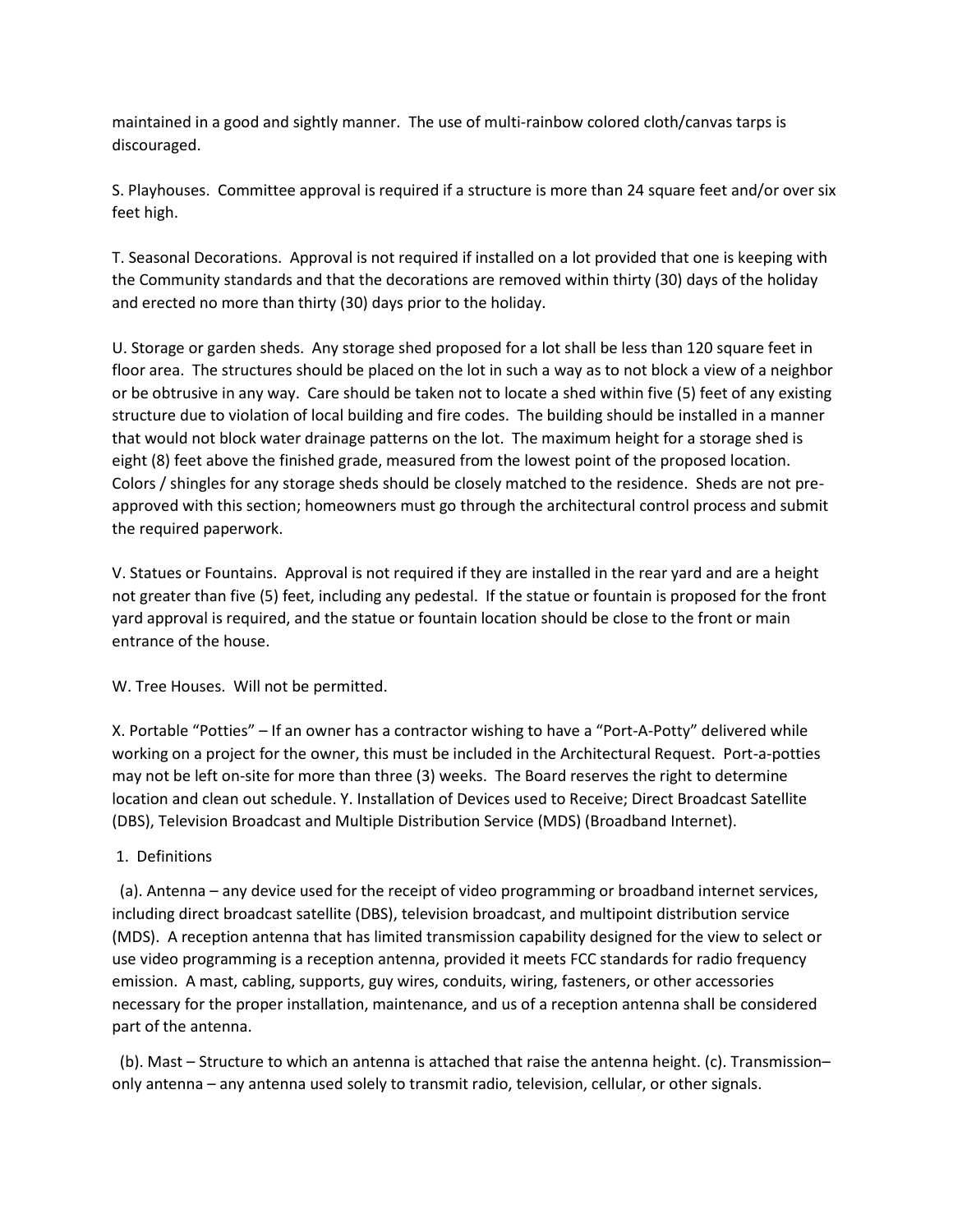(d). Owner – any association unit owner. For the purpose of this rule only "owner" includes a tenant who has the written permission of the unit owner to install antennas.

(e). Telecommunications signals – signals received by DBS, television broadcast, broadband internet, and MDS antennas.

(f). Exclusive-use area – limited area in which the owner has a direct ownership interest and that is designated for the exclusive use of the owner.

#### 2. Installation Rules

(a). Antenna Size and Type

 1. DBS antennas that are one meter or less in diameter may be installed. Antennas designed to receive satellite signals that are larger than one meter are prohibited. MDS and broadband internet antennas one meter or less in diameter may be installed. MDS and broadband internet antennas larger than one meter are prohibited. 2. Antennas designed to receive television broadcast signals, regardless of size, may be installed. Smallest required antenna should be used. 3. Installations of transmission-only antennas are prohibited unless approved by the Board of Directors. 4. All antennas not covered by the FCC rule are prohibited. 5. No more than one antenna for each type of service may be installed by an owner.

#### (b). Location

 1. Antennas must be installed solely on the owners' individuallyowned property or exclusive-use area, as designated on the association document defining that property. Installation of antennas on a common tract maintenance area is prohibited. 2. If acceptable quality signals can be received by placing antennas inside a home without unreasonable delay or unreasonable cost increase, then outdoor installation is prohibited. 3. Antennas must not encroach upon any common elements or any other owner's home. 4. Antennas shall be located in a place shielded from view from outside the community or from other homes to the maximum extent possible; provided, however, that nothing in this rule would require installation in an exclusive use area where an acceptable quality signal cannot be received. This section does not permit installation on common property, even if an acceptable quality signal cannot be received from an individually owned or exclusive-use area.

(c). Installation on Exclusive Use Areas

 1. Antennas shall be no larger nor installed higher than is absolutely necessary for reception of an acceptable quality signal. 2. Antennas must be secured so they do not jeopardize the soundness or safety of any structure or the safety of any person at or near the antennas, including damage from wind velocity. 3. Care should be taken as to avoid damage to a residence during installation that may void the homeowner's warranty.

#### 3. Maintenance

 (a). Owners who install or maintain antennas are responsible for all associated costs, including but not limited to costs to:

 1. Place (or replace), repair, maintain, and move or remove antennas; 2. Repair damage to any property caused by antenna installation, maintenance or use; 3. Pay medical expenses incurred by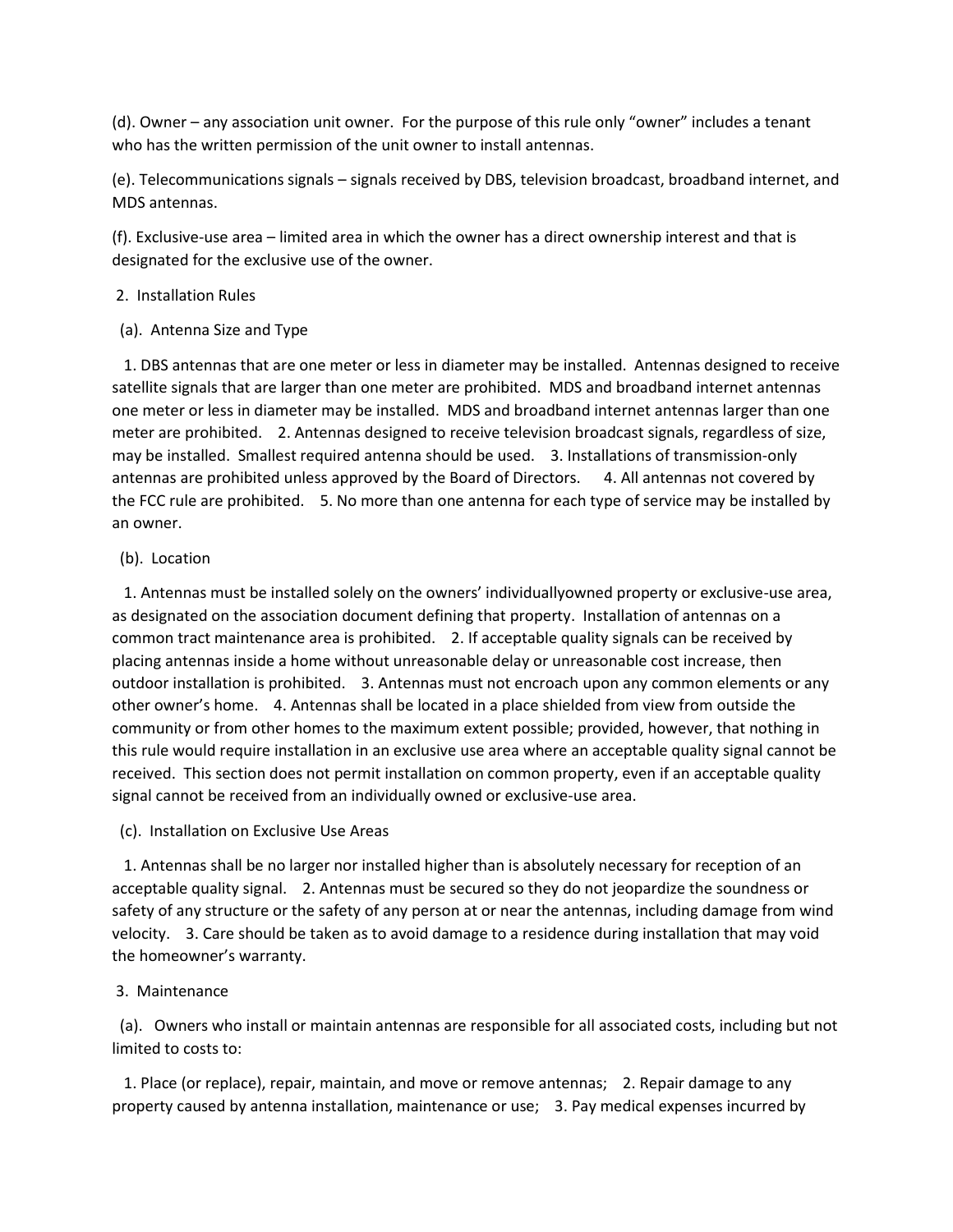persons injured by antenna installation, maintenance, or use; 4. Reimburse residents or the Association for damage caused by antenna installation, maintenance or use;

 (b). Owners shall not permit their antennas to fall into disrepair or to become a safety hazard. Owners shall be responsible for antenna maintenance, repair and replacement, and the correction of any safety hazard. (c). If antennas become detached, owners shall remove or repair such detachment within 72 hours of the detachment. If the detachment threatens safety, the Association may remove antennas at the expense of the owner. (d). Owners shall be responsible for antenna repainting or replacement if the exterior surface of antennas deteriorates.

# 4. Safety

 (a). Antennas shall be installed and secured in a manner that complies with all applicable city and state laws and regulations, and manufacturer's instructions. Owners, prior to installation, shall provide the Association with a copy of any applicable governmental permit if required for safety reasons. (b). Unless the above-cited laws and regulations require a greater separation, antennas height must be 12 feet less than the distance to the nearest power lines (above-ground or buried). The purpose of this requirement is to prevent injury or damage resulting from contact with power lines. (The required distance from the power lines will vary. Consult the electric utility to determine the proper distance.)

 (c). Antennas shall not obstruct access to or exit from any unit, walkway, ingress or egress from an area, electrical service equipment, or any other areas necessary for the safety of the community. The purpose of this requirement is to ensure the safety of association residents and personnel.

(d). Installations must comply with all applicable codes and take aesthetic considerations into account.

(e). To prevent electrical and fire damage, antennas shall be permanently grounded.

# 5. Antenna Camouflaging

 (a). If possible, antennas shall be painted to match the color of the structure to which they are installed (wall, railing). (Some manufacturers now assert that painting may prevent the receipt of an acceptable quality signal. Owners should make sure that paint will not degrade the signal.)

(b). Exterior antenna wiring shall be installed so as to be minimally visible.

# 6. Mast Installation

(a). Mast height may be no higher than absolutely necessary to receive acceptable quality signals.

 (b). Masts extending 12 feet or less beyond the roofline may be installed, subject to the regular notification process (see below). Masts extending more than 12 feet above the roofline must be preapproved due to safety concerns posed by wind loads and the risk of falling antennas and masts. Applications for a mast higher than 12 feet must include a detailed description of the structure and anchorage of the antenna and the mast, as well as an explanation of the need for a mast higher than twelve feet. If this installation will pose a safety hazard to Association residents and personnel, then the Association may prohibit such installation. The notice of rejection shall specify these safety risks. (This 12-foot may change if the BOCA Code is amended.)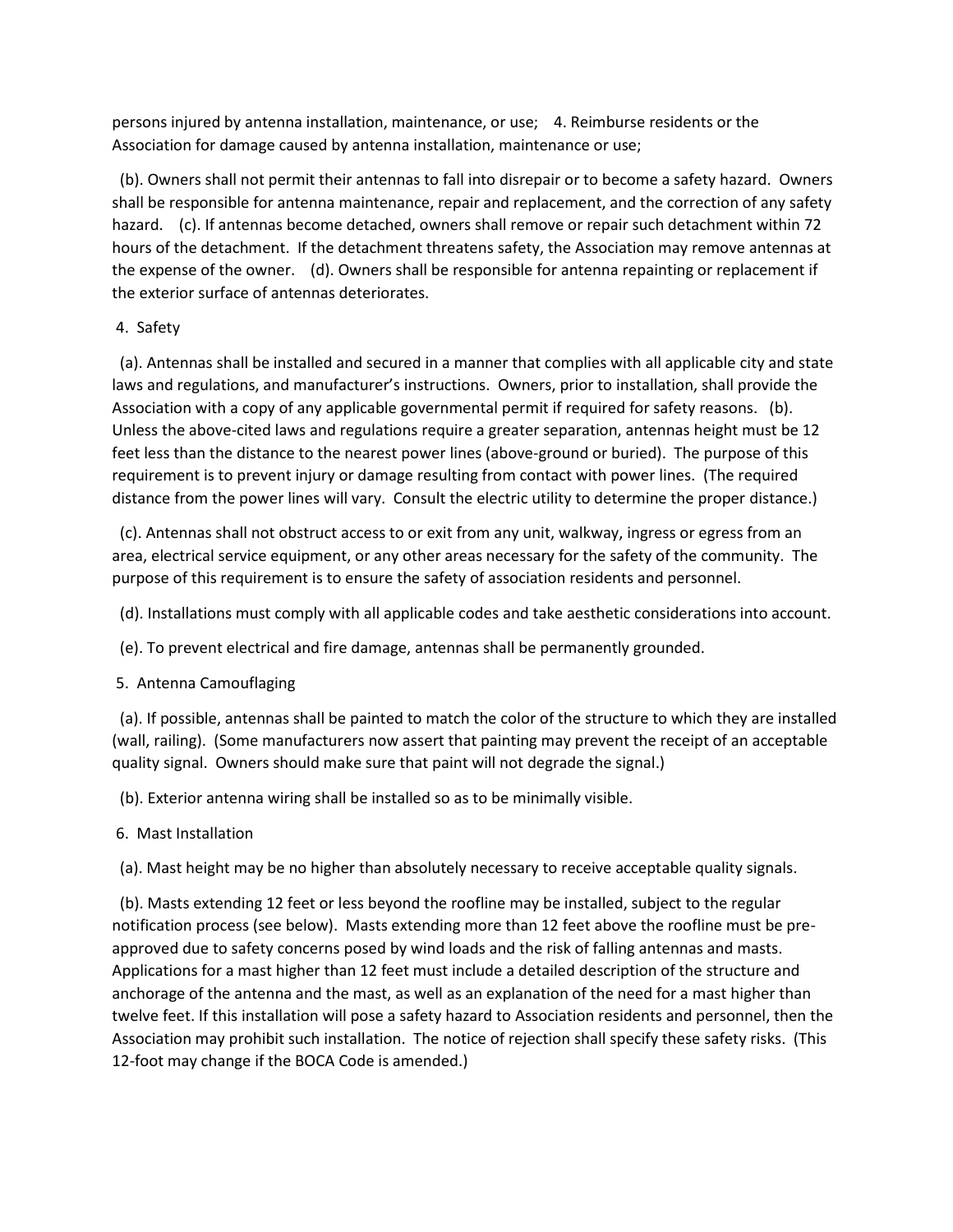### (c). Licensed and insured contractors must install masts.

### 7. Antenna Removal

Antenna removal requires restoration of the installation location to its original condition. Owners shall be responsible for all costs relating to restoration of this location.

# 8. Association Maintenance of Locations Upon Which Antennas are Installed

Antennas must not be installed in a manner that will result in increased maintenance costs for the Association or for other residents. If increased maintenance or damage occurs, the owners are responsible for all such costs.

### 9. Notification Process

 (a). Any owner desiring to install an antenna must complete a request and submit it to the ARC, Board or Haley Realty for review and approval. If the installation is routine, conforming to all of the above restrictions, the installation may begin immediately.

 (b). If the installation is other than routine for any reason, the owner and the Entity must establish a mutually convenient time to meet to discuss installation methods. (A schedule of convenient time for the Entity should be included.)

# 10. Installation by Tenants

These rules shall apply in all respects to tenants. Tenants desiring to install antennas shall obtain prior written permission of the homeowner. A copy of this permission must be furnished with the notification statement.

### 11. Enforcement

 (a). If these rules are violated, the Association, after notice and opportunity to be heard, may bring action for declaratory relief with the FCC or any court of competent jurisdiction. If the court of FCC determines that the Association rule is enforceable, the Association for each violation shall impose a fine of \$50. If the violation is not corrected within a reasonable length of time, additional fines of \$10 per day will be imposed for each day that the violation continues. To the extent permitted by law and/or the governing documents, the Association shall be entitled to reasonable attorney fees, costs and expenses incurred in the enforcement of this policy. (b). If antenna installation poses a serious, immediate safety hazard, the Association may seek injunctive relief to prohibit the installation or seek removal of the installation.

# 12. Severability

If any provision is ruled invalid, the remainder of these guidelines shall remain in full force and effect.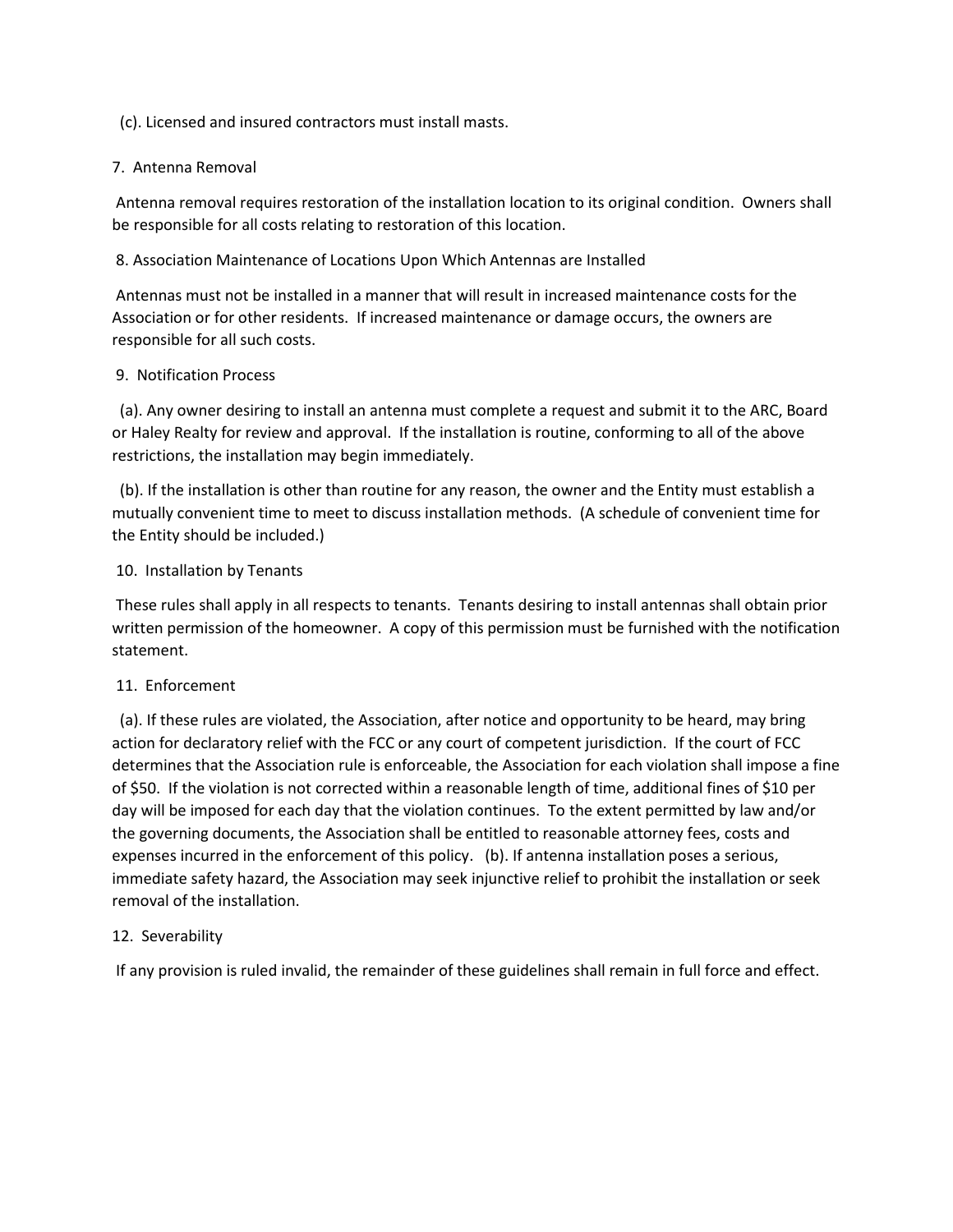#### **EXHIBIT H**

#### **WALDEN PROPERTY OWNERS ASSOCIATION, INC.**

#### **LANDSCAPE INSTALLATION GUIDELINES AND MAINTENANCE**

**A. Completion of Landscaping.** Landscaping must be completed no later than six (6) months or by the end of the first growing season following the closing of the purchase of the property, whichever is earlier. A growing season shall mean the period of May 1st through October 31st of each year. Minimal landscape requirements include automatic irrigation, at least one-third grass material in the front yard (for non-xeriscape plans) and one evergreen or deciduous tree. Additionally, multiple shrubs or bushes should be naturally incorporated. The backyard should include grasses or other natural erosion control material, irrigation systems, and maintenance practices that conserve water. Although water conserving landscapes are often association with a rather bleak or dry appearance, it should be noted that a more traditional green appearance can be achieved while still using much less water than typical suburban residential landscapes.

**B. Minimum landscaping requirement options (1 or 2):** o Standard landscape plans – Minimal landscape requirements include one evergreen or deciduous tree. Additionally, multiple shrubs or bushes should be naturally incorporated. The backyard should include grasses and/or other natural erosion control materials. o Xeriscape plans – The front, side and rear yards may be landscaped with a combination of live drought resistant plants / native grasses, mulch and rock materials. There should be at least one deciduous or evergreen tree in the front. Owners should follow the general principles of xeriscaping available from Colorado Springs Utilities (CSU). Colorado Springs Utilities operates a public xeriscape garden and has a variety of xeriscape experts and resource materials available for consultation. o Written consent of adjacent property owner(s) is required if deciduous trees are planted within six (6) feet of the property line. Note. Conifer trees should not be planted within ten (10) feet of the property line.

All residential properties must meet the minimum landscape requirements. The landscape improvements are to be installed as required in the Declaration of Covenants, Conditions and Restrictions. Once installed, the landscaping must be maintained in a neat, attractive and well-kept condition.

**C. Deposit of landscape materials and supplies**: Landscaping materials that could potentially deposit silts and or dusts such as natural or chemically manufactured paints, oils, automobile leaks and trash are not to be deposited for any extended amount of time on lawns immediately next to or on driveways, sidewalks, or streets in front of homes whereon those materials could runoff due to rain, snow or wind, and therefore end up flowing down the storm water gutter. If the deposit of these materials must be located in these areas the proper erosion control could be straw rolls staked into the yard around piles of fertilizer or dirt. Excessive dirt deposits on driveways, sidewalks or adjoining street(s) to homes must first be scraped; then swept up and deposited on the property or in the trash BEFORE utilizing water to hose off those areas. The penalties for not adhering to these guidelines can be severe and will be administered by the Homeowner's Association.

**D. Slopes.** In some cases, there may be relatively steep slopes on an owner's property. It is important to note that if slopes are not landscaped severe erosion and silting may occur. Therefore, it is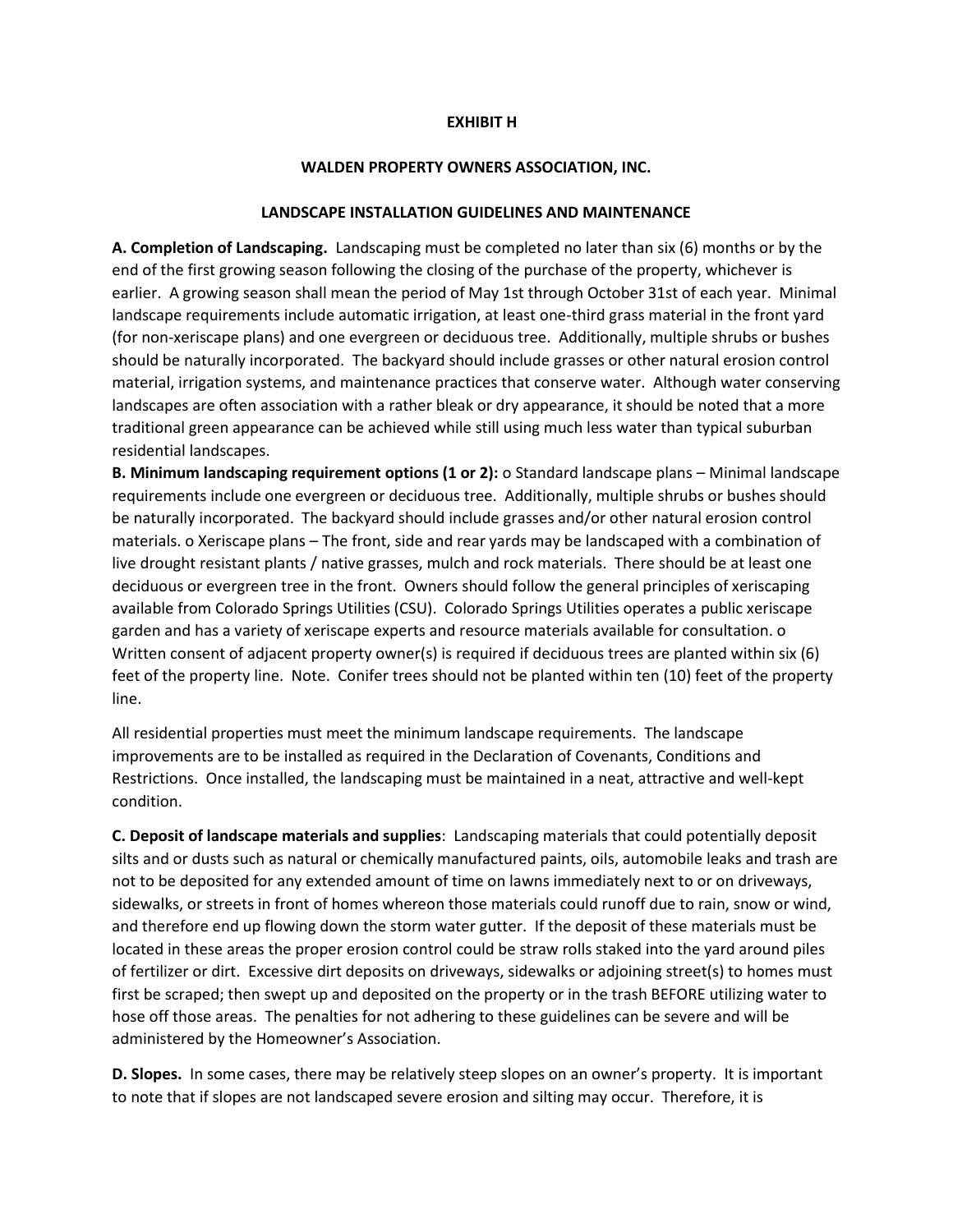recommended that the homeowner landscape slopes as soon as possible after moving in. Slopes and banks should be planted with drought tolerant plants. Terracing, constructing retaining walls or surfacing with stone or other free draining materials can lessen erosion of slopes. Loose aggregate or wood chips are not recommended on slopes unless measures are taken to prevent erosion or displacement by wind and/or water. Slopes can also be seeded with good covers, shrubs, and bushes to prevent erosion. Rock gardens are another technique to help prevent slope erosion and create a landscape amenity. Slopes given proper design treatment can become an attractive, interesting part of the landscape.

**E. Drainage.** The Declaration requires that there be no interference with the established drainage pattern over any property. The established drainage pattern means the drainage pattern as engineered and constructed by the homebuilder prior (or in some cases, immediately following) conveyance of title from the home builder to the individual homeowner. When installing landscaping, it is very important to ensure that water drains away from the foundation of the house and that the flow patterns prevent water from flowing under or against the house foundation, walkways, sidewalks, and driveway into the street. The Architectural Review Committee may require a report from a drainage engineer as part of landscaping or improvement plan approval. Landscaping should conform to the established drainage pattern. Sump pump drainage should be vented a reasonable distance from the property line, on the owner's property, to allow for absorption. Adverse effects to adjacent properties will not be tolerated. Some homes may be constructed on "expansive soils". The prime characteristic of expansive soils is that they swell when water is introduced. The soil, in essence, acts as a sponge. When this expansion takes place, extreme pressures are exerted on foundations and other man-made structures, which are placed in the ground. The result can be severe structural damage to your home. It is the Board's intent to remind homeowners that a potential hazard exists when proper drainage is not maintained and/or when water is introduced to these "expansive soils" adjacent to the foundation. Residents should investigate the existing drainage conditions and preserve and accommodate the drainage situation, which exists on their particular site at the time they purchase their home from the builder or other previous homeowner. See guidelines under "Drainage" in the listings of specific types of improvements. Minor drainage modifications may be made to lots providing they do not alter the engineered drainage pattern of the lot existing at the time the lot was conveyed to the owner from the builder or the previous homeowner. Grading can be used to create berm, slopes and swales which can define space, screen undesirable views, noise and high winds. It is suggested that berm slopes not exceed 3 feet of horizontal distance to 1 foot of rise or vertical height (3 to 1 slope) in order to permit greater ease of mowing and general maintenance.

**F. Soil Preparation.** Soil conditions may vary throughout the community. Individual soil testing is suggested for each lot to determine the exact nature of the soil and the desired level of amendment needed such as mulch, sand and fertilizer to optimize plant growth. Local nurseries may offer assistance in determining the proper quantity and type of soil amendment. A general guide for amendment of all turf area soils is a minimum of three (3) cubic yards per one thousand (1,000) square feet, and then (10) pounds per one thousand (1,000) square feet of lawn area. These materials are to be tilled to a depth of six (6) to eight (8) inches into the soil. Acceptable organic matters include aged compost, wood humus from soft/non-toxic trees, sphagnum moss (excluding that from Colorado origin), or aged/treated manure's. Topsoil is not considered an acceptable organic matter.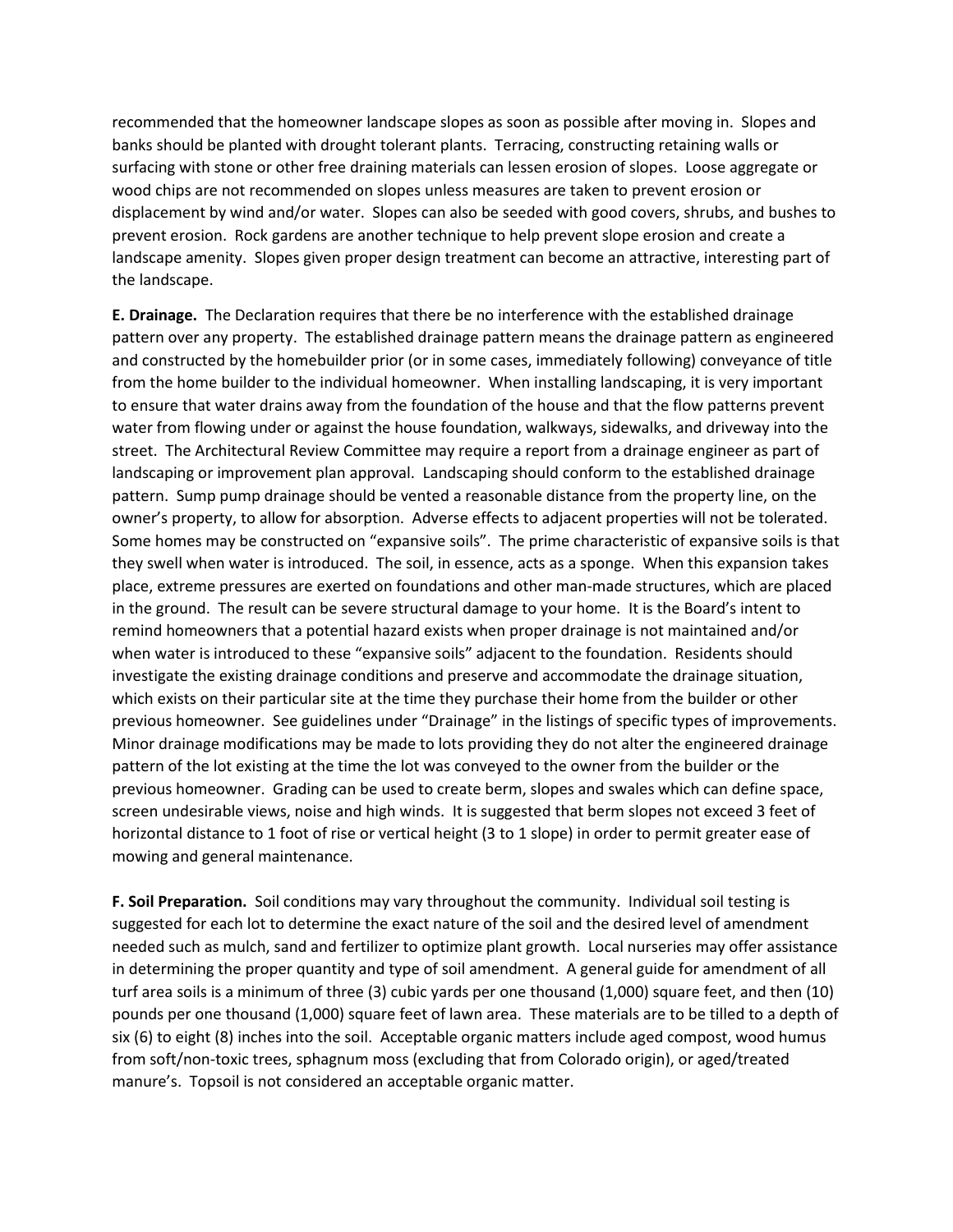**G. Retaining Walls.** New or old creosote treated timber railroad ties are prohibited. Retaining walls may be used to accommodate or create abrupt changes in grade. Such walls should be properly anchored to withstand overturning forces. Stonewalls should be made thicker at the bottom than at the top to achieve stability. To avoid destructive freeze-thaw action, all retaining walls should incorporate weep holes into the wall design to permit water trapped behind them to be released. Walls should not be located so as to alter the existing drainage patterns, and should provide for adequate drainage over or through (by means of weep holes) the wall structure.

**H. Climate.** Typical climatic conditions of this area include low precipitation, low average humidity, variable winds, and a fairly wide temperature range.

**I. Screening Views and Directing Winds.** Plant materials can frame pleasant vistas such as views of the mountains. Less desirable views of adjacent land (e.g. highways) can be screened with dense coniferous plantings, earth mounds, fences or walls. High velocity winds can be effectively directed by dense planting. Care should be taken, however, to respect and preserve views of adjacent lots.

**J. Rockscapes.** Boulders and cobbles present an attractive alternative landscape element if used sensitively within the overall landscape composition. Large expanses of rock mulch without substantial shrub or groundcover plantings are unacceptable. Stone or gravel mulch with harsh, unnatural or high contrast colors shall be prohibited.

**K. Irrigation.** The semi-arid climate makes watering necessary. It is recommended that watering be done in the early morning or evening. One of the most common tendencies is to over-saturate lots. The Board urges each homeowner to conserve water and as a result minimize problems on their own lots as well as on adjacent property owner's lots caused by over-watering. This can be accomplished by watering at shorter cycles more often during the course of the day. Several systems can be used to water lawns; automatic sprinkler systems and portable sprinklers. The following are some facts to consider in selecting the type and location of the sprinkler system homeowners are going to use: A) Size and shape of areas to be watered. B) Type of turf or ground cover. C) Available water supplies and pressure. D) Environment of the area-wind, rain, temperature, exposure, and grades. E) Low spraying irrigation devices may help to minimize wasted water due to wind. F) Installation of an irrigation system directly adjacent to front sidewalks may eventually cause undermining and deterioration to concrete and paved areas. G) Type of soil and it ability to accept water. Local nurseries or do-it-yourself sprinkler stores have detailed information concerning the type and installation of irrigation systems. H) Drip irrigation systems are recommended for tree and shrub areas.

**L. Paved Areas.** Paving may be used to define areas of intense activity and circulation patterns, such as patios, walks, and steps. Materials that can be used to create attractive patterns and textures are brick, flagstones, stepping stones, pre-cast patterned or exposed aggregate concrete pavers. These materials are often more desirable than asphalt or poured concrete. It is suggested that paving materials be earth tones colors. Sufficient slope should be maintained in all paved areas to insure proper drainage. Asphalt is not permitted.

**M. Shade.** Shade trees should be placed relatively close to the house where they can shade walls or outdoor activity areas. Avoid shading a solar collector, or inhibiting the effectiveness of passive solar design measures. For example, broad-leaved deciduous trees screen out the intense summer sun, but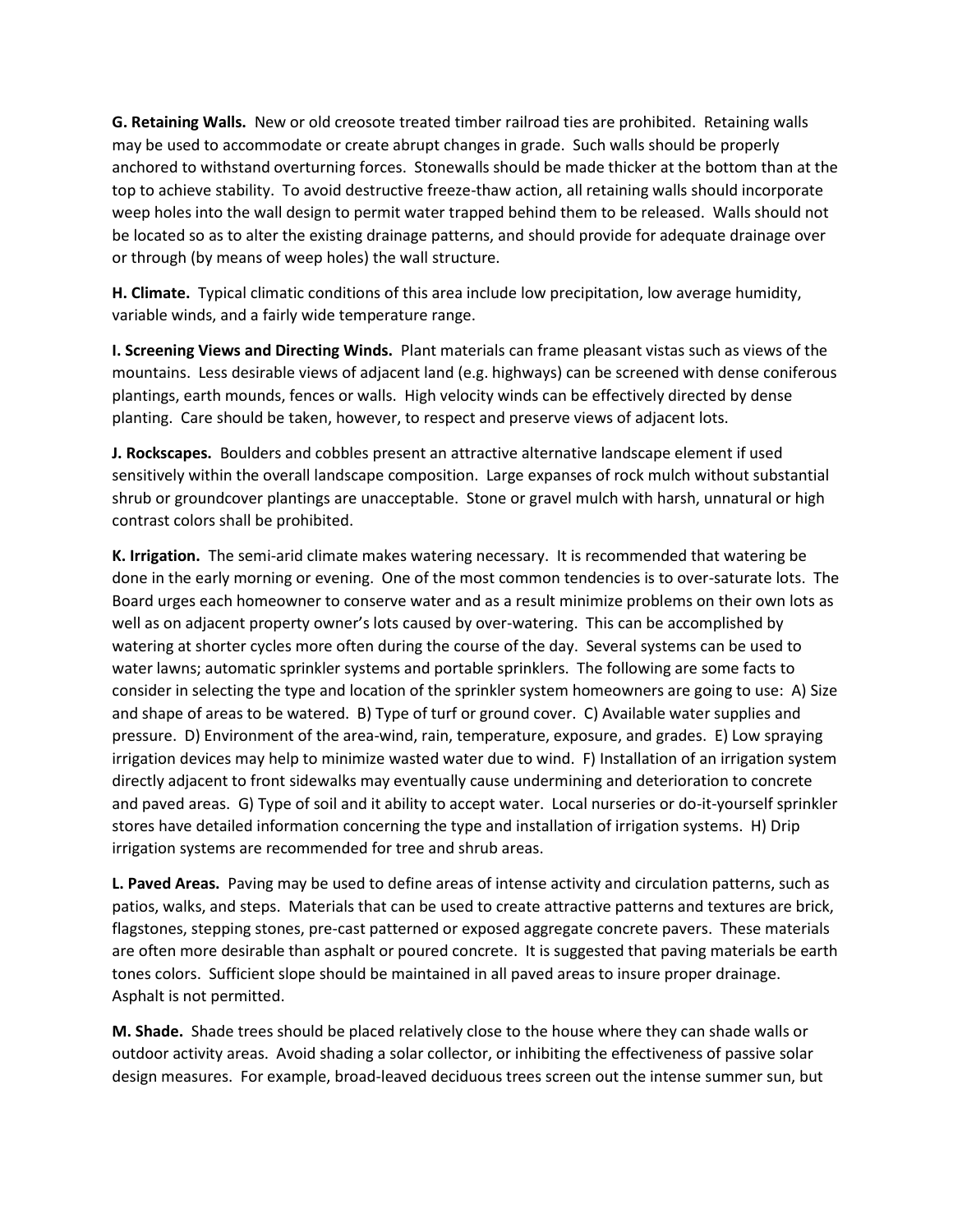allow winter warmth to penetrate. Trees and shrubs in general should not be planted within existing drainage swales so as to block designated drainage patterns.

**N. Landscape Materials.** Suggested Plant List. For homeowner convenience, the following list of shrubs, trees, flowers and grasses is provided.

- Deciduous trees, such as cottonwood, and evergreen trees, such as pinion pine, provide summer shade or can be used as a windbreak. Evergreens provide good backdrops for displaying ornamental trees and contracting flowers as well as providing a visual screen.
- Shrubs such as junipers may be used as specimens or in masses. Shrubs can also be used in combination with trees as windbreaks or to add color and texture to the landscape. Low growing, spreading shrubs may be used as groundcover treatment and present an attractive method of reducing water consumption.
- Ornamental trees such as flowering crabapples provide accent, color, and additional interest to the residential landscape. They may be a more appropriate scale for small areas of the lot.  $\mathbb D$ Groundcovers such as creeping mahonia play an important role in consolidating the surface of fine-grained soils to prevent erosion and sedimentation. They may be useful in place of a lawn, especially on steep banks where they will also require less water than turf grass.
- Vines may be used as a groundcover or as a shading element over a trellis or as a screen when planted adjacent to a fence.
- Garden flowers may be used as elements of seasonal color. Perennials and annuals should be considered. Vegetable gardens may be integrated with planting beds and used ornamentally.

O. Mulches. Mulches modify the extremes of soil temperature and improve soil by producing humus, and reducing evaporation loss. Suggested minimum depth for mulches is three inches. Mulches are typically used in shrubs and groundcover beds and may consist of a variety of organic materials such as ground bark, wood chips, pole peelings or chipper chips. Natural wood mulch has environmental advantages to plant material and its use is strongly encouraged.

P. Landscape Maintenance. Good consistent maintenance is essential for healthy plant materials. The following are some suggested maintenance considerations and ways of minimizing maintenance problems:

A) Plant with regard to climate. Consider ultimate size, shape and growth rate of species.

B) Locate plants and irrigation heads out of the way of pedestrian-bicycle traffic and car bumpers.

C) Provide simple guying systems for trees for a minimum of two years and wrap trees most susceptible to sun scald with burlap or paper during fall or winter months.

D) Make provisions for efficient irrigation; drain and service sprinkler systems on regular basis and conduct operational checks on a weekly basis to insure proper performance of the system.

E) Provide good soil mixes with sufficient organic material, 30% per tilled depth is desirable.

F) Use mulch at least three inches deep to hold soil moisture and to help prevent weeds and soil compaction.

G) Provide required fertilization, weed and pest controls etc., as required for optimum plant growth.

H) Prune woody plants when needed. Never prune more than 1/3 of foliage.

I) Space groves of trees or single trees to allow for efficient mowing.

J) Locate plants with similar water, sun and space requirements together.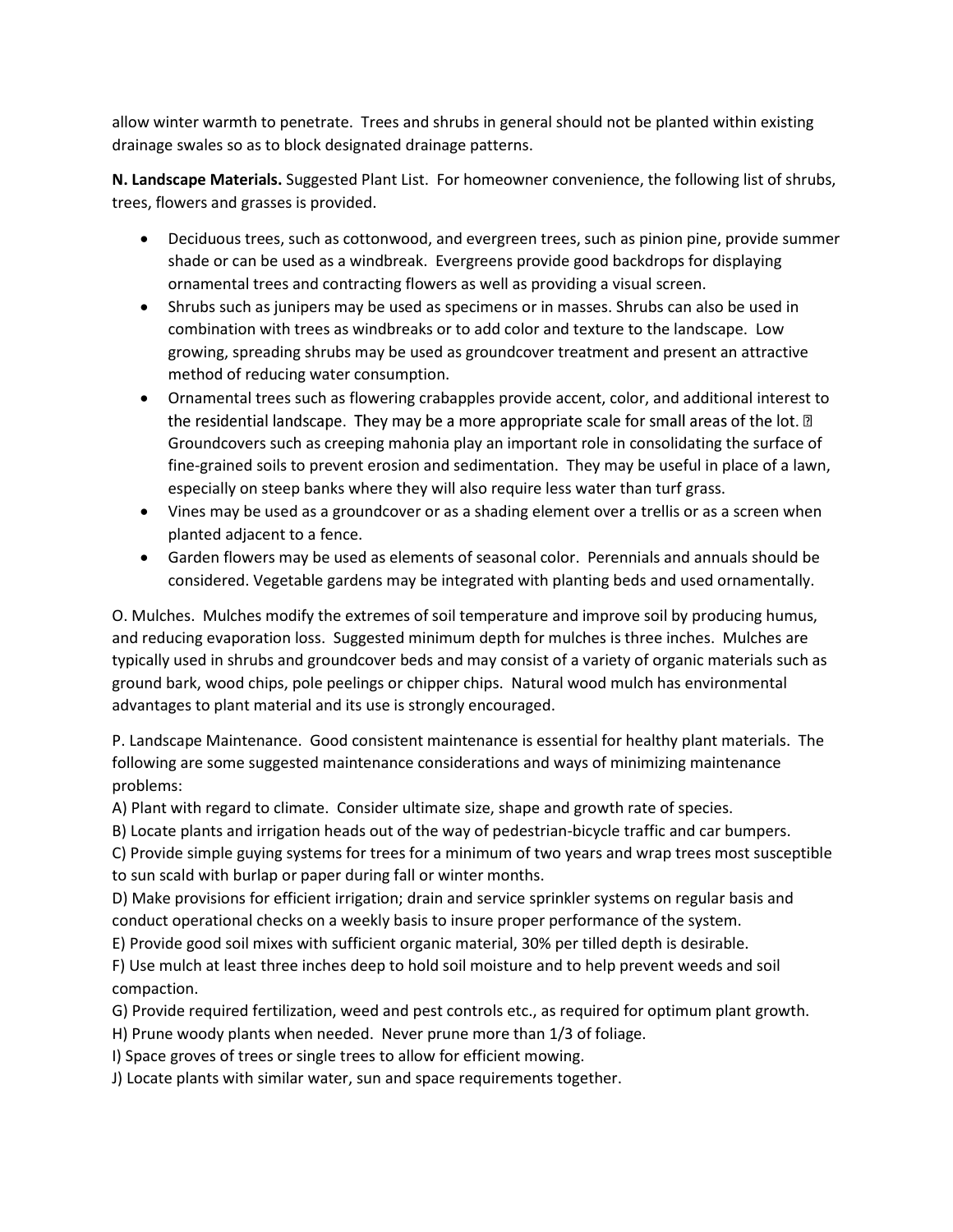#### **SUGGESTED PLANT LIST**

Deciduous Trees Autumn Blaze Maple Autumn Purple Ash Burr Oak Canada Red Cherry Downy Hawthorn Ginnala Maple Hackberry Kentucky Coffeetree Lanceleaf Cottonwood Linden, American or Littleleaf Marshall Seedless Ash Narrowleaf Cottonwood Patmore Ash Russian Hawthorn Rocky Mountain Maple Shademaster Honey Locust Western Catalpa Evergreen Trees

Bristlecone Pine Colorado Spruce Ponderosa Pine Pinon Pine Austrian Pine

Grasses Big Bluestem Blue Grama Grass Buffalo Grass Feather Reed Grass Fountain Grass Prairie Cord Grass Fescue

**Shrubs** American Plum Russet Buffaloberry Blue Chip Juniper Bar Harbor Juniper Broadmoor Juniper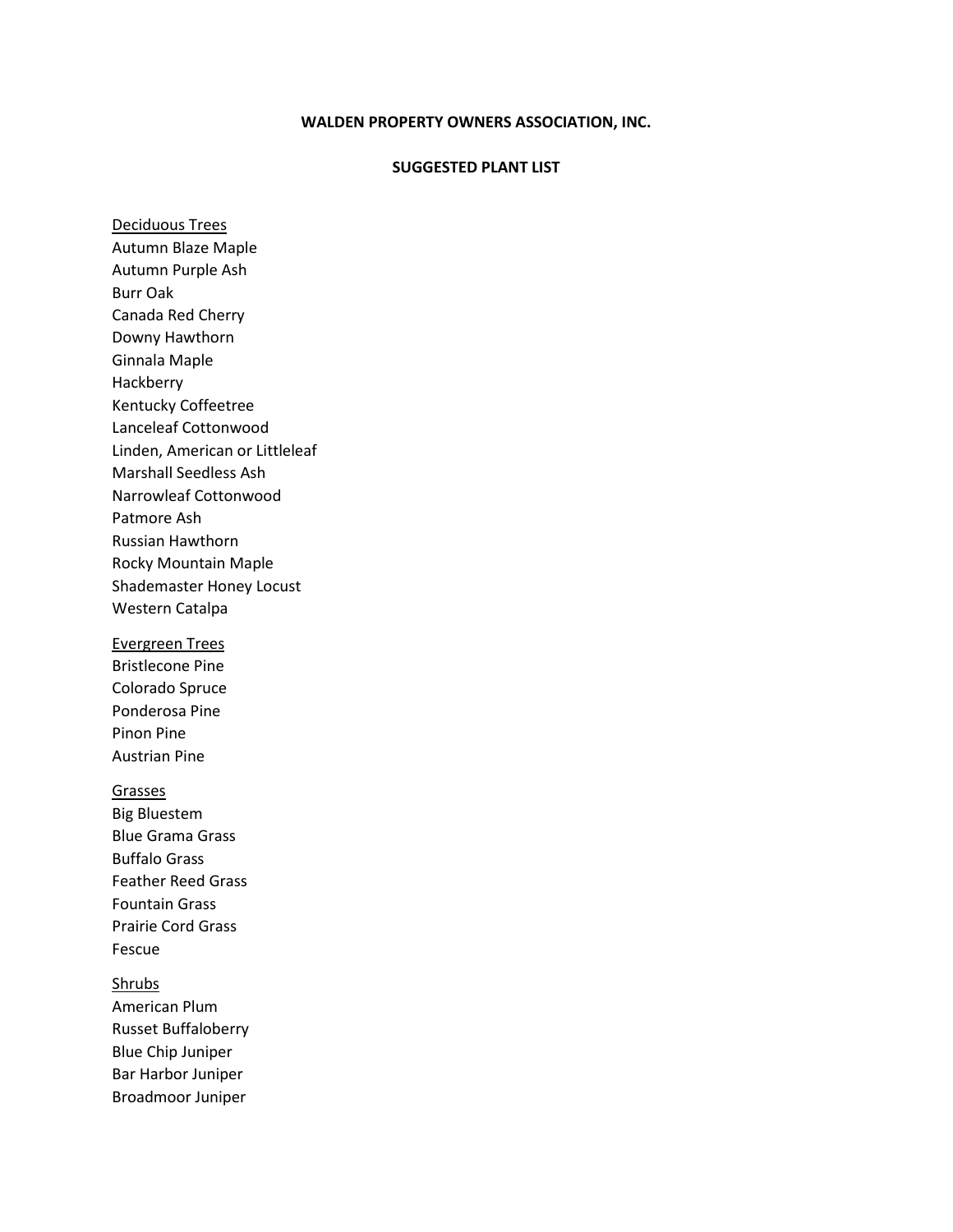Buffalo Juniper Blue mist Spirea Boulder Raspberry Blue Stern Willow Indian Grass Little Bluestem Maiden Grass Compact American Cranberry Chokeberry Curl-leaf Mountain Mahogany Creeping Mahonia Hughes Juniper Whitestem Gooseberry Golden Current Gambel Oak Isanti Dogwood Kelsey's Dogwood Great Plains Leadplant Mountain Box Mountain Ninebark Mogho Pine Native Potentilla Red Coralberry Red-Twig Dogwood Rock Spirea Russian Sage Saskatoon Serviceberry Tall Blue Rabbitbrush Tall Western Sagebrush Sagebrush Threeleaf Sumac Tam Juniper Waxflower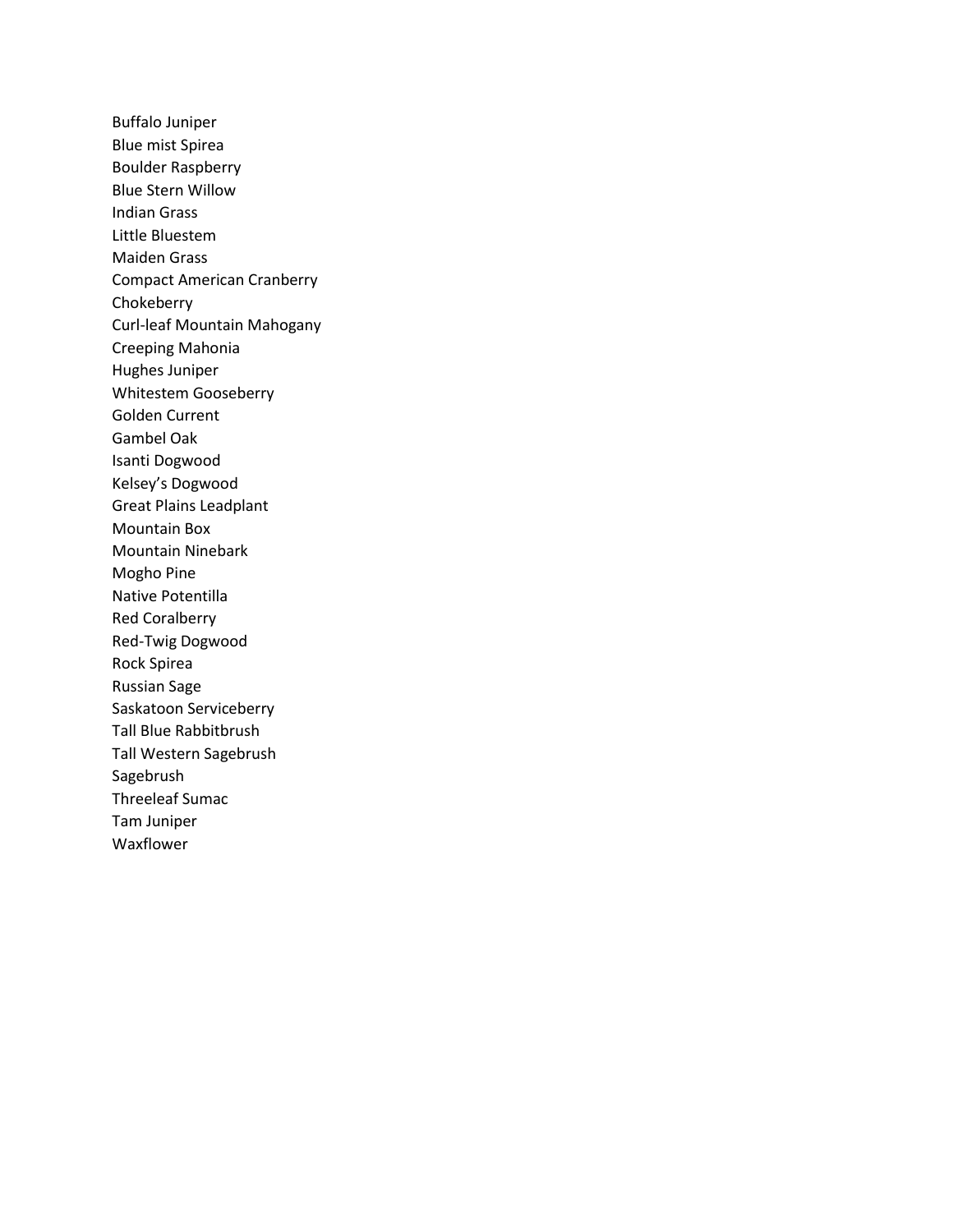### **DOCUMENT REQUEST FORM**

Name of Requesting Owner:

Requested Date and Time for Examination:

Unit Address: \_\_\_\_\_\_\_\_\_\_\_\_\_\_\_\_\_\_\_\_\_\_\_\_\_\_\_\_\_\_\_\_\_\_\_\_\_\_\_\_\_\_\_\_\_\_\_\_\_\_\_\_\_\_\_\_\_\_\_\_\_\_\_\_

| Daytime Phone: | Email: |  |
|----------------|--------|--|
|                |        |  |

\_\_\_\_\_\_\_\_\_\_\_\_\_\_\_\_\_\_\_\_\_\_\_\_\_\_\_\_\_\_\_\_\_\_\_\_\_\_\_\_\_\_\_\_\_\_\_\_\_\_\_\_\_\_\_\_\_\_\_\_\_\_\_\_

\_\_\_\_\_\_\_\_\_\_\_\_\_\_\_\_\_\_\_\_\_\_\_\_\_\_\_\_\_\_\_\_\_\_\_\_\_\_\_\_\_\_\_\_\_\_\_\_\_\_\_\_\_\_\_\_\_

I request to examine \_\_\_ or copy \_\_\_ the following:

Governing Documents:

- Declaration (Covenants)
- Bylaws
- Articles of Incorporation
- Design Guidelines
- Policies, Procedures, Rules and Regulations
- Board Minutes (please specify):

Financial Documents:

- Operating Budget
- Financial Statement
- Other: \_\_\_\_\_\_\_\_\_\_\_\_\_\_\_\_\_\_\_\_\_\_\_\_\_\_\_\_\_\_\_\_\_\_\_\_\_\_\_\_\_

Pursuant to Colorado State Law and the Association's procedure regarding member access, inspection and copying of the Association's documents, I agree to pay in advance the cost of copying and labor, as set by the Association's records custodian. Payment must be received at time of examination, paid by certified funds or money order (no cash). I further agree that if the cost exceeds the estimate I will pay the additional charges at the time of inspection or prior to copying and delivery of records.

I certify that my request to review the books and records of the Association is in accordance with the Association's Records Rules and that this request is not for commercial purposes or my personal financial gain or for any solicitation, illegal or other uses violating the Association's Records Rule.

I understand that examination of books and records of this Association will be made available during normal business hours in accordance with state law at a time and place designated by the Association. I estimate that the inspection will require \_\_\_\_\_\_ hours. I understand that this Document Request Form must be submitted at least ten (10) days prior to inspection. I understand that I will pay as noted above, the labor costs for retrieving, copying and/or witnessing the examination of books and records of this Association.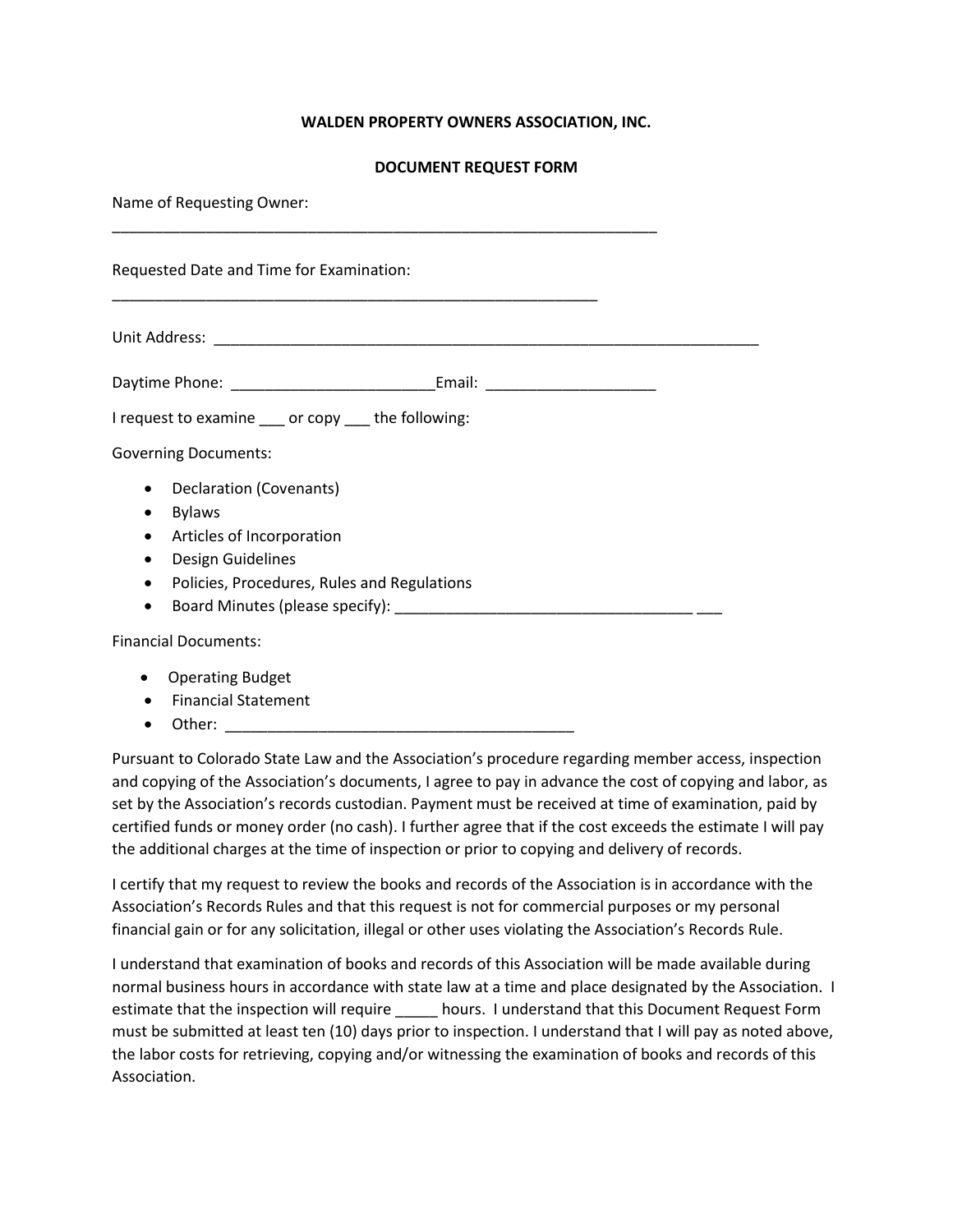I agree that I am solely responsible for any legal liability or damages arising from or relating to my use of the information; and that the Association assumes no liability or responsibility for the information provided, nor its use or misuse, and that the Association does not warrant or represent the accuracy, completeness, or any other matter in the materials provided.

I agree that any information shall not be used for commercial, solicitation, illegal or other use in violation of the Records Rule, and to indemnify the Association from any claims or expenses resulting from the use of such information, in the event the records provided to me by the Association are used in violation of this Form; in such case, I will be responsible for any and all damages, penalties and costs incurred by the Association, including attorney fees, and I shall be subject to all enforcement procedures available to the Association through its governing documents and/or Colorado law.

Signature of Requesting Owner: \_\_\_\_\_\_\_\_\_\_\_\_\_\_\_\_\_\_\_\_\_\_\_\_\_\_\_\_\_\_\_\_\_\_\_\_\_

Date: \_\_\_\_\_\_\_\_\_\_\_\_\_\_\_\_\_\_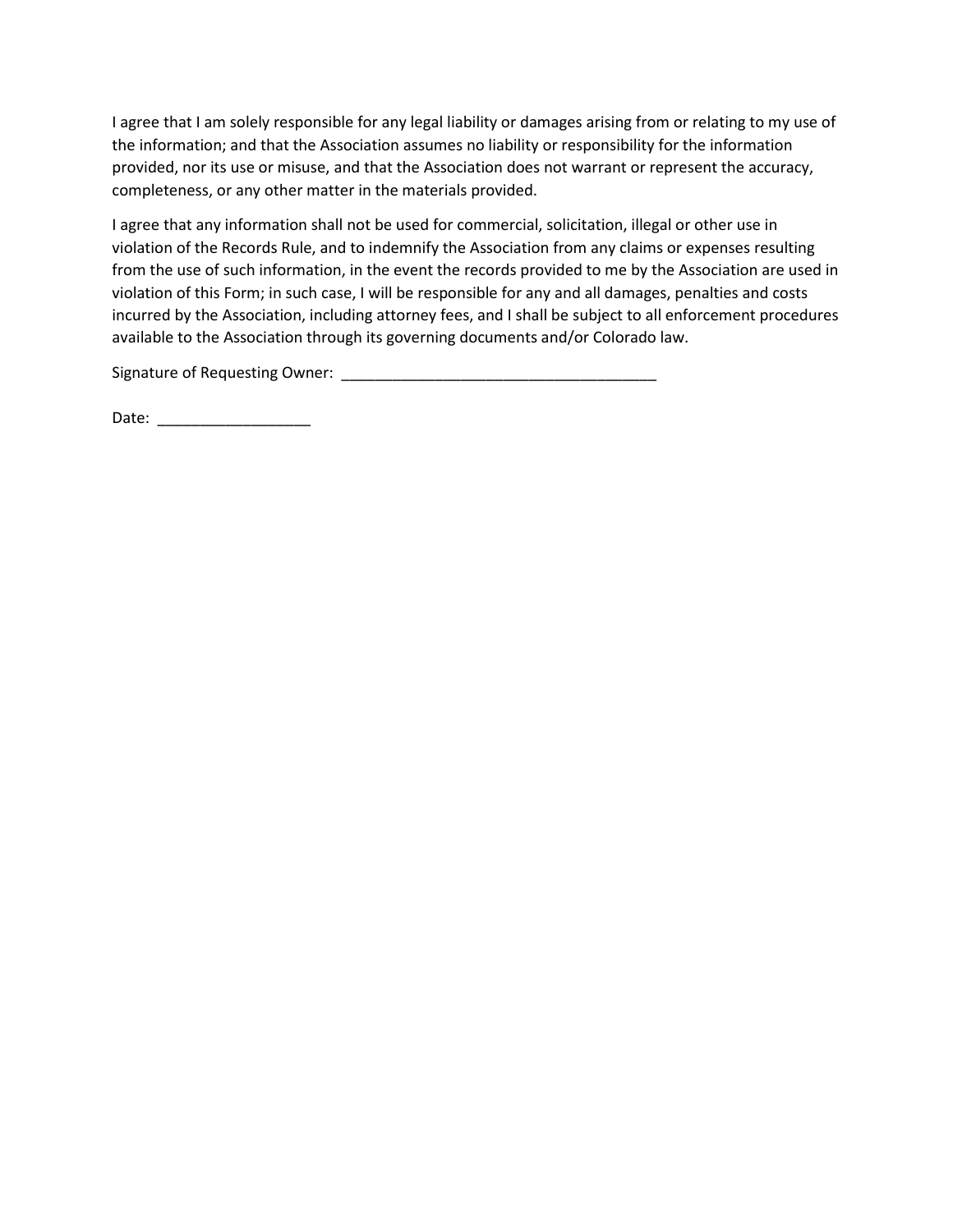# **MAINTENANCE REQUEST FORM**

| Description of Problem or Concern: New York Concerned Art 2014         |
|------------------------------------------------------------------------|
|                                                                        |
|                                                                        |
|                                                                        |
|                                                                        |
| (For Management Use Only)                                              |
| Date Received: Management Control of the Received:                     |
|                                                                        |
|                                                                        |
| Completed: National Completed:                                         |
|                                                                        |
|                                                                        |
|                                                                        |
|                                                                        |
|                                                                        |
|                                                                        |
| Charge Homeowner: ____ Yes, \$ _______                                 |
| <b>No</b>                                                              |
|                                                                        |
| Notified Homeowner of Completion:<br>Motified Homeowner of Completion: |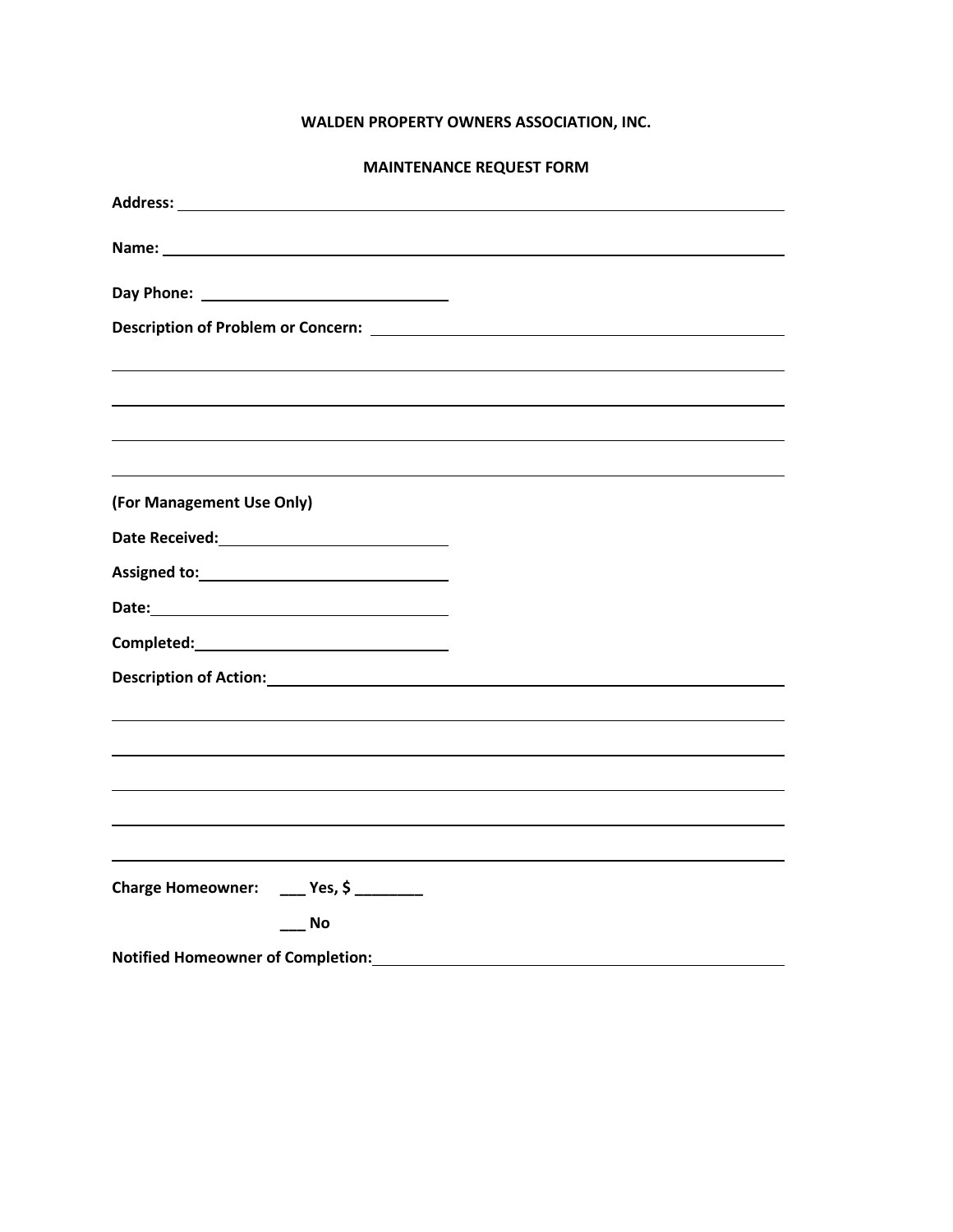#### **NOTICE OF INTENT TO INSTALL ANTENNA ON INDIVIDUALLY-OWNED OR EXCLUSIVE-USE AREA**

| <b>Type of Antenna:</b>                                                      |
|------------------------------------------------------------------------------|
| 1. Direct Broadcast Satellite: 18-inch: ____ other: ____ size: ______        |
| 2. Television broadcast:                                                     |
| 3. Multipoint Distribution Service: ______ size: _______                     |
| <b>Identify the Installation Location:</b> Patio: Rear-Deck: Balcony: Other: |
|                                                                              |
|                                                                              |
| Telephone:________________________________                                   |
|                                                                              |
|                                                                              |
|                                                                              |

# **Will the installation be in compliance with all association guidelines (which include manufacturers' guidelines and applicable building codes)? Yes No**

If no, please provide three days and times for which you are available to meet with us to discuss antenna installation. At this meeting, you will need to provide information supporting the necessity for non-routine installation.

#### **Is a mast necessary for reception? Yes No**

If yes, is the mast required to extend more than 12 feet above the roofline or extend to a height greater than the distance from the installation to the lot line? Yes No If yes, then you must complete the form for the mast installation.

**I will comply with all of the Association's guidelines for installing, maintaining, and using antennas. I assume liability for any damage to Association and other owners' property that occurs due to antenna installation, maintenance, and use.** 

| Signed:          | Date: |
|------------------|-------|
|                  |       |
| Unit/Homeowners: |       |